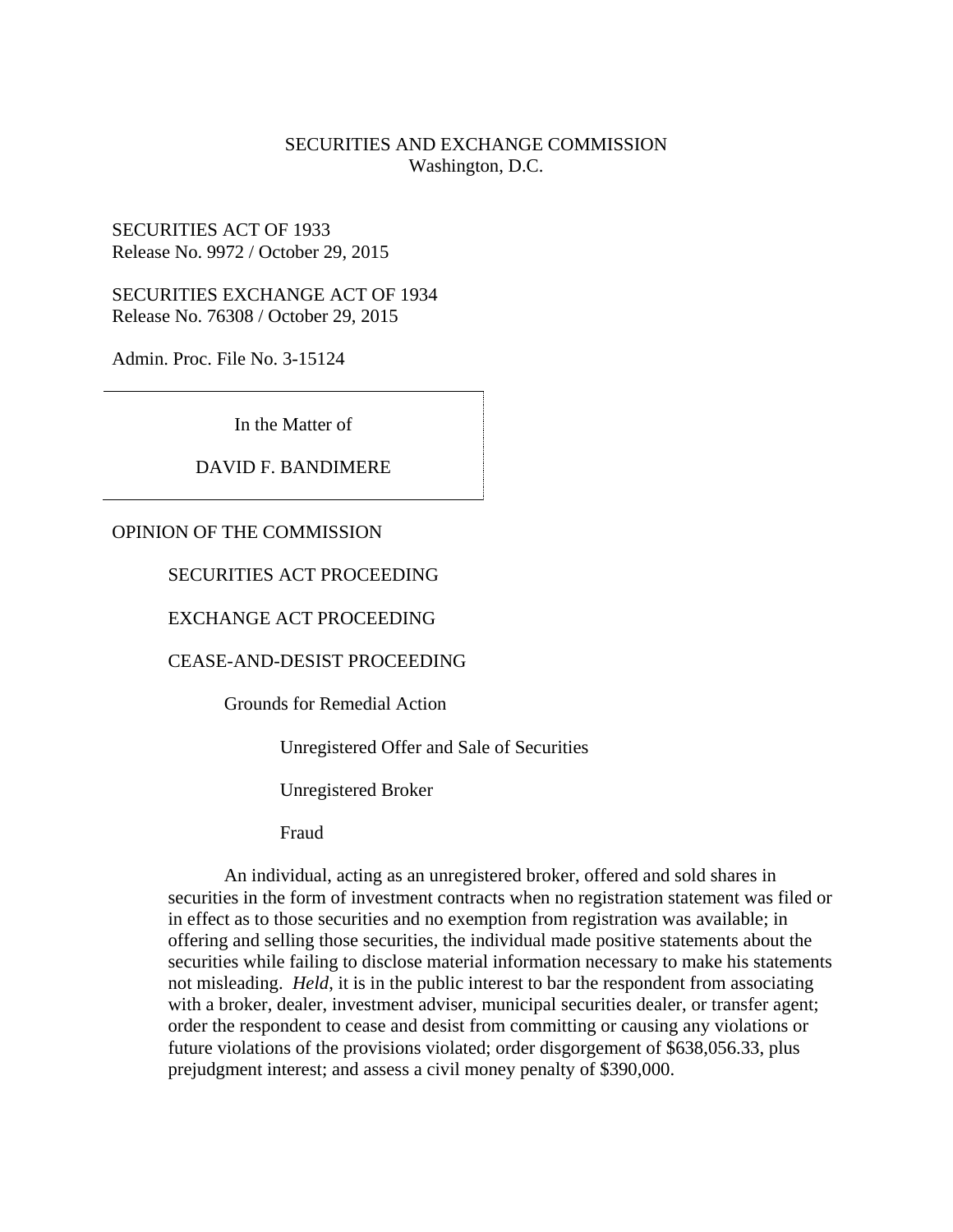#### APPEARANCES:

*David A. Zisser*, Jones & Keller, P.C., for David F. Bandimere.

*Dugan Bliss* and *Thomas J. Krysa*, for the Division of Enforcement.

Appeal filed: October 28, 2013 Last brief received: April 3, 2014

David F. Bandimere appeals from the initial decision of an administrative law judge<sup>1</sup> in a proceeding brought pursuant to Section 8A of the Securities Act of 1933 and Sections 15(b) and  $21C$  of the Securities Exchange Act of  $1934<sup>2</sup>$  and based on allegations that Bandimere violated securities registration, broker registration, and antifraud provisions of the federal securities laws. The ALJ found that Bandimere operated as an unregistered broker and sold securities in the form of investment contracts when no registration statement was filed or in effect as to those investments and no exemption from registration was available. Additionally, the ALJ found that Bandimere presented only a positive view of the investments while failing to disclose potentially negative facts related to the investments, including the fact that he was receiving substantial payments based on the investments he had sold. In so doing, the ALJ found, Bandimere violated antifraud and registration provisions of the federal securities laws. The ALJ found it in the public interest to bar Bandimere from association with a broker, dealer, investment adviser, municipal securities dealer, municipal adviser, transfer agent, or nationally recognized statistical rating organization; to order that Bandimere to disgorge \$638,056.33 plus prejudgment interest; to impose a civil penalty of \$390,000; and to order Bandimere to cease and desist from committing or causing violations of the provisions in question.

We base our findings on an independent review of the record, except with respect to those findings not challenged on appeal. We find, as did the ALJ, that Bandimere violated Sections 5(a), 5(c), and 17(a) of the Securities Act; Sections 10(b) and 15(a) of the Exchange Act; and Exchange Act Rule 10b-5.<sup>3</sup> Additionally, we reject as meritless both Bandimere's claim that the Commission violated his right to equal protection of the law when it brought this matter in an administrative forum, and that the proceeding is constitutionally defective because the presiding ALJ was not appointed in accordance with the Appointments Clause of the U.S. Constitution. We also reject Bandimere's challenge to evidentiary rulings by the ALJ and his request for additional discovery. Finally, we find that a bar, cease-and-desist order, disgorgement, and civil penalties are in the public interest, but we modify the bar imposed by the ALJ.

3 15 U.S.C. §§ 77e(a), 77e(c), 77q(a); 78j(b), 78o(a); and 17 C.F.R. § 240.10b-5.

 $\mathbf{1}$ <sup>1</sup> *David F. Bandimere*, Initial Decision Release No. 507, 2013 WL 5553898 (Oct. 8, 2013).

<sup>2</sup> 15 U.S.C. §§ 77h-1, 78*o*(b), 78u-3. The proceeding was also brought pursuant to Section 9(b) of the Investment Company Act of 1940, 15 U.S.C. § 80a-9(b), and Sections 203(f) and (k) of the Investment Advisers Act of 1940, 15 U.S.C. §§ 80b-3(f), (k). The Division decided not to pursue its alternative theory of liability under the Advisers Act.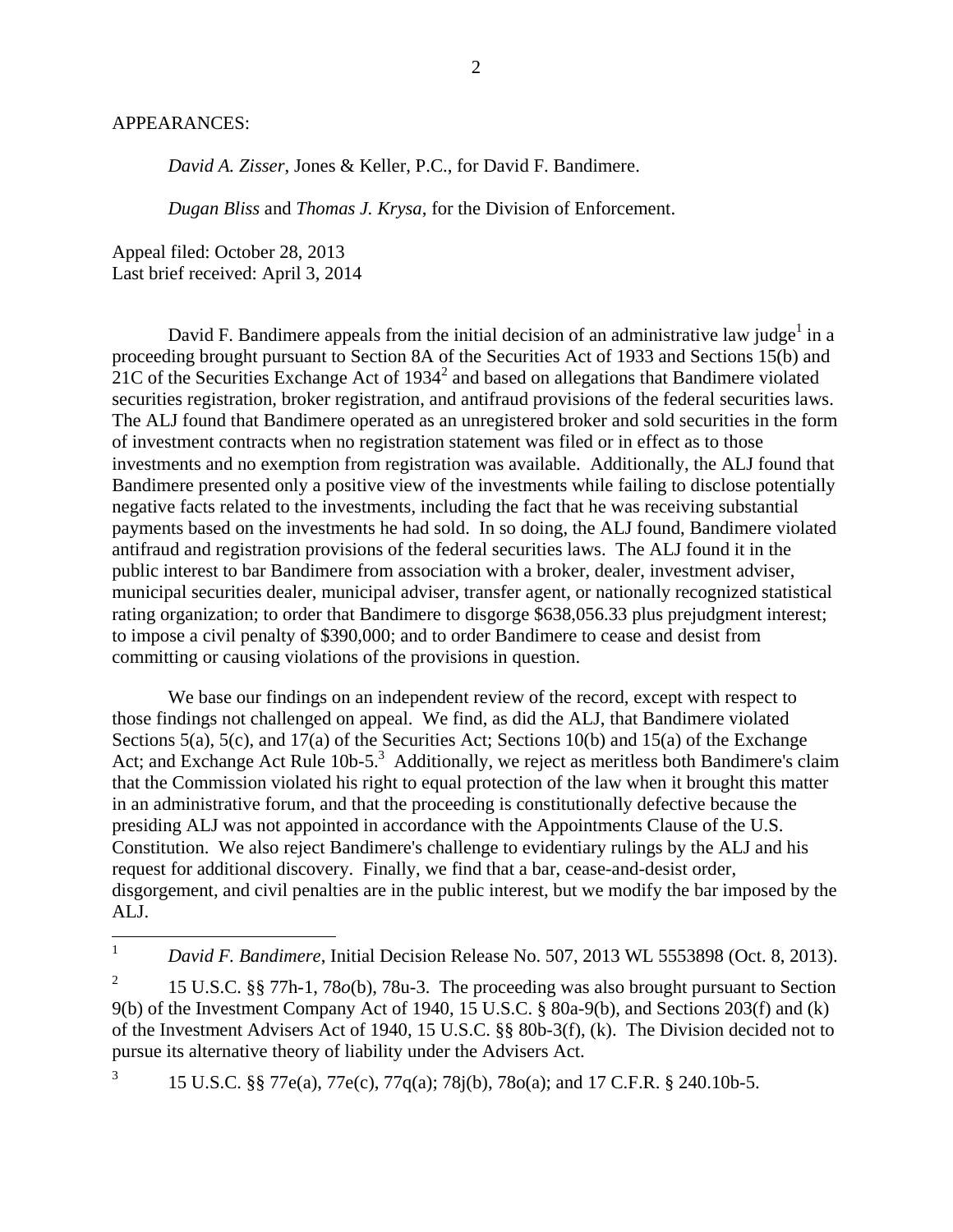#### **I. BACKGROUND**

The charges in this matter are based on Bandimere's involvement in selling investments in IV Capital LTD ("IVC") and Universal Consulting Resources LLC ("UCR"). Having received some funds from the sale of a family business, Bandimere mentioned to Richard Dalton, a friend of many years, that he was looking for a place to invest the money and would like to know if Dalton had heard of anything promising. Dalton told Bandimere that he had brought together some investors who were investing with Larry Michael Parrish, a principal of IVC, and that he was getting paid for handling distribution of checks and other tasks for Parrish. In late 2005, Bandimere began investing with Parrish, and by the middle of 2006, he began arranging for others to invest in IVC through his personal account, receiving fees from IVC based on their investments in compensation for his efforts. In 2007, working with an attorney who also had invested in IVC (and later in UCR), Bandimere formed limited liability companies through which people could invest in IVC, continuing to receive fees on a monthly basis based on the amounts they invested. Also in 2007, Dalton set up an investment vehicle of his own, UCR, and Bandimere began arranging for people to invest in it, also through the LLCs. As was the case with IVC, Bandimere received payments from UCR on a monthly basis based on the amounts people invested in UCR through him.

Although the OIP did not allege that Bandimere knew so at the time of his alleged misconduct, both IVC and UCR turned out to be Ponzi schemes, run by Parrish and Dalton respectively. Both men were charged with operating a Ponzi scheme and violating securities registration, antifraud, and broker-dealer registration provisions of the securities laws, and judgment was ultimately entered against both men in separate actions in federal district court. In those proceedings, Parrish and Dalton were permanently enjoined and ordered to disgorge millions of dollars in ill-gotten gains and to pay an equal amount in civil penalties.<sup>4</sup>

But this case is not about whether Bandimere was the perpetrator of a Ponzi scheme, nor does it turn on whether Bandimere had actual knowledge that IVC and UCR were Ponzi schemes. This case is about whether Bandimere (1) sold securities for which no registration statement was in effect (and no exemption from registration applied), (2) operated as an unregistered broker, and (3) fraudulently omitted from the representations he made to investors material information about IVC and UCR that he, in fact, did know—regardless of the fact that they were Ponzi schemes. For the reasons explained below, we find that Bandimere violated Section 5 of the Securities Act by offering and selling unregistered securities, violated Section 15

 $\frac{1}{4}$ *SEC v. Parrish*, No. 11-cv-00558-WJM-MJW, 2012 WL 4378114 (D. Colo. Sept. 25, 2012) (order granting plaintiff's motion for default judgment); *SEC v. Universal Consulting Res. LLC*, No. 10-cv-02794-REB-KLM, 2011 WL 6012532 (D. Colo. Dec. 1, 2011) (order granting motion for default judgment against Richard Dalton and permanent injunction); *SEC v. Universal Consulting Res. LLC*, No. 10-cv-02794-REB-KLM, 2011 WL 6012536 (D. Colo. Dec. 1, 2011) (order granting motion for default judgment against Universal Consulting Resources LLC and permanent injunction). In a subsequent criminal action based on Dalton's involvement with UCR, Dalton plead guilty to one count of money laundering and was sentenced to a prison term of 120 months, to be followed by three years of supervised release. *United States v. Dalton*, 11-cr-00430-CMA-01 (D. Colo. June 30, 2013) (entry of amended judgment).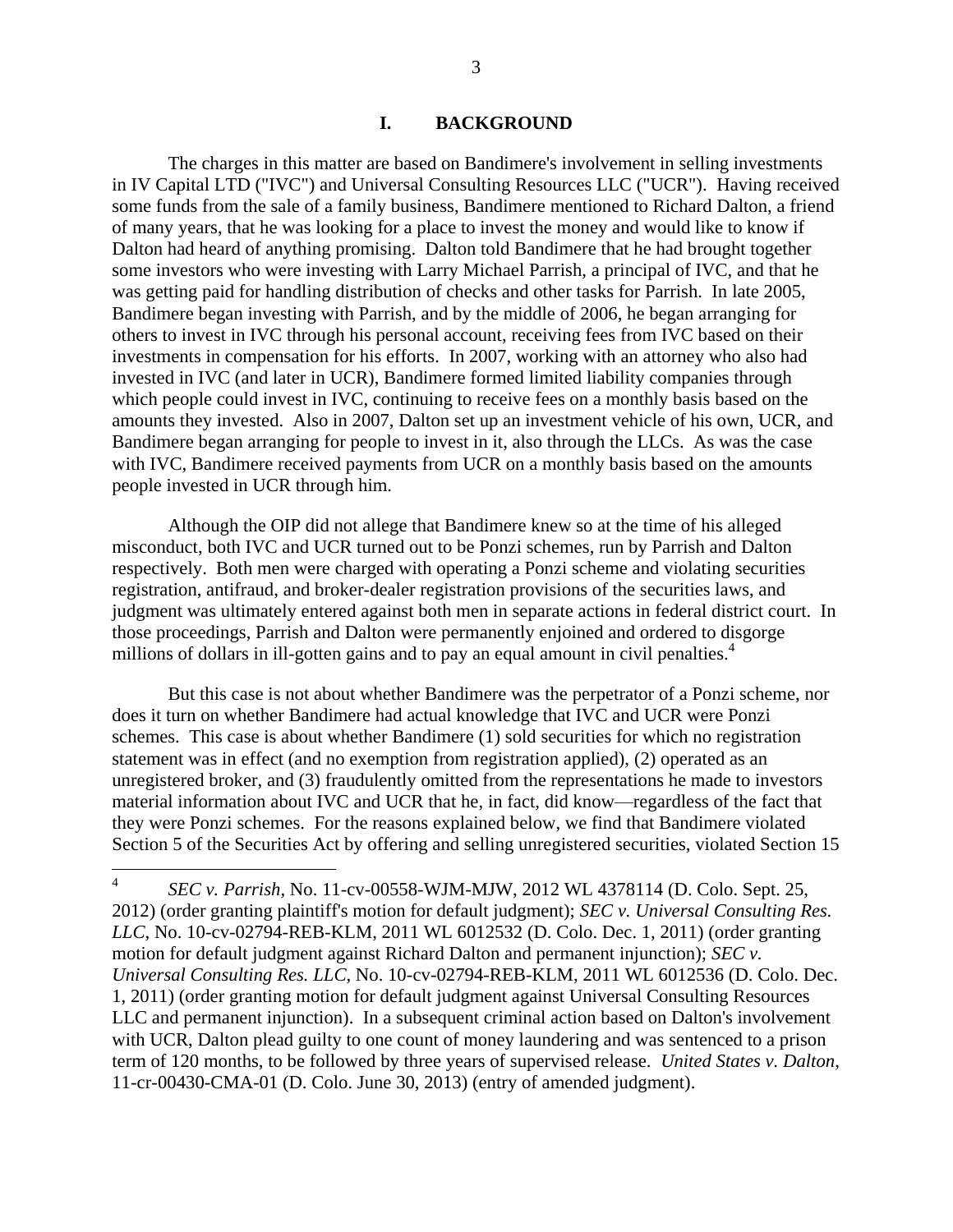of the Exchange Act by acting as unregistered broker, and violated antifraud provisions of the Securities Act and Exchange Act by failing to disclose material information that was necessary to make his representations to investors not misleading.

# **II. REGISTRATION AND BROKERAGE VIOLATIONS**

## **A. Facts**

## **1. Bandimere invested his own money in IVC, then arranged for other to invest.**

Bandimere, a resident of Golden, Colorado, has never been registered with the Commission as a broker, a dealer, or an investment adviser, nor has he been associated with a registered broker, dealer, or investment adviser. In 2005, Dalton, a long-time friend, introduced Bandimere to Parrish. As Bandimere understood it, Dalton was working for Parrish and was getting paid for his efforts to recruit investors to IVC, an off-shore company with operations in Nevis of which Parrish was a principal. Parrish told Bandimere that IVC traded primarily in securities, currencies, and commodities, that he personally had about \$22 million invested in IVC, and that those funds were tied into a hundred-million dollar trading block out of Hong Kong. Parrish also told Bandimere that funds sent to IVC would be held in escrow and used as collateral for a loan, with the loan proceeds, rather than the escrowed funds, being used for trading. Bandimere understood—and later told investors—that IVC would be using pooled investor funds for trading, that the efforts of IVC's traders would determine whether IVC was profitable or generated any returns for investors, and that investors would have no role in determining the trades that IVC made. Additionally, Parrish told Bandimere that IVC would earn at least a 5% return each month, which would be evenly divided between IVC and its investors. Bandimere made an initial investment of \$100,000 with IVC in November 2005, and then invested an additional \$100,000 in 2006.

Bandimere told some friends and family members about his IVC investments, and in 2006, he helped some of them invest in IVC under his name. IVC sent the purported returns to Bandimere, and Bandimere distributed them to the investors who had invested through him.

Parrish and Bandimere agreed that Parrish would compensate Bandimere for his involvement with IVC. Compensation was set at a rate of 10% of the monthly returns to investors. In addition to signing up investors for IVC, Bandimere (1) answered their questions about the investment and explained how it worked, (2) asked investors to fill out paperwork, (3) sent investor funds to IVC,  $(4)$  calculated returns due to investors,<sup>5</sup> (5) received checks from IVC ostensibly representing IVC's returns, and (6) distributed those "returns" to investors. He also provided information about how to invest retirement funds in IVC.

 $5<sup>1</sup>$ <sup>5</sup> Bandimere calculated returns for each investor based on the amount invested. The formula was generally 2% or 2.5% per month for IVC investors. The purported returns were calculated with reference to the amount invested rather than on any alleged profits.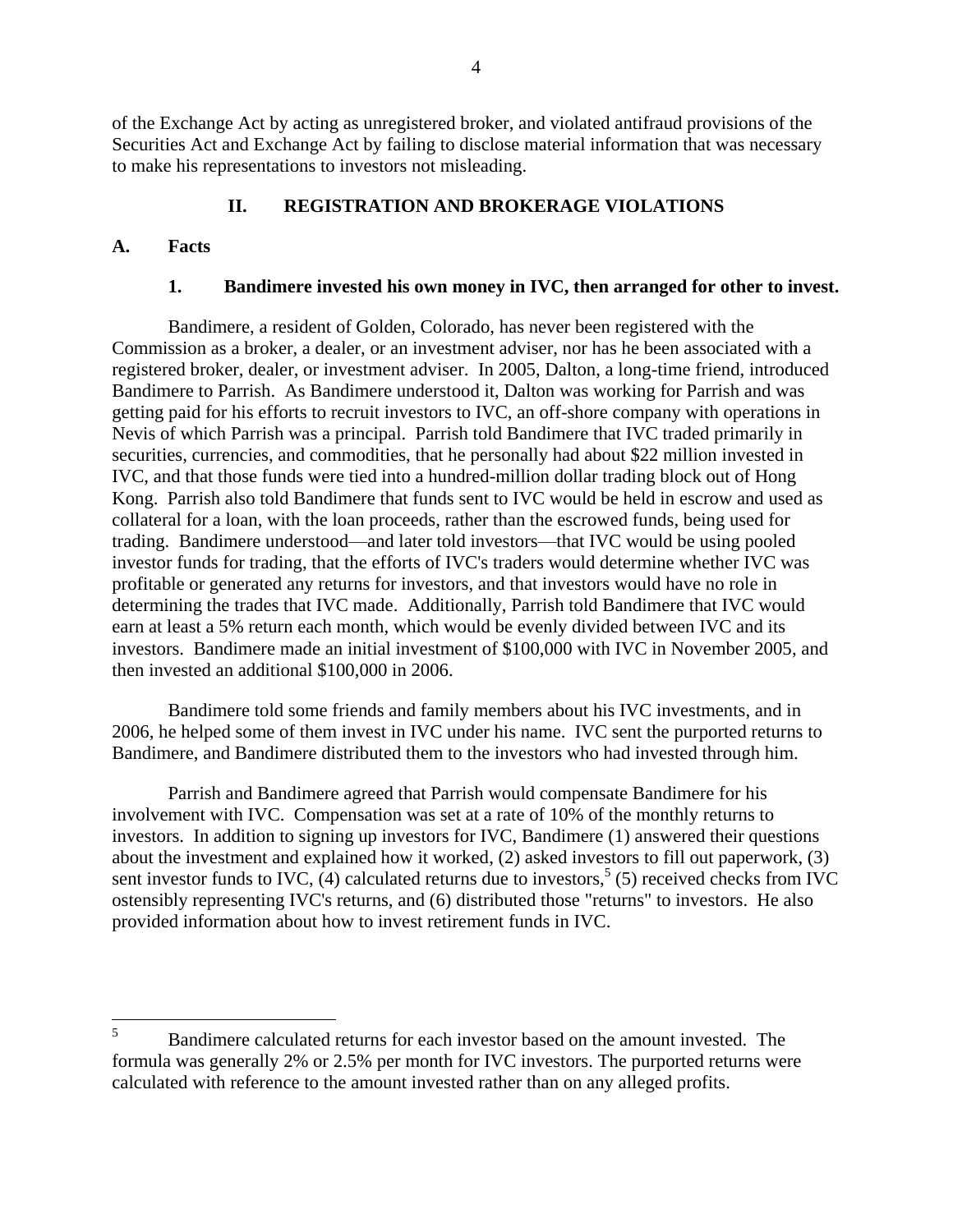Rather than continuing to facilitate investment in IVC under his own name, Bandimere worked with attorney Cameron Syke in early 2007 to form two LLCs, Exito Capital LLC<sup>6</sup> and Victoria Capital LLC, which he began using to solicit investments in IVC. Bandimere was a comanaging member, together with Syke, of Exito, $^7$  and was the managing member of Victoria. Bandimere subsequently formed a third LLC, Ministry Minded Investors LLC. Bandimere served as the managing member of Ministry Minded. Investors wrote their checks to one of Bandimere's LLCs, but the LLCs were merely means to get their investments into IVC.<sup>8</sup> By the time the IVC scheme collapsed, the LLCs had collected over \$5.6 million in investor funds for IVC (excluding Bandimere's investment).

Bandimere introduced IVC to potential investors at social gatherings, such as church retreats, breakfasts, and club meetings. He also hosted several meetings for potential investors in his home.

## **2. Bandimere invested in, then helped others invest in, UCR.**

In early 2008, Bandimere began investing in UCR and encouraging others to do so. UCR was a New Mexico limited liability company with its principal place of business at Dalton's home in Golden, Colorado. According to Dalton, UCR engaged in international trading in notes and diamonds. As Bandimere described the trading program to potential investors, it involved using the accumulated funds of multiple investors, which would allow leverage and increase buying power, so as to allow small investors to participate in deals that would otherwise not be available to them. As was the case with respect to IVC, Bandimere understood (and told investors) that UCR would pool investor funds to make investments, that the profitability of UCR depended on the traders' efforts, and that investors played no role in determining the investments that UCR made.

Initially, Bandimere offered only the opportunity to invest in UCR's trading program, but later he also began offering an opportunity to invest in UCR's diamond program. Bandimere's role in facilitating investments in UCR through the LLCs was essentially the same as his role in facilitating investment in IVC; he signed up investors, answered their questions about the investments and explained how they worked, sent investor funds to UCR, received checks ostensibly representing UCR's returns, distributed those "returns" to investors, and provided

 $\overline{a}$ 

<sup>6</sup> Syke testified that he intended to limit membership in Exito to a small group of investors with a specified level of wealth. Syke understood that interests in the LLCs were securities, and he hoped that by structuring Exito this way he could avoid potential issues involving the unregistered sale of securities.

<sup>7</sup> Syke testified that his role with respect to Exito primarily involved settling up the LLC, addressing legal matters, and overseeing tax treatment, and that Bandimere and Bandimere's wife managed the day-to-day operations, including interacting with Parrish and Dalton, receiving and depositing investor funds, and distributing investor returns. Syke and Bandimere split the fees Parrish paid for their efforts with respect to Exito.

<sup>&</sup>lt;sup>8</sup> None of the three LLCs was registered with the Commission as a broker, dealer, or investment adviser.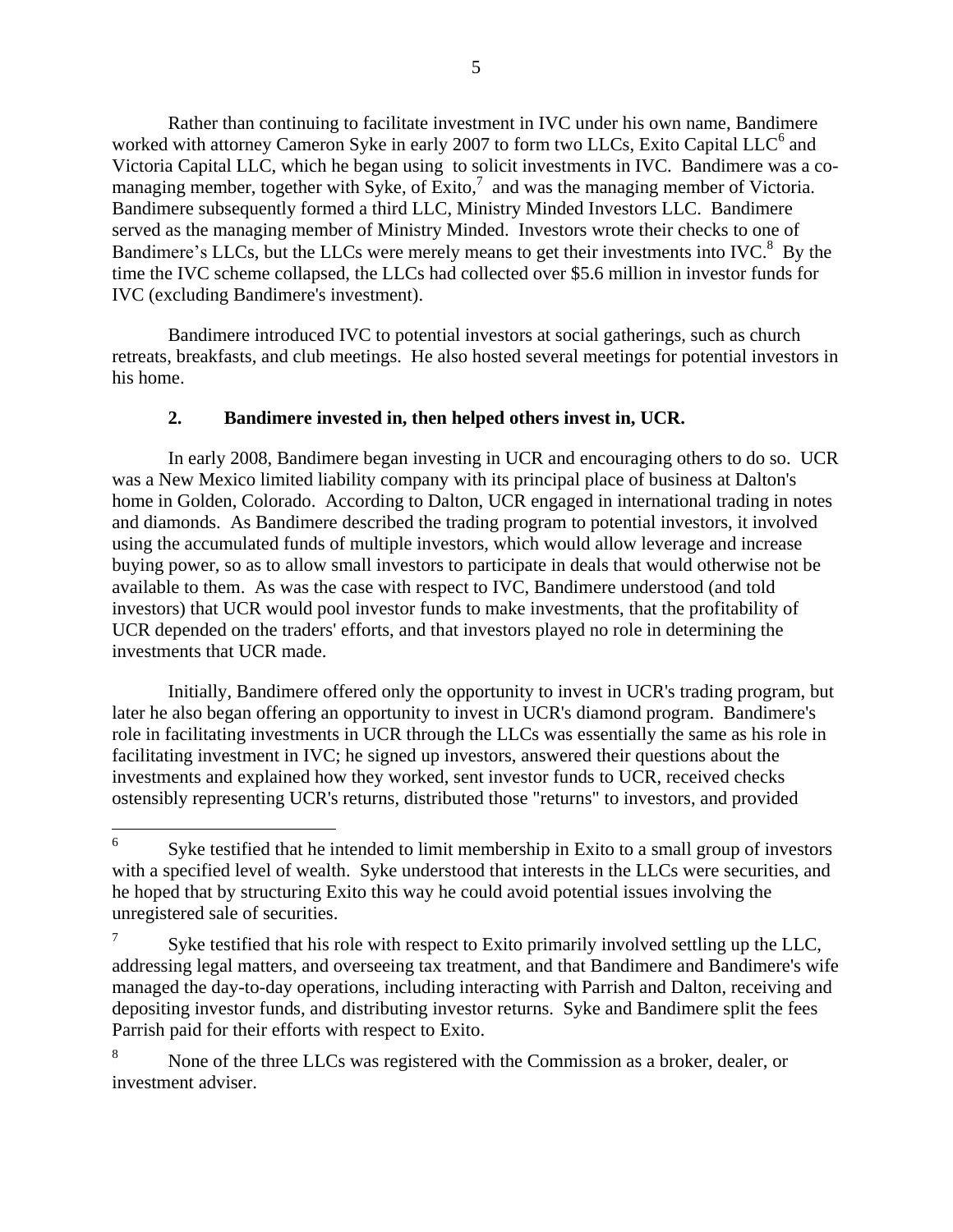information about investing retirement funds in UCR. $^9$  Dalton agreed to pay Bandimere 2% of the total amount of investor funds each month for his efforts in connection with UCR. Overall, investments in UCR's trading and diamond programs through the LLCs (excluding Bandimere's own investments) were over \$3.4 million.

# **B. Analysis**

## **1**. **Bandimere violated Securities Act Sections 5(a) and (c) by offering and selling investments in securities in interstate commerce when no registration statement was in effect and no exemption from registration applied.**

We find that Bandimere violated Sections 5(a) and 5(c) of the Securities Act by selling interests in the IVC and UCR programs, which were securities, when no registration statement was in effect for those securities and no exemption from registration applied.<sup>10</sup> The elements necessary to establish a prima facie case against Bandimere for violating Sections 5(a) and (c) are that (1) Bandimere directly or indirectly sold or offered to sell securities; (2) through the use of interstate facilities or the mails; (3) when no registration statements was in effect or filed as to those securities.<sup>11</sup> There is no requirement to prove that Bandimere acted with scienter.<sup>12</sup> Once a prima facie case is established, the burden shifts to the respondent to show that an exemption from the registration requirements applies.<sup>13</sup> In this case, Bandimere does not contend that any exemption to registration applies. We must therefore examine whether the elements of a prima facie violation have been established. As discussed below, we find that they have and that Bandimere is thus liable for violating Section 5.

## **a. The IVC and UCR investments were unregistered securities.**

The interests Bandimere sold in IVC and UCR were investment contracts and thus securities. Both Section  $2(a)(1)$  of the Securities Act and Section  $3(a)(10)$  of the Exchange Act

<sup>—&</sup>lt;br>9 For UCR investors, Bandimere calculated returns of 4% per month for the UCR trading program. Returns in the UCR diamond program were projected to be higher, 15% of the amount invested or even more, but those returns were to be paid when a transaction was allegedly completed rather than on a monthly basis. As with IVC, the purported returns were calculated with reference to the amount invested.

<sup>10</sup> *See* 15 U.S.C. §§ 77e(a), 77e(c); *World Trade Fin. Corp.*, Exchange Act Release No. 66114, 2012 WL 32121, at \*7 (Jan. 6, 2012), *petition denied*, 739 F.3d 1243 (9th Cir. 2014).

<sup>11</sup> *See World Trade Fin. Corp.*, 2012 WL 32121, at \*7; *SEC v. Cavanaugh*, 445 F.3d 105, 111 n.13 (2d Cir. 2006); *SEC v. Calvo*, 378 F.3d 1211, 1214-15 (11th Cir. 2004).

<sup>12</sup> *See Calvo*, 378 F.2d at 1215; *SEC v. Universal Major Indus. Corp.*, 546 F.2d 1044, 1046- 47 (2d Cir. 1976).

<sup>13</sup> *See SEC v. Platforms Wireless Int'l Corp.*, 617 F.3d 1072, 1086 (9th Cir. 2010); *Cavanaugh*, 445 F.3d at 111 n.13 (citing *SEC v. Ralston Purina Co.*, 346 U.S. 119, 126 (1953)).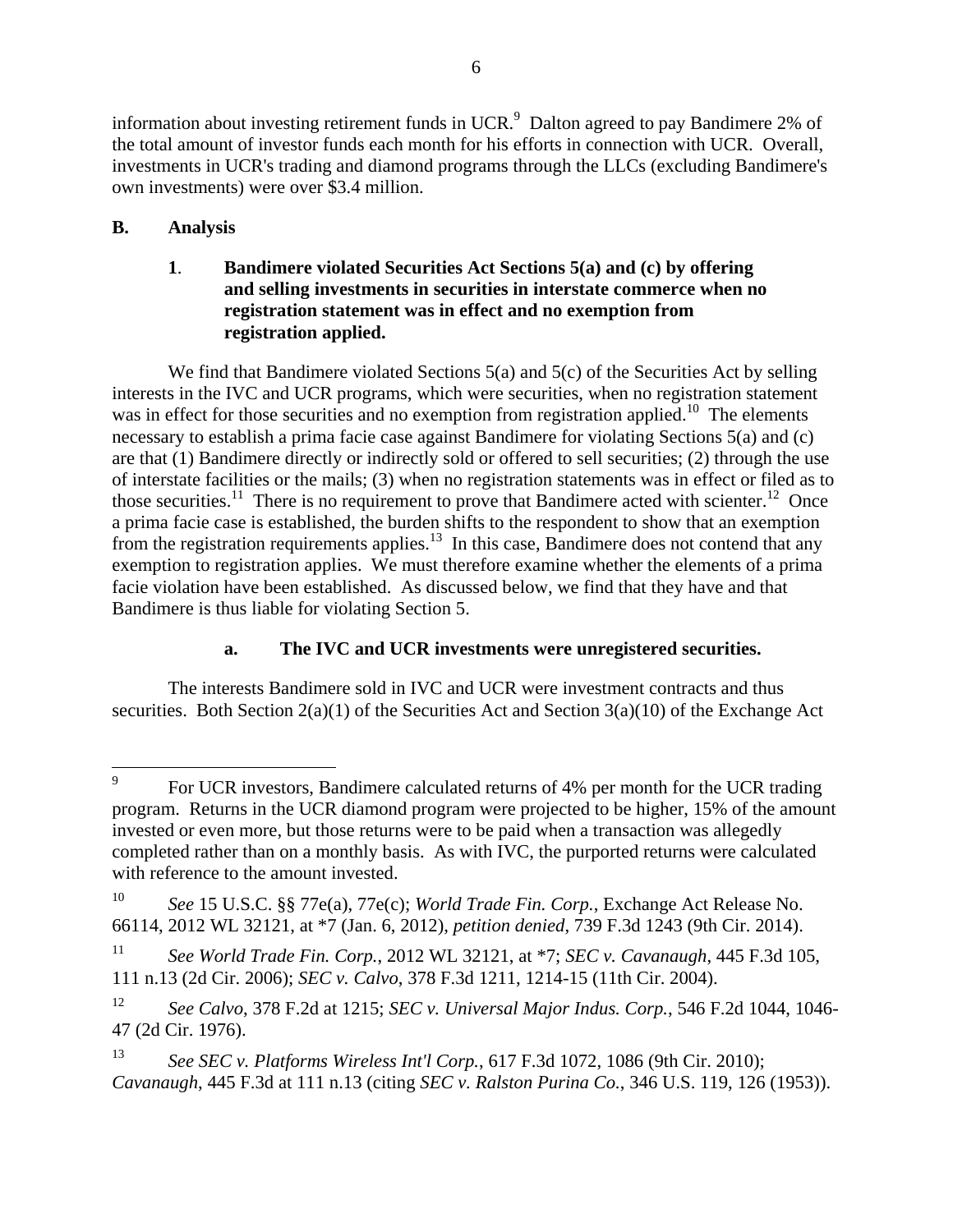provide that an investment contract is a type of security.<sup>14</sup> Although neither statute defines the term "investment contract," the Supreme Court in *SEC v. Howey* supplied a widely-used test for an investment contract: "whether the scheme involves an investment of money in a common enterprise with profits to come solely from the efforts of others."<sup>15</sup> The Court in *Howey* explained that an investment contract typically involves a situation in which "[t]he investors provide the capital and share in the earnings and profits [while] the promoters manage, control and operate the enterprise."<sup>16</sup> The *Howey* test "'embodies a flexible rather than a static principle, one that is capable of adaptation to meet the countless and variable schemes devised by those who seek the use of the money of others on the promise of profits."<sup>17</sup>

The interests in IVC and UCR that Bandimere sold satisfy the *Howey* test because the investors supplied money to Bandimere—first through his personal account and later through the LLCs—to purchase investments in IVC and UCR and expected their financial return to come through the business activities of IVC and UCR, not through their own participation.<sup>18</sup> Bandimere testified that he sent investor funds—first from his personal account and later from the LLCs—to a bank account for either IVC or UCR, as directed by investors.<sup>19</sup> Bandimere understood at the time, and told investors that, IVC would use the pooled funds of investors in its trading program. He also told investors that UCR would use pooled investor funds in either its trading operation or its diamond operation. Bandimere also testified that he told investors that the efforts of IVC or UCR (or their traders) would determine whether the entities were profitable

<sup>16</sup> *Id.* at 300.

<sup>17</sup> *Edwards*, 540 U.S. at 393 (quoting *Howey*, 328 U.S. at 299).

<sup>18</sup> The investments Bandimere sold in IVC and UCR are, in fact, quite similar to the investment at issue in *People v. White*, 12 P.2d 1078, 1079 (Cal. Dist. Ct. App. 1932), a case cited in *Howey* as having correctly interpreted the term "investment contract." 328 U.S. at 298 n.4. In *White*, the promoter used the investor's \$5,000 to trade in securities and agreed to pay the investor the return of principal plus 50% annual interest. This is functionally identical to the interests Bandimere sold to investors. No pooling of funds from multiple investors was present in *People v. White* and we have previously held that a "common enterprise" – often established through pooling of multiple investors' funds – is not a distinct requirement under *Howey*. *See, e.g*., *Johnny Clifton*, Exchange Act Release No. 69982, 2013 WL 3487076, at \*8 n.55 (July 12, 2013); *Joseph Abbondante*, Exchange Act Release No. 53066, 2006 WL 42393, at \*6 n.40 (Jan. 6, 2006), *aff'd*, 209 F. App'x 6 (2d Cir. 2006); *Anthony H. Barkate*, Exchange Act Release No. 49542, 2004 WL 762434, at \*3 n.13 (Apr. 8, 2004), *aff'd*, 125 F. App'x 892 (9th Cir. 2005). Nonetheless, if a common enterprise were a separate requirement for an investment contract, here pooling of investor funds establishes that a common enterprise was present. *See Clifton*, 2013 WL 3487076, at \*8 n.55.

<sup>19</sup> IRA funds went first to an intermediary, then to an LLC, then to IVC or UCR.

 $14$ 15 U.S.C. §§ 77 $b(a)(1)$ , 78 $c(a)(10)$ . The Supreme Court has stated that although the definitions in the two acts use slightly different formulations, they are treated as "essentially identical in meaning." *SEC v. Edwards*, 540 U.S. 389, 393 (2004).

<sup>15</sup> 328 U.S. 293, 301 (1946).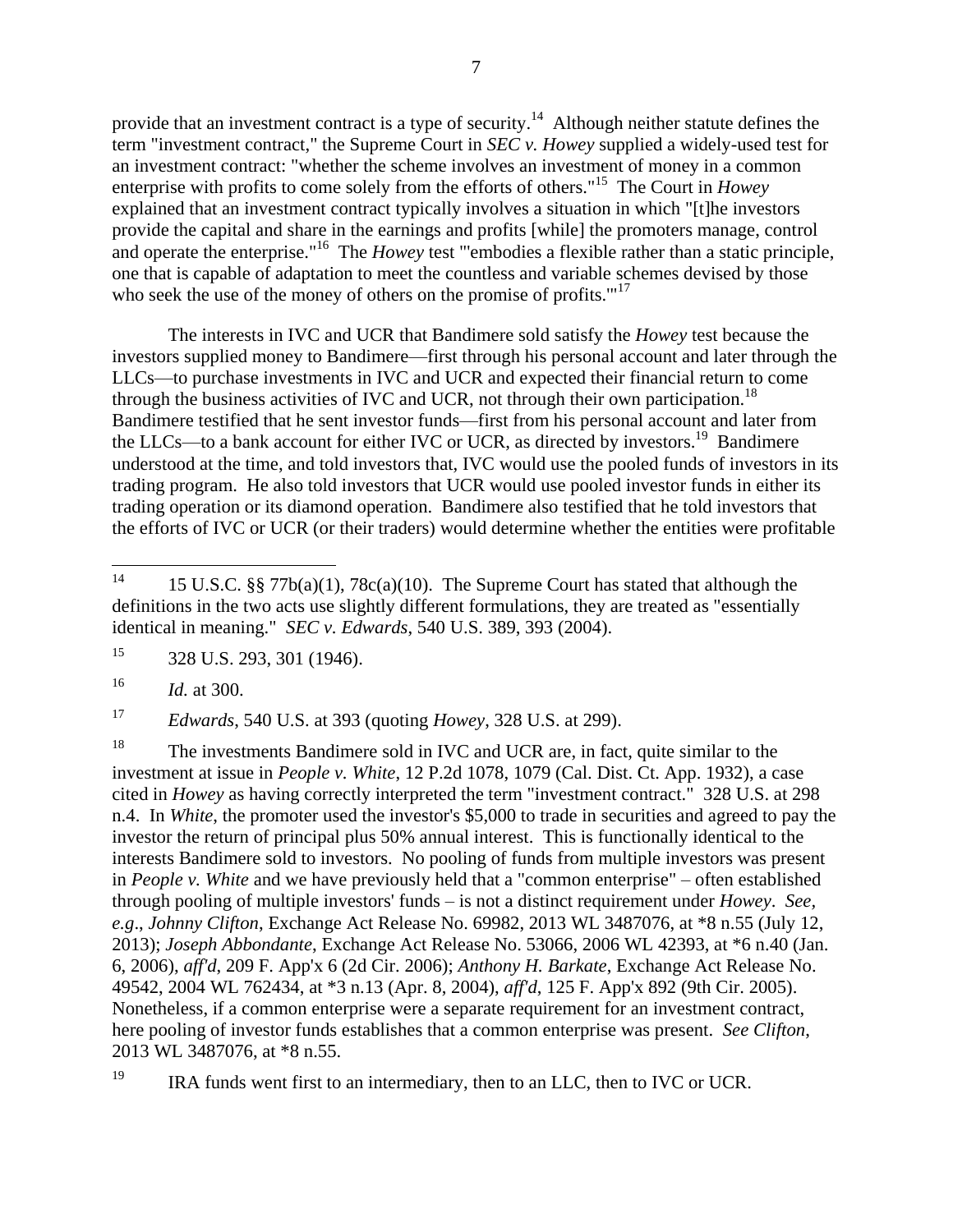or generated any profits for investors; investors would have no role in determining the trades that IVC or UCR made. No investor testified that he or she played any role in the management of IVC or UCR, the entities' trading decisions or how profits were earned by either entity. In fact, all the investors who were asked about such involvement testified that they played no such role.

For these reasons, we conclude that the interests Bandimere sold in the IVC and UCR programs were investment contracts, and thus securities within the meanings of the Securities Act and the Exchange Act.<sup>20</sup> Bandimere does not dispute this conclusion. Furthermore, the parties stipulated that neither the IVC nor the UCR investments were ever registered with the Commission.

#### **b. Bandimere used interstate facilities in the offer and sale of the IVC and UCR investments.**

There is also no dispute that the jurisdictional nexus is satisfied in this case. The required interstate nexus is de minimis and is satisfied by even "tangential mailings or intrastate telephone calls."<sup>21</sup> Bandimere wired money to IVC and UCR, sent checks representing investor returns through the mails, and used the telephone, faxes, and email to communicate with Parrish and with investors. Accordingly, we find that this conduct satisfied the Section 5 jurisdictional requirement of use of interstate commerce or of the mails. $^{22}$ 

<sup>21</sup> *SEC v. Softpoint, Inc.,* 958 F. Supp. 846, 861 (S.D.N.Y. 1997) (finding that defendant's telephone conversations with various brokerage firms and defendant's wire and mail transfers of funds satisfied the Section 5 jurisdictional requirement), *aff'd*, 159 F.3d 1348 (2d Cir. 1998); *see also United States v. Wolfson*, 405 F.2d 779, 784 (2d Cir. 1968) (finding that the use of the mails to "'transmit an offer or other sales literature, to transport the securities after sale, to remit the proceeds to the seller, to send confirmation slips to the buyer,'" and perhaps even more tangential uses of the mails, can all satisfy the jurisdictional requirement of Section 5(a)(1) (quoting *United States v. Kane*, 243 F. Supp. 746, 750 (S.D.N.Y. 1965))); *McDaniel v. United States*, 343 F.2d 785, 787-88 (5th Cir. 1965) (noting that use of the mails to send a confirmation of a sale to a buyer of stock constituted a use of the mails within the meaning of Section 5); *SEC v. Reynolds,* No. 1:06–CV1801–RWS, 2010 WL 3943729, at \*3 (N.D. Ga. Oct. 5, 2010) (finding that the jurisdictional requirements of section  $5(a)$  and  $5(c)$  were established where defendant used mail, telephone and internet to sell securities).

 $22$  Bandimere's use of the phone, mail, fax, and email also satisfies the interstate commerce requirement for Sections 15(a), 17(a), 10(b), and Rule 10b-5. *See generally* T. Hazen, Treatise on the Law of Securities Regulation § 17.2 (available on WESTLAW at FEDSECREG) (noting that the jurisdictional requirements of the Securities Act and the Exchange Act are easily satisfied and that "[i]t is very difficult to imagine a securities transaction that does not in some respect involve an instrumentality of interstate commerce"). *See also, e.g., Softpoint,* 958 F. Supp. at 865 (stating that the defendant's use of the mails and facilities of interstate commerce, which satisfied the jurisdictional requirements of Section 5 of the Securities Act, also satisfied the jurisdictional requirements of Sections 17(a), 10(b) and Rule 10b-5); *Myzel v. Fields*, 386 (continued…)

 $20\,$ <sup>20</sup> Our finding that the investments in IVC and UCR were securities also applies to our analyses in parts II.B.2 and III below.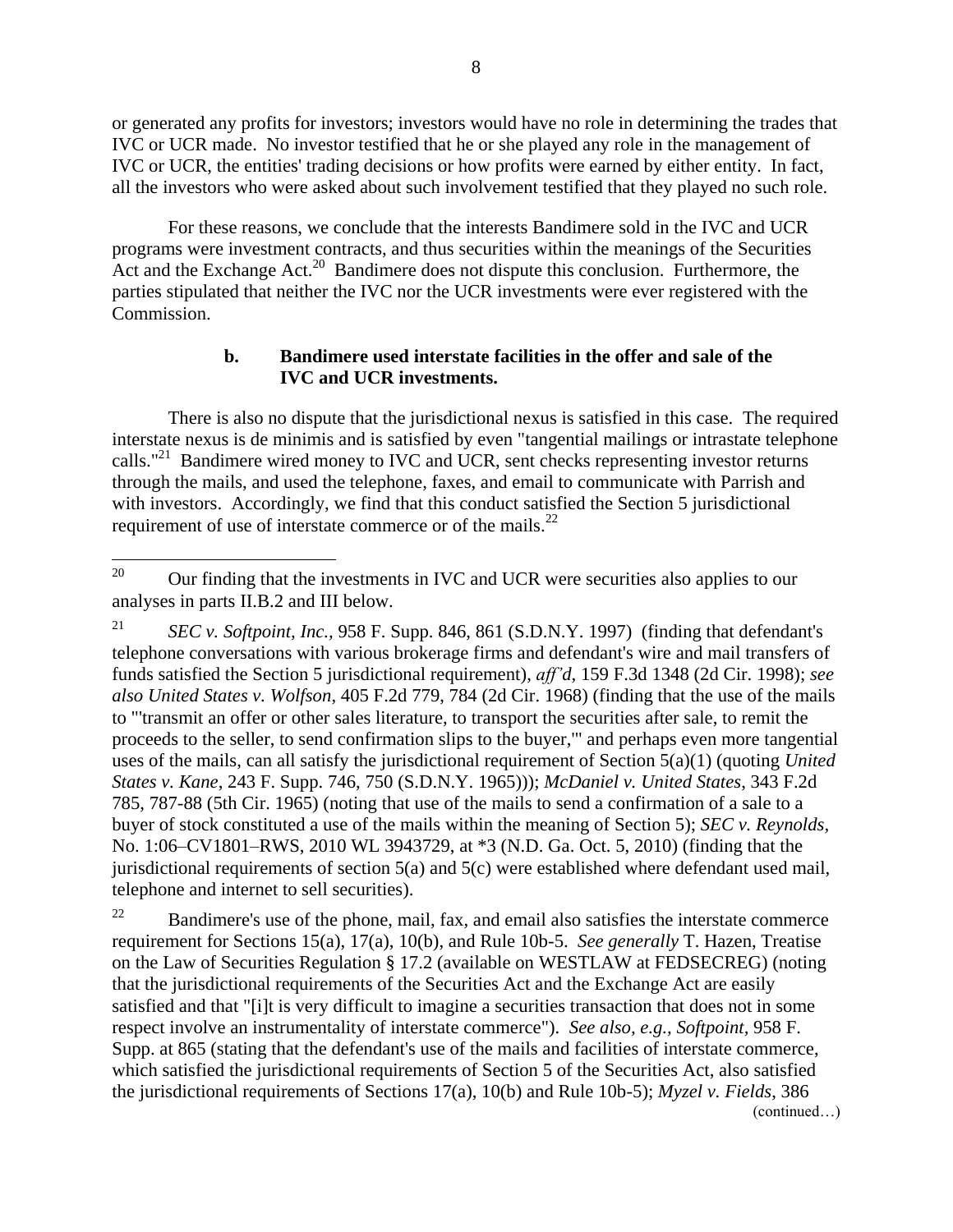#### **c. Bandimere acted as a statutory seller in offering and selling the IVC and UCR investments.**

Bandimere argues that he did not violate Section 5 because he was not a "seller" of securities for purposes of the Securities Act. Relying on the Supreme Court's decision in *Pinter v. Dahl*<sup>23</sup> Bandimere argues that "a seller of securities [does] not include someone not motivated to serve the financial interest of either the issuer of the securities or his own financial interest," and that his motivation in informing potential investors about IVC and UCR was to benefit those potential investors rather than serve his own financial ends. This argument is both factually and legally flawed. The record shows that although a desire to help others may have played some part, Bandimere's actions were not motivated solely by a desire to help others. That Bandimere entered into agreements with Parrish and Dalton through which he earned nearly three-quarters of a million dollars by selling and managing IVC and UCR investments demonstrates a strong personal financial motive. 24

More fundamentally, however, *Pinter* is not controlling here. In *Pinter*, the Court construed Securities Act Section 12(1), which created a private right of action for violations of Section 5. Section 12(1) makes "[a]ny person who . . . offers or sells a security in violation of Section  $[5]$ ... liable to the person purchasing such security from him."<sup>25</sup> The Court made clear that its holding on the liability of a "seller" was limited to the private action created by Section 12(1) and specifically relied on "the second clause of § 12(1), which provides that only a defendant 'from' whom the plaintiff 'purchased' securities may be liable, [thus] narrow[ing] the field of potential sellers."<sup>26</sup> By contrast, Section 5 lacks the "purchasing . . . from" language or any equivalent found in Section 12(1), imposing liability instead on those who "directly or indirectly" offer or sell securities. The greater reach of Section 5 in this regard makes the interpretation of "seller" in *Pinter* inapplicable to Bandimere's situation. As the United States Court of Appeals for the District of Columbia Circuit held in *SEC v. Zacharias*, "[a]s § 5 does

 $\overline{a}$ 

<sup>23</sup> 486 U.S. 622 (1988).

<sup>25</sup> *Id.* at 627 (quoting Securities Act Section 12(1), 15 U.S.C. § 77 $l(1)$ ).

<sup>26</sup> *Id.* at 643.

<sup>(…</sup>continued)

F.2d 718, 727-28 (8th Cir. 1967) (finding sufficient evidence of interstate transactions for purposes of Section 10 and Rule 10b-5 through telephone calls and the interstate delivery of checks); *Clifton*, 2013 WL 3487076, at \*8 (holding that the jurisdictional requirements of § 17(a) are "interpreted broadly" and may be satisfied by "intrastate telephone calls and ancillary mailings").

<sup>24</sup> The Court in *Pinter* suggested that someone who "*received* a personal financial benefit from the sale" would qualify as a seller. 486 U.S. at 654 (emphasis added). The Court also questioned the Respondent's argument that he was "motivated entirely by a gratuitous desire to share an attractive investment opportunity with his friends and associates," and directed the court of appeals to examine the issue more closely on remand. *Id.* at 655. Bandimere here negotiated for and received substantial compensation for facilitating the investments of others in IVC and UCR, and we accordingly find that he was motivated by this financial interest.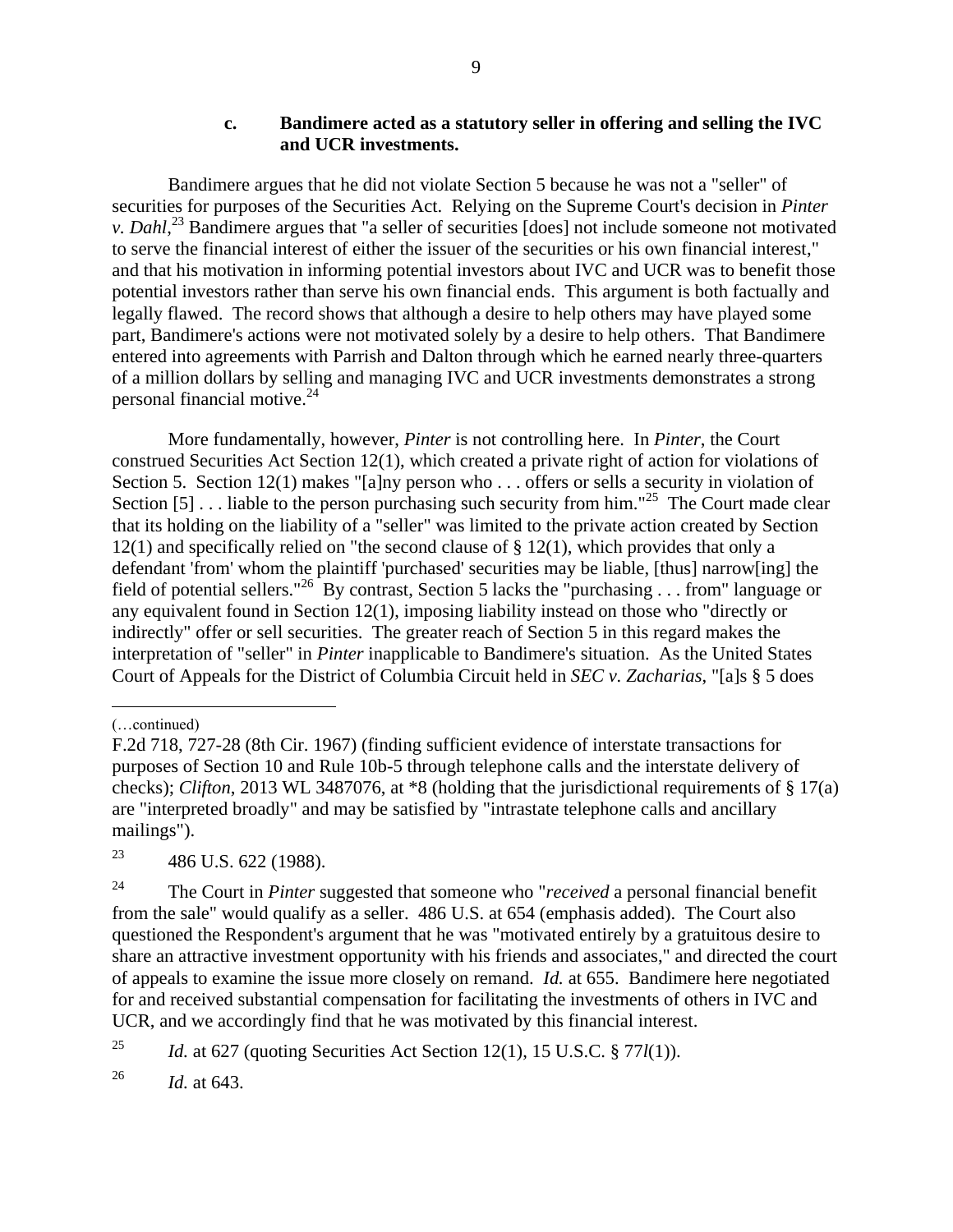*not* include the 'purchas[e] . . . from' language or any equivalent, *Pinter* is plainly of no use" to an individual charged with a Section 5 violation.<sup>27</sup>

Indeed, under both Commission and federal court precedents, Section 5 liability is based on whether a person is a substantial factor or a necessary participant in an offer or sale,<sup>28</sup> and Pinter did nothing to disturb this line of authority.<sup>29</sup> In light of his extensive involvement in the offer and sale of the IVC and UCR investments as set forth above, we find that for the sales at issue in this case Bandimere was a both a substantial factor and a necessary participant for purposes of Section 5.

For the above reasons, we find that Bandimere violated Sections 5(a) and (c) of the Securities Act.

## **2. Bandimere violated Exchange Act Section 15(a) by acting as an unregistered broker.**

We also find that Bandimere violated Section 15(a) of the Exchange Act<sup>30</sup> by selling and attempting to sell interests in the IVC and UCR programs, which were securities, when he was neither registered nor associated with a registered broker-dealer. Section 15(a)(1) makes it illegal for a broker to use the mails or any means or instrumentality of interstate commerce to effect any transaction in, or to induce or attempt to induce the purchase or sale of, any security (with limited exceptions not applicable here) unless the broker is either registered with the Commission or a natural person associated with a registered broker.<sup>31</sup> Section 3(a)(4)(A) of the Exchange Act generally defines a broker as "any person engaged in the business of effecting transactions in securities for the account of others."<sup>32</sup> A finding of violation of Section 15(a) does not require proof of scienter.<sup>33</sup>

<sup>31</sup> *Id.* § 78 $o$ (a)(1).

 $32 \qquad 15 \text{ U.S.C. } \frac{8}{3} \cdot 78c(a)(4)(A).$ 

<sup>33</sup> *See, e.g.*, *SEC v. Martino*, 255 F. Supp. 2d 268, 283 (S.D.N.Y. 2003); *SEC v. Interlink Data Network*, 1993 WL 603274, at \*10 (C.D. Cal. 1993); *SEC v. Nat'l Exec. Planners, Ltd.*, 503 F. Supp. 1066, 1073 (M.D.N.C. 1980).

<sup>27</sup> 569 F.3d at 466-67.

<sup>28</sup> *See John A. Carley*, Securities Exchange Act Release No. 57246 (Jan. 31, 2008), 2008 WL 268598, at \*10; *Zacharias v. SEC,* 569 F.3d 458, 464 (D.C. Cir. 2009); *SEC v. Phan*, 500 F.3d 895, 906 (9th Cir. 2007); *Calvo*, 378 F.3d at 1215; *SEC v. Holschuch*, 694 F.2d 130, 139-40 (7th Cir. 1982).

<sup>&</sup>lt;sup>29</sup> *See Phan*, 500 F.3d 895, 906 n.13 (noting that "Section 5 contains no language similar to the 'from him' language of Section 12," and thus "*Pinter* did not overturn" that court's "necessary participant"/"substantial factor" test for Section 5 liability).

<sup>30</sup> 15 U.S.C. § 78*o*(a).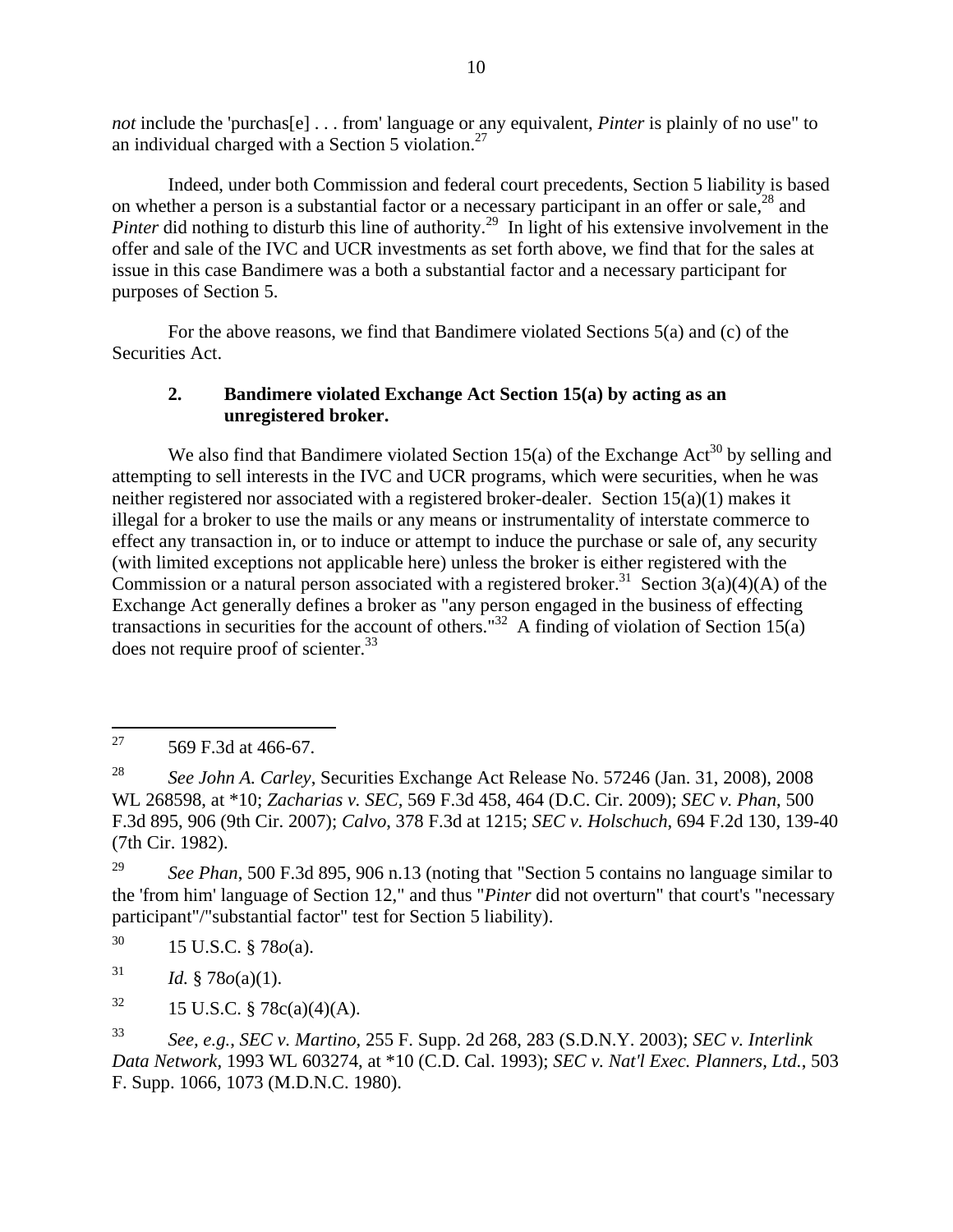Bandimere stipulated that he had never been registered with the Commission as a broker, dealer, or investment adviser and had never been associated with a broker, dealer, or investment adviser. Moreover, as we have already found, the investments in IVC and UCR were securities. Thus, whether Bandimere violated Section 15(a) depends on whether he engaged in the business of effecting transactions in the IVC and UCR investments for the accounts of others. As explained below, we find that Bandimere acted as a broker and thus violated Section 15(a).

#### **a. Bandimere was engaged in the business of effecting securities transactions for others' accounts.**

In determining whether a person is "engaged in the business" of effecting transactions for others' accounts, the courts and the Commission have considered a number of factors. A primary consideration is whether there has been regular participation in securities transactions at key points in the chain of distribution.<sup>34</sup> The number of customers at issue,<sup>35</sup> the dollar amount of transactions,  $36$  and the number of transactions effected  $37$  have all been recognized as indicia of regularity of participation. Bandimere was responsible for sales to more than 60 customers, involving more than \$9,000,000 in numerous transactions over three years. This conduct demonstrates regularity of participation.

<sup>36</sup> *See id.* (finding that individuals who received pledges to invest totaling \$17,450,000 and actually collected \$1,745,000 acted as brokers); *Nat'l Exec. Planners*, 503 F. Supp. at 1073 (finding regularity of participation established where sales totaled \$4.3 million); *UFITEC*, 571 P.2d at 994 (finding regularity of participation where sales totaled several million dollars).

<sup>37</sup> *See SEC v. Margolin*, 1992 WL 279735, at \*5 (S.D.N.Y. 1992) (regularity of participation found where individual "participated in dozens of transactions for various clients").

<sup>34</sup> <sup>34</sup> *SEC v. Bravata*, 2009 WL 2245649, at \*2 (E.D. Mich. July 27, 2009); *SEC v. Kenton Capital, Ltd.*, 69 F. Supp. 2d 1, at \*12 (D.D.C. 1998); *see also SEC v. Coplan*, 2014 WL 695393, at \*6 (S.D. Fla. Feb. 24, 2014) (recognizing importance of regularity of participation in Section 15(a)(1) analysis); *SEC v. Benger*, 697 F. Supp. 2d 932, 944 (N.D. Ill. 2010) (same); *SEC v. Martino*. 255 F. Supp. 2d 268, 283 (S.D.N.Y. 2003) (same); *SEC v. Corporate Relations Grp*., 2003 WL 25570113, at \*17 (M.D. Fla. Mar. 28, 2003) (same); *SEC v. Interlink Data Network*, 1993 WL 603274, at \*10 (C.D. Cal. Nov. 15, 1993) (same); *SEC v. Margolin*, 1992 WL 279735, at \*5 (S.D.N.Y. Sept. 30, 1992) (same); *SEC v. Nat'l Exec. Planners, Ltd*., 503 F. Supp. 1066, 1073 (M.D.N.C. 1980) (same); *UFITEC v. Carter*, 571 P.2d 990, 994 (Ca. 1977) (same); *Mass. Fin. Servs., Inc. v. SIPC*, 411 F. Supp. 411, 415 (D. Mass) (same), *aff'd*, 545 F.2d 754 (1st Cir. 1976); *Wheat, First Sec. Inc.*, Exchange Act Release No. 48378, 2003 WL 21990950, at \*11 n.49 (Aug. 20, 2003) ("A person 'effects' securities transactions by participating in such transactions 'at key points in the chain of distribution.'" (quoting *Mass. Fin. Servs.*, 411 F. Supp. at 415)).

<sup>35</sup> *See Kenton Capital*, 69 F. Supp. 2d at 13 (finding broker status established where those found to be brokers received pledges to invest from more than forty individuals and actually collected money from twelve investors).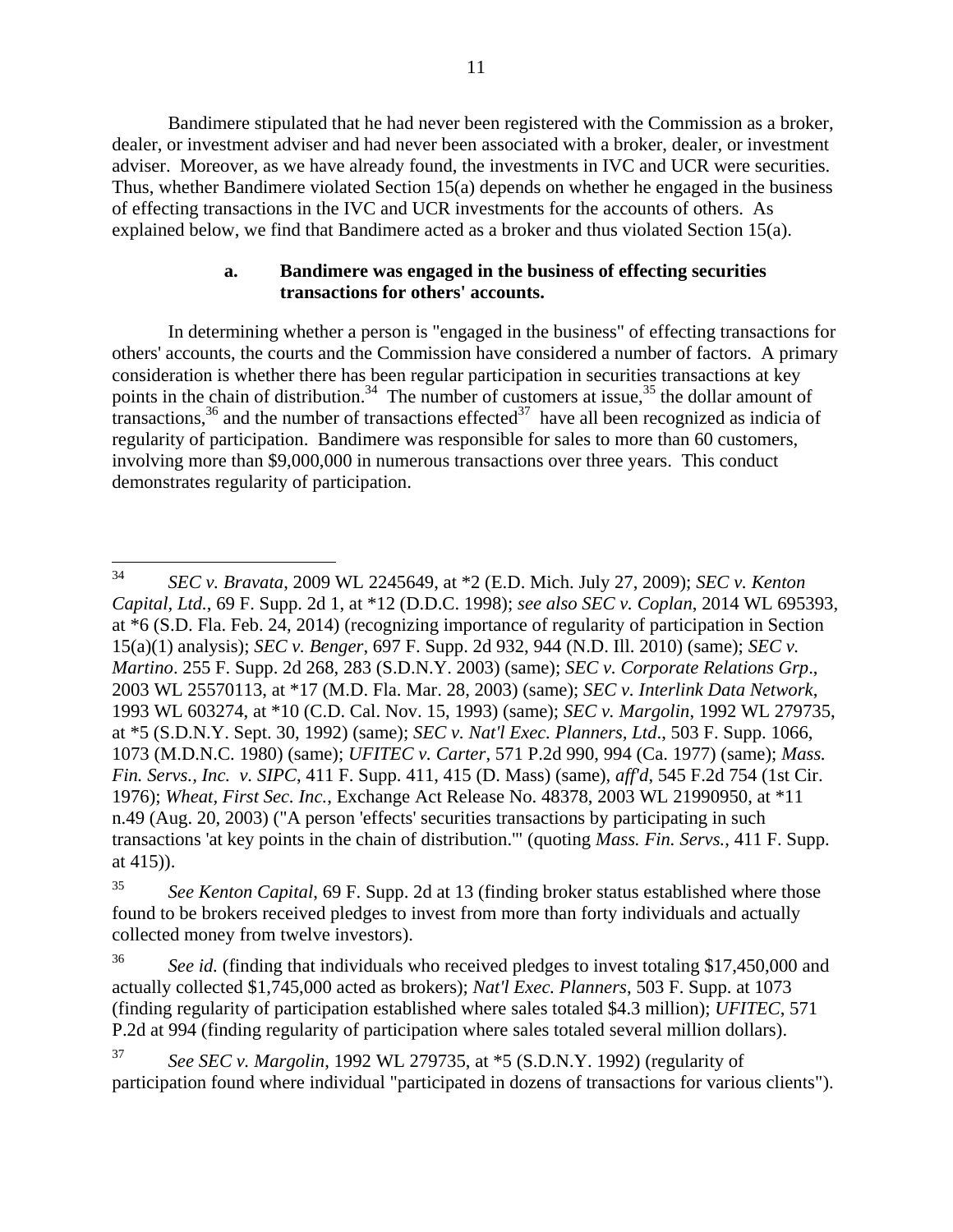Consistent with the practice of federal courts, we also consider a variety of additional factors in determining whether a person acted as a broker. Among the factors considered are whether the person actively solicited or recruited investors; advised investors as to the merits of an investment, or opined on its merits; or received commissions, transaction-based compensation, or payment other than a salary for selling the investments.<sup>38</sup> Other factors that have been viewed as relevant include whether the person was an employee of the issuer of the securities; was selling, or had previously sold, the securities of other issuers; or was involved in negotiations between the issuer and the investor.<sup>39</sup> Whether the individual handled customer funds and securities has also been viewed as important.<sup>40</sup> This is not an exhaustive list of the relevant factors, and no one factor is dispositive.<sup>41</sup>

In this matter, Bandimere's conduct is consistent with many of the factors recognized as important in the analysis of broker status. He solicited investors by informing them of the IVC and UCR investments, and talking about their merits, in a variety of contexts. Bandimere advised investors about the merits of the investments by emphasizing the rate and consistency of returns, the safety of principal, and the expertise of Parrish and Dalton,  $42$  and by providing descriptions as to how the programs supposedly worked. He assisted investors with the paperwork involved in investing and obtained their signatures on documents, <sup>43</sup> and he answered investors' questions. He handled both money to be invested and returns to be paid to investors, and he helped investors put IRA funds in IVC and UCR.<sup>44</sup> At the hearing, he admitted that "from the beginning to the end, [he was] involved in the process of handling investments of [his] investors in [IVC] and UCR."

<sup>39</sup> *See Hansen*, 1984 WL 2413, at \*10 (citation omitted); *Benger*, 697 F. Supp. 2d at 944- 45; *Martino*, 255 F. Supp. 2d at 283.

<sup>40</sup> *See SEC v. M&A West, Inc.*, 2005 WL 1514101, at \*9 (N.D. Cal. June 20, 2005) (noting fact that no assets were entrusted to individual as factor of particular import in reaching conclusion that individual was not a broker); *Margolin*, 1992 WL 279735, at \*5; *Benger*, 697 F. Supp. 2d at 945; *Martino*, 255 F. Supp. 2d at 283.

<sup>41</sup> *SEC v. Kramer,* 778 F. Supp. 2d 1320, 1334-35 (M.D. Fla. 2011); *SEC v. Benger*, 697 F. Supp. 2d 932, 945 (N.D. Ill. 2010).

<sup>42</sup> *Cf. Coplan*, 2014 WL 695393, at \*6 (finding that individual who promised investors that their principal would be secure and that they would make guaranteed returns advised investors as to merits of investments).

<sup>43</sup> Bandimere asserts in his opening brief that he "did not handle investor paperwork or obtain signatures for either IVC or UCR." But Bandimere's testimony at the hearing shows that he "handled paperwork necessary for people to invest in" IVC and UCR.

<sup>44</sup> Bandimere admitted at the hearing that he accepted investors' money into the LLCs he managed or co-managed, that he sent money from the LLCs to IVC and UCR, that he sent money from the LLCs to the investors, and that he "handled" it when investors chose to channel IRA funds to IVC and UCR through another entity.

<sup>38</sup> <sup>38</sup> *See SEC v. Hansen*, 1984 WL 2413, at \*10 (S.D.N.Y. Apr. 6, 1984); *Coplan*, 2014 WL 695393, at \*6; *Corporate Relations Grp*., 2003 WL 25570113, at \*17.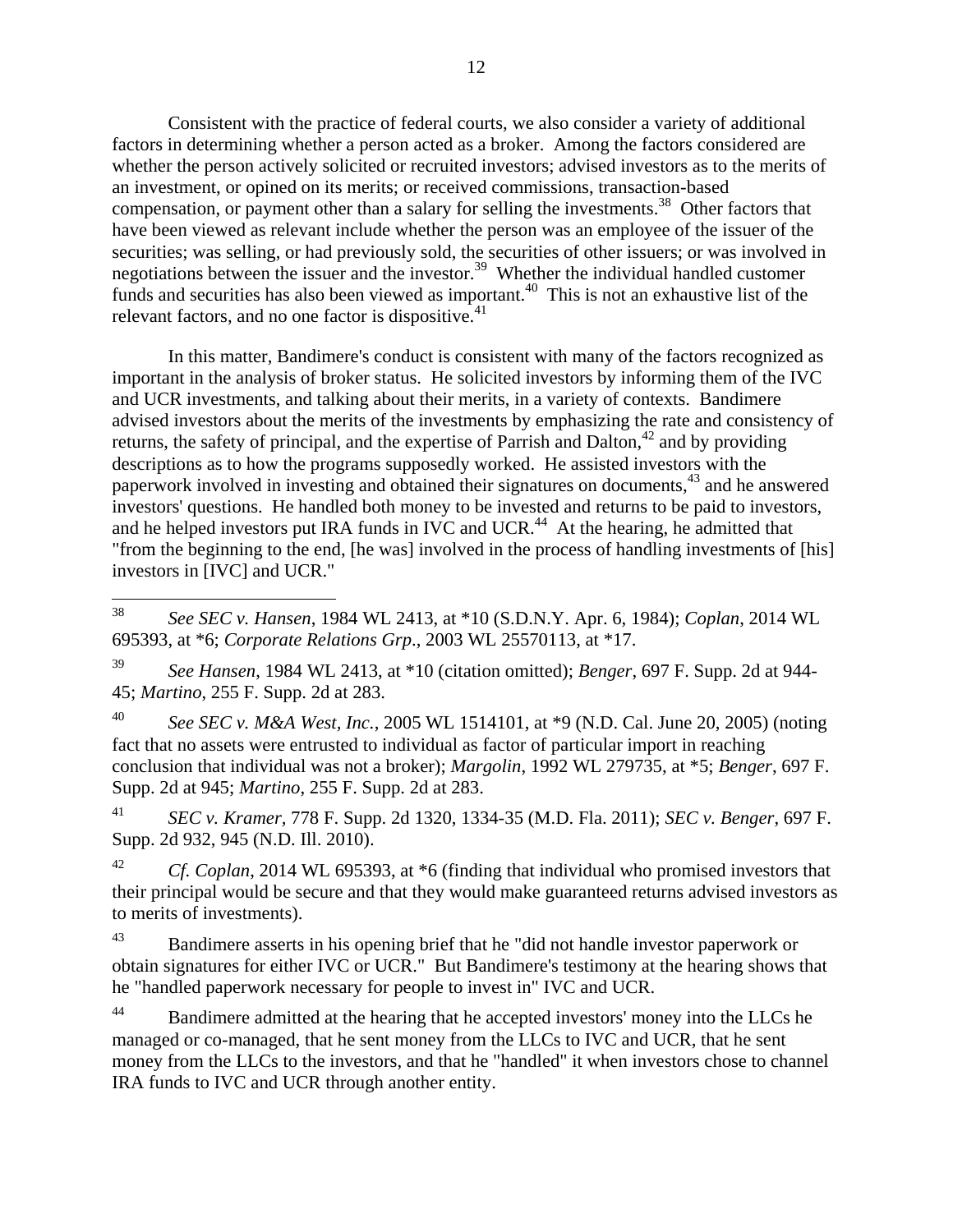The receipt of transaction-based compensation in connection with the types of activities described above is often an indication that the recipient of that compensation is engaged in the business of effecting transactions in securities.<sup>45</sup> Although it is not required to establish broker status<sup>46</sup> and is not by itself determinative of broker status, we find that, here, Bandimere received transaction-based compensation because his compensation was based on the dollar amount of the original investment transactions (i.e., the amount he collected from investors to purchase interests in IVC and UCR). Bandimere calculated the amount owed to him either as a percentage of the transaction itself, or as a percentage of "returns." But even where the amount was supposed to be a percentage of returns, since Bandimere had no evidence of any actual returns, he calculated his compensation by reference to the transaction amount, and what he thought the returns should have been based on that amount. In records he kept at the time, Bandimere often referred to the payments he received from IVC and UCR as "broker fees" or "commissions," suggesting that when he was involved with IVC and UCR, he viewed the payments as salesrelated rather than administrative. As he admitted at the hearing, "the more investor funds . . . that [he] brought in, the more that those fee payments would be."

Based on our consideration of the relevant factors, we find that Bandimere was engaged in the business of effecting securities transactions for the account of others, and that he therefore acted as a broker within the meaning of Section  $3(a)(4)(A)$ .

#### **b. Bandimere's arguments against Section 15(a) liability are without merit.**

Bandimere makes several arguments against finding that he was acting as a broker. We find none of them convincing. He argues first that a number of the factors relevant to broker status do not apply to him. But courts have recognized that not all of the factors that have been identified as relevant need be present in order for us to find that someone acted as a broker.<sup>47</sup> The underlying facts vary widely from case to case, and there is no requirement that all the factors that have been recognized as relevant be present in any given case. In addition, because the analysis requires looking at all the circumstances, the factors considered in reaching a determination as to broker status in a particular case do not purport to be an exclusive list.<sup>48</sup>

<sup>47</sup> *See, e.g.*, *Corporate Relations Grp.*, 2003 WL 25570113, at \*18 ( recognizing seven factors that may be relevant, but basing finding on only three).

<sup>48</sup> *See Kramer,* 778 F. Supp. 2d at 1334; *Benger*, 697 F. Supp. 2d at 945.

 $45$ <sup>45</sup> *Order Exempting the Federal Reserve Bank of New York, Maiden Lane LLC and the Maiden Lane Commercial Mortgage Backed Securities Trust 2008-1 from Broker-Dealer Registration*, Exchange Act Release No. 61884, 2010 WL 1419216, at \*2 (Apr. 9, 2010).

<sup>46</sup> *Warrior Fund*, 2010 WL 717795, at \*3 n.8 ("[T]ransaction-based compensation is not a necessary element to determine whether someone is a broker."); s*ee also, e.g.*, *SEC v. Imperiali*, 594 F. App'x 957, 961 (11th Cir. 2014) (finding that individual who spoke with investors, acted as the "closer" for his sales team, and drafted memoranda for potential investors acted as unregistered broker in violation of Section 15(a) without any reference to transaction-based compensation).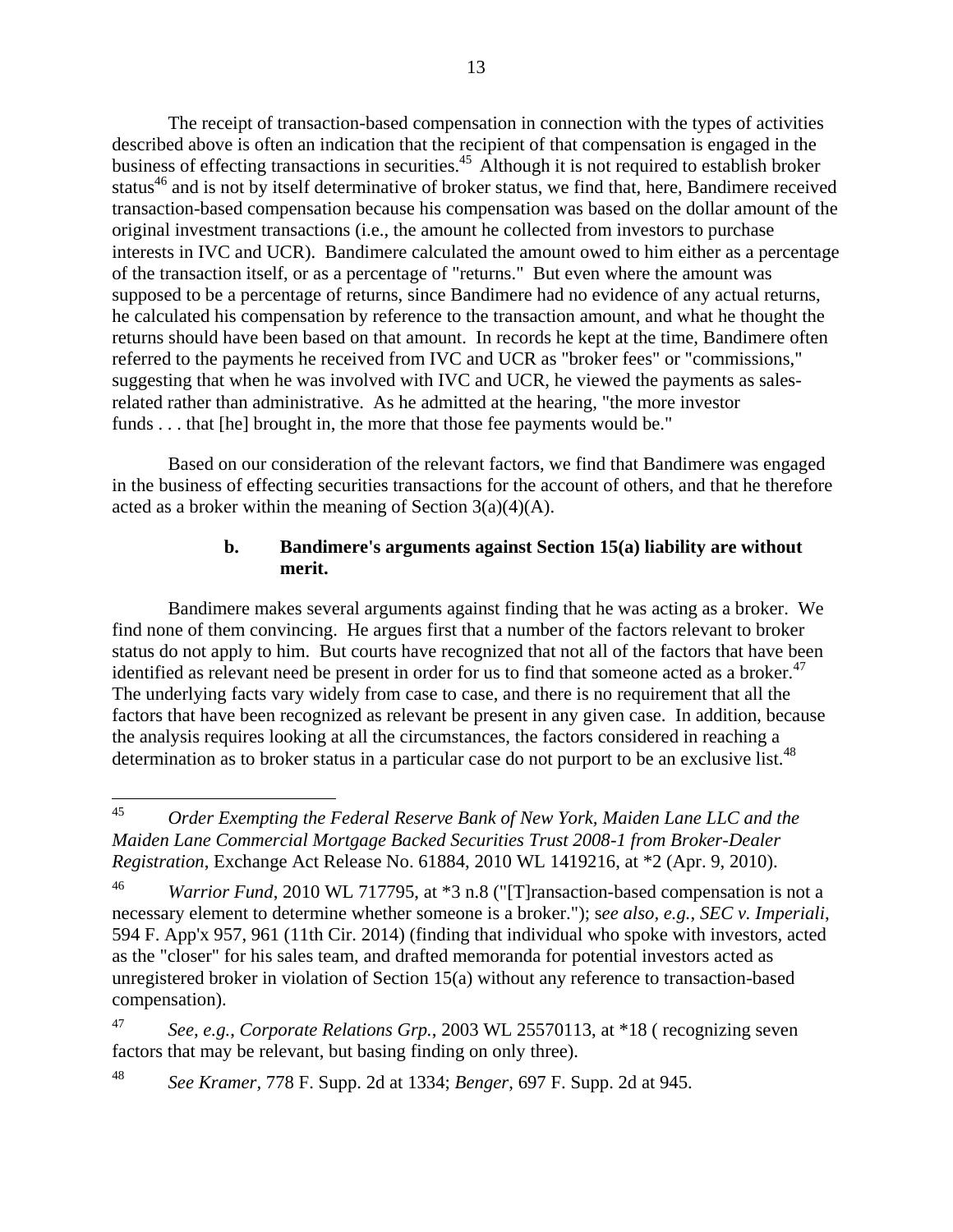Indeed, the court in *SEC v. Benger*, on which Bandimere relies, rejected the argument that there is a binding and definitive set of factors needed to support a finding that a person acted as a broker. Rather, the court found that the Commission had sufficiently alleged broker status on facts similar to the facts we find in this matter: the individual collected investors' funds, received and processed documents related to the sale of the securities, communicated with the issuer about the receipt of funds and documents, and provided materials to the investors.<sup>49</sup>

Bandimere also argues that deciding broker status on a case-by-case basis without any analytical structure that provides predictability would be arbitrary and capricious. But the standard we use to determine broker status provides the requisite analytical structure. Although that standard includes the consideration of a non-exhaustive list of relevant factors, none of which is determinative, this does not render a decision based on that standard arbitrary. Unlike *Chekosky v. SEC*,<sup>50</sup> cited by Bandimere, the standard we apply here is one of long-standing in our opinions as well as those of federal courts.

We also reject Bandimere's argument that sanctioning him for violations of Section 15(a) would deny him due process because uncertainty as to what activities require registration as a broker creates a lack of notice of what the law requires. As noted, our determination that Bandimere acted as a broker is grounded on well-established criteria. Moreover, Bandimere's references to payments he received from IVC and UCR as "broker fees" suggest that he thought of himself as a broker.

Bandimere further argues that he did not receive transaction-based compensation but was paid for performing recordkeeping or other administrative functions. Bandimere's compensation was not related to any of the recordkeeping functions he performed but to the amount of the investments. Bandimere insists that if he was compensated simply for finding investors, there would have been no reason for him to spend the time and incur expenses performing administrative functions for no compensation. Even if Bandimere was compensated for administrative as well as sales activities, the *amount* of the compensation was transaction-based, and raised the investor protection concerns inherent in such compensation.<sup>51</sup>

<sup>49</sup> <sup>49</sup> 697 F. Supp. 2d at 945. The Commission had also alleged that the person found to have acted as a broker in *Benger* received transaction-based compensation. *See id*.

<sup>50</sup> 23 F.3d 452 at 482 (D.C. Cir. 1994) (rejecting Commission's reliance on a negligence standard articulated in a Commission auditor disciplinary opinion on the basis that the opinion relied on was not published or publically available).

<sup>51</sup> *See Order Exempting the Federal Reserve Bank of New York, Maiden Lane LLC and the Maiden Lane Commercial Mortgage Backed Securities Trust 2008-1 from Broker-Dealer Registration*, 2010 WL 1419216, at \*2 & n.13 ("Compensation based on transactions in securities can induce high pressure sales tactics and other problems of investor protection which require application of broker-dealer regulation under the [Exchange] Act." (quoting *Persons Deemed Not To Be Brokers*, Exchange Act Release No. 22172, 1985 WL 634795, at \*4 (June 27, 1985))).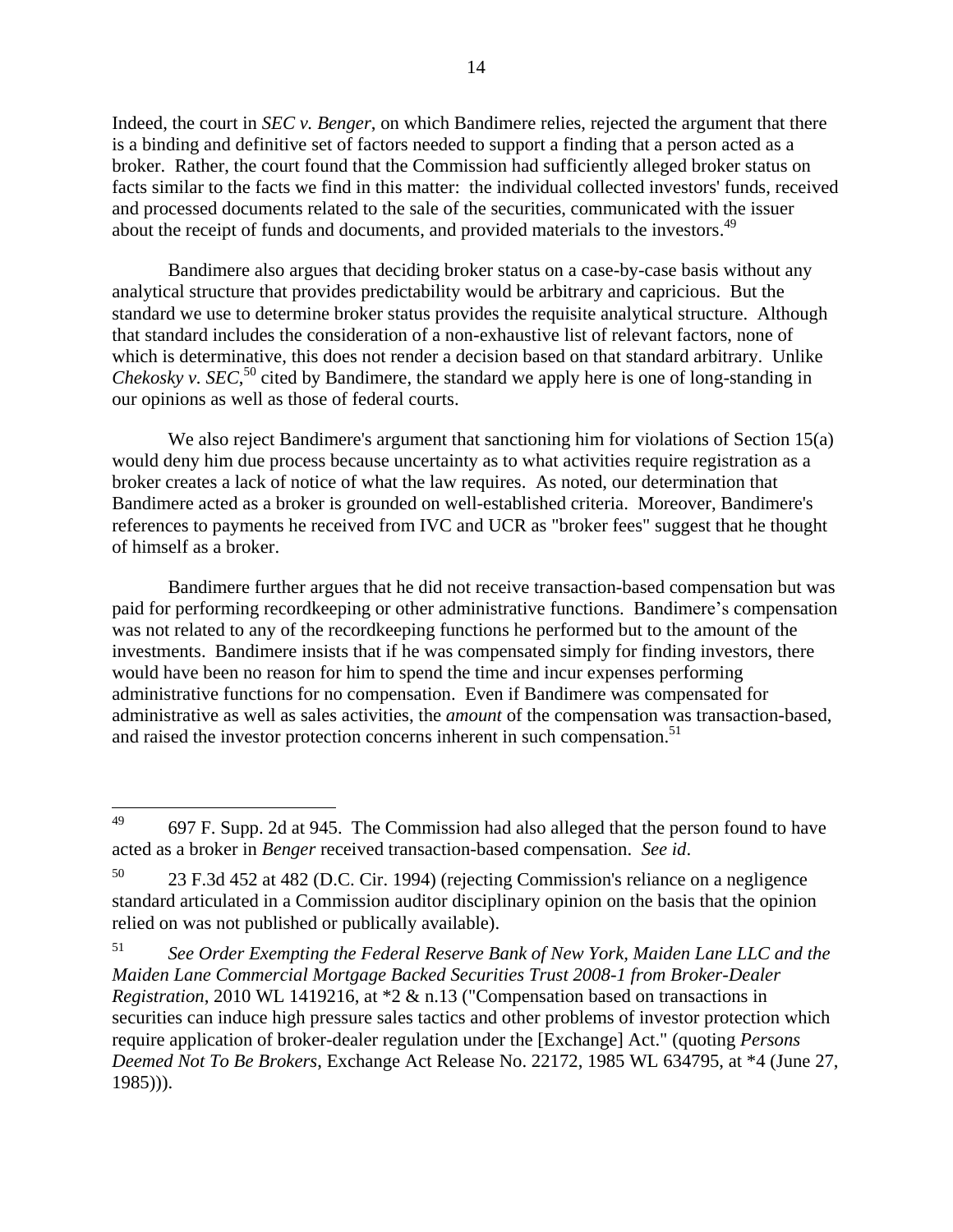For all of the above reasons, we find that Bandimere violated Section 15(a) of the Exchange Act.

#### **III. FRAUD VIOLATIONS**

Bandimere is charged with violating Section 17(a) of the Securities Act, Section 10(b) of the Exchange Act, and Rule 10b-5 thereunder. Section  $17(a)(2)$  makes it "unlawful for any person in the offer or sale of any securities . . . directly or indirectly . . . to obtain money or property by means of any untrue statement of a material fact or any omission to state a material fact necessary in order to make the statements made, in light of the circumstances under which they were made, not misleading."<sup>52</sup> Section 10(b) makes it "unlawful for any person, directly or indirectly, ... to use or employ, in connection with the purchase or sale of any security ... any manipulative or deceptive device or contrivance in contravention of" Commission rules.<sup>53</sup> And Rule 10b-5(b) makes it unlawful, "in connection with the purchase or sale of any security," to "make any untrue statement of a material fact or to omit to state a material fact necessary in order to make the statements made, in light of the circumstances under which they were made, not misleading."<sup>54</sup> A violation of these provisions also requires the use of means or instrumentalities of interstate commerce.

We have already found that the investments in IVC and UCR at issue were securities, and that Bandimere used instrumentalities of interstate commerce to offer and sell them.<sup>55</sup> Bandimere does not deny that his statements about the IVC and UCR investments were made in connection with offers and sales of these investments. Moreover, he made the statements at issue directly to people who purchased, or who were offered the opportunity to purchase, those investments. This satisfies the "in connection with" requirement.<sup>56</sup> Accordingly, to find a violation of Section 17(a)(2) we must find that Bandimere "obtain[ed] money or property by

<sup>54</sup> 15 U.S.C. § 78(j), 17 C.F.R. § 240.10b-5. Before the ALJ, the Division pursued liability under Section  $17(a)(2)$  and Rule 10b-5(b), and not under Sections  $17(a)(1)$  or (3) or Rule 10b-5(a) or (c). We limit our discussion here to the theories of liability pursued by the Division in this case. In addition, although the OIP also charged violations of Section 206(4) of the Investment Advisers Act of 1940 and Rule 206(4)-8 thereunder, which prohibit fraudulent conduct by an investment adviser to a pooled investment vehicle, 15 U.S.C. § 80b-6(4), 17 C.F.R. § 275,206(4)-8, the Division stated in its post-hearing brief that it was not pursuing liability under the Advisers Act.

<sup>55</sup> *See supra* Sections II.B.1.a & b.

<sup>56</sup> *See, e.g.*, *SEC v. Jabukowski*, 150 F.3d 675, 680 (9th Cir. 1998) (statement made to induce acceptance of securities transaction satisfies "in connection with" requirement). *See also SEC v. Zandford*, 535 U.S. 813, 819-20 (2002) (finding that Commission "has consistently adopted a broad reading" of "in connection with" language in Section 10(b) and reiterating that Section 10(b) should be construed "'flexibly to effectuate its remedial purposes.'" (quoting *Affiliated Ute Citizens of the United States*, 406 U.S. 128, 151 (1972))).

<sup>52</sup> <sup>52</sup> 15 U.S.C. § 77q(a).

 $^{53}$  15 U.S.C. § 78j(b).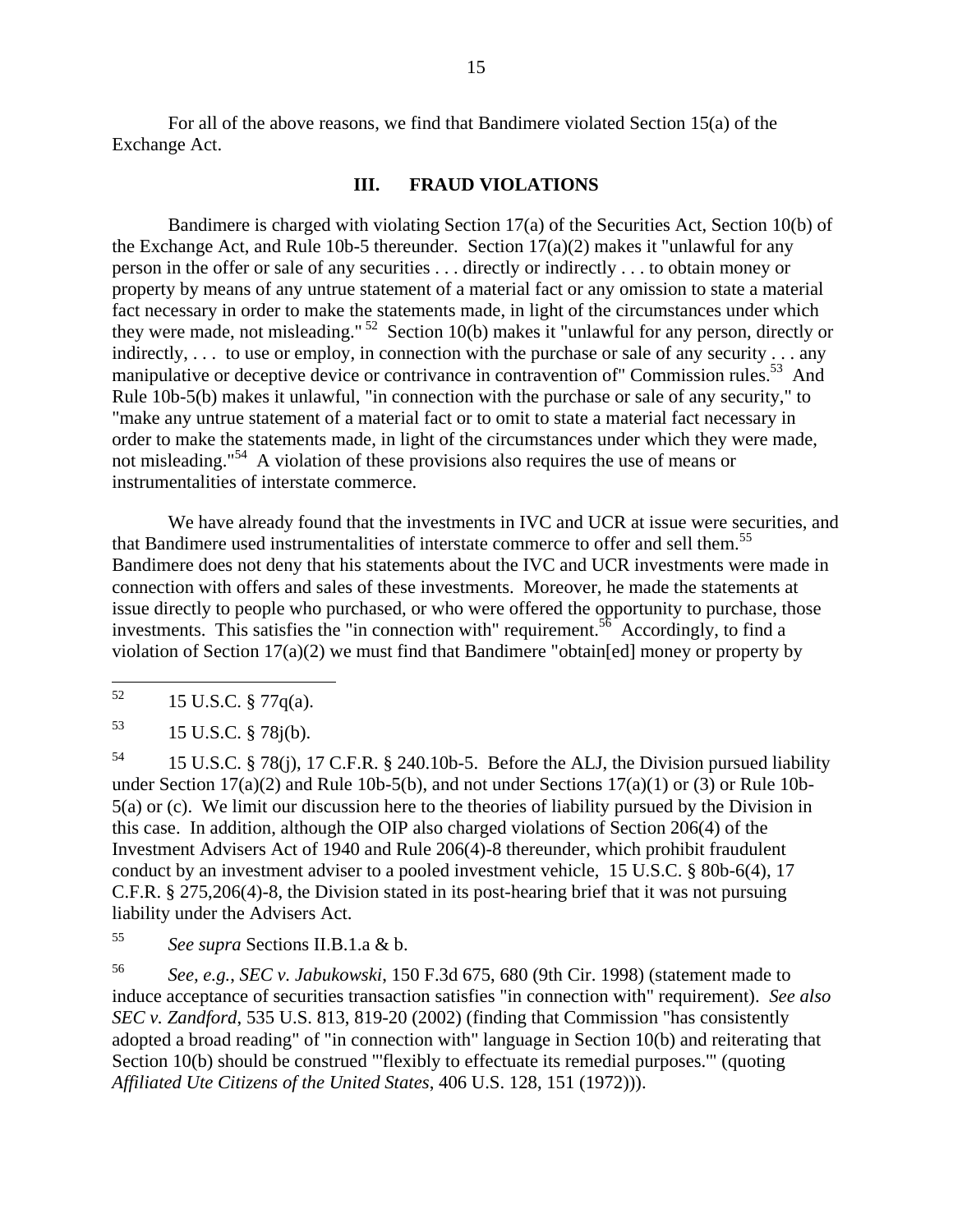means of" a material misrepresentation or omission and acted with at least negligence.<sup>57</sup> And to find a violation of Section 10(b) and Rule 10b-5(b) we must find that Bandimere made a material misrepresentation or omission and acted with scienter.<sup>58</sup> We find by a preponderance of the evidence that these elements are satisfied.

## **A. Bandimere made materially misleading statements to investors.**

As noted, Sections 17(a) and 10(b) and Rule 10b-5 may be violated by making untrue statements of material fact or by omitting a material fact necessary to make statements that are made, in light of the circumstances under which they were made, not misleading.<sup>59</sup> An omission is material if there is a substantial likelihood that a reasonable investor would have considered the omitted information important in deciding whether or not to invest and if disclosure of the omitted fact would have significantly altered the total mix of information available to the investor.<sup>60</sup> One who elects to disclose material facts "must speak fully and truthfully, and provide complete and non-misleading information with respect to the subjects on which he undertakes to speak,"<sup>61</sup> and incomplete disclosures "implicate a duty to disclose whatever additional information is necessary to rectify the misleading statements." $62$  In addition, we have consistently recognized that making predictions and representations in connection with the offer or sale of a security, whether couched in terms of opinion or fact, which are without reasonable basis, violates the antifraud provisions of the securities laws.<sup>63</sup> Indeed, the Supreme Court recently recognized that a

<sup>60</sup> *Basic Inc. v. Levinson*, 485 U.S. 224, 231-32, 240 (1988); *TSC Indus., Inc. v. Northway, Inc.*, 426 U.S. 438, 449 (1976); *SEC v. Steadman*, 967 F.2d 636, 643 (D.C. Cir. 1992).

<sup>61</sup> *SEC v. Curshen*, 372 F. App'x 872, 880 (10th Cir. 2010); *see also Meyer v. JinkoSolar Holdings Co.*, 761 F.3d 245, 250-51 (2d Cir. 2014).

<sup>62</sup> *Schlifke v. Seafirst Corp.*, 866 F.2d 935, 944 (7th Cir. 1989).

<sup>63</sup> *See Robert G. Weeks*, 2004 WL 828, at \*8-11 (baseless valuation of mining properties and mineral assets, baseless claims of revenue earned by smelter, and baseless representations that mines contained commercial values of ore all violated Section 17(a) and Section 10(b) and Rule 10b-5); *M.V. Gray Invs., Inc.*, Exchange Act Release No. 9180, 1971 WL 120492, at \*3 (May 20, 1971) (president and principal shareholder of registered broker-dealer violated antifraud provisions when he made optimistic representations and predictions to customers without a reasonable basis, and knew, but did not tell customers to whom he recommended the (continued…)

<sup>57</sup> <sup>57</sup> *See, e.g.*, *Thomas C. Bridge*, Exchange Act Release No. 60736, 2009 WL 3100582, at \*13 n.59 (Sept. 29, 2009) ("There is no scienter requirement for violations of Securities Act Sections  $17(a)(2)$  or (3); negligence is sufficient.").

<sup>58</sup> *See id.* at \*13.

<sup>&</sup>lt;sup>59</sup> 15 U.S.C. §§ 77 $q(a)(2)$ , 78 $j(b)$ ; 17 C.F.R. § 240.10b-5(b). Bandimere contends that the ALJ failed to identify either material facts that caused particular statements to be misleading or positive information that was rendered misleading by omissions. Once we granted Bandimere's petition for review, the initial decision, including the factual findings made there, ceased to have any force or effect. *Richard J. Adams*, Exchange Act Release No. 39645, 1998 WL 52044, at \*1 n.1 (Feb. 11, 1998). The findings set forth below are made as part of our de novo review.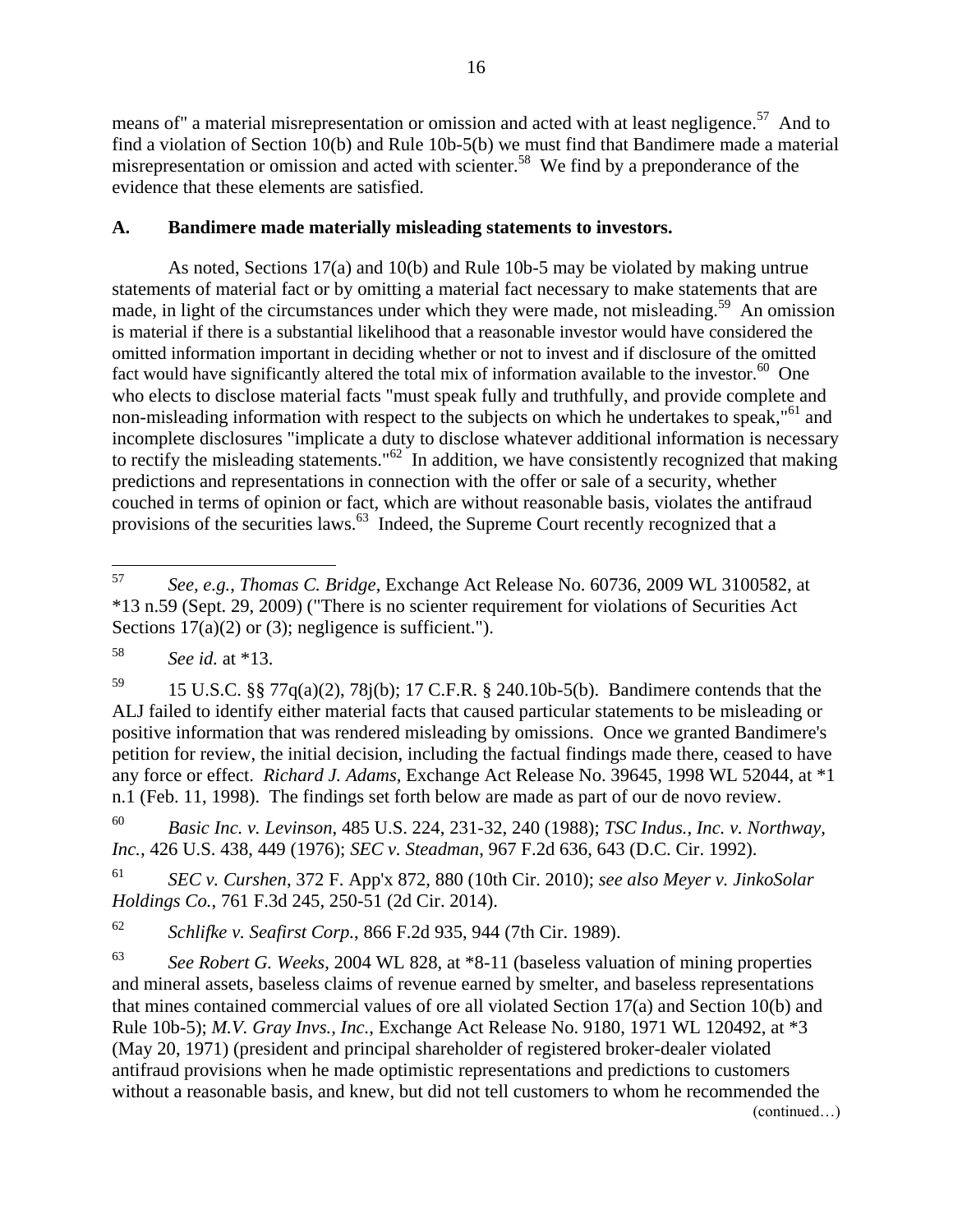statement of opinion may be understood by a reasonable investor "to convey facts about how the speaker has formed the opinion—or, otherwise put, about the speaker's basis for holding that view. And if the real facts are otherwise, but not provided, the opinion statement will mislead its audience." 64

#### **1. Bandimere omitted material facts with respect to the IVC and UCR investments and obtained money by means of these omissions.**

Bandimere made representations to investors about the investments in IVC and UCR that were materially misleading because he omitted facts that reasonable investors would have wanted to know when making the decision to invest. His positive representations about IVC included that Parrish was an expert trader with a professional and sophisticated trading organization, that the IVC investment principal would be deposited in a bank account and would be "borrowed against, but not at risk," that Bandimere had investigated IVC and was confident in the investment, and that investors could expect to receive returns of 2% to 2.5% per month. For UCR, Bandimere made similar representations: he told investors that the UCR programs involved professional organizations—including an experienced "secret" Singapore trader and a skilled diamond trader—and that UCR took care to safeguard investors' money. He also made representations about UCR's future returns, telling investors that their UCR trading program investment would yield 4% per month and that the UCR diamond program would have a 25% return within a few months. All of these statements were materially misleading in light of the context in which they were made because Bandimere failed to disclose specific material facts in his possession about the investments that would have cast doubt on his positive representations.

Significantly, Bandimere failed to disclose that he was getting compensated by IVC and UCR at the respective monthly rates of 10% of ostensible investor returns and 2% of funds invested. <sup>65</sup> Bandimere's statements to potential investors that he was confident in the success of

(…continued)

 $\overline{a}$ 

<sup>64</sup> *Omnicare, Inc. v. Laborers Dist. Council Const. Indus. Pension Fund*, 135 S. Ct. 1318, 1328 (2015).

<sup>65</sup> Although the operating agreements for the Exito and Victoria LLCs contained a boilerplate provision that the managers of the LLCs would receive "reasonable compensation" for their services based on the "excess" of investor returns, Bandimere failed to tell investors that through explicit arrangements with Parrish and Dalton he was receiving significant payments

stock, that the issuer had been losing money); *see also United States v. Ware*, 577 F.3d 442, 448- 51 (2d Cir. 2009) (finding that issuance of press releases containing false and baseless statements supported findings of violation of Section 10(b) and Rule 10b-5); *SEC v. USA Real Estate Fund 1, Inc.*, 30 F. Supp. 3d 1026, 1035 (E.D. Wash. 2014) (finding that violations of Section 17(a), Section 10(b), and Rule 10b-5 were established by evidence that individual "repeatedly made material statements to investors that had no basis in reality and which he knew lacked any support"); *SEC v. Gebben*, 225 F. Supp. 2d 921, 926-27 (C.D. Ill. 2002) (finding that internet poster violated Section 10(b) and Rule 10b-5 by writing glowingly and authoritatively about a stock while having no independent basis for his opinions, but merely reciting what he was paid to say).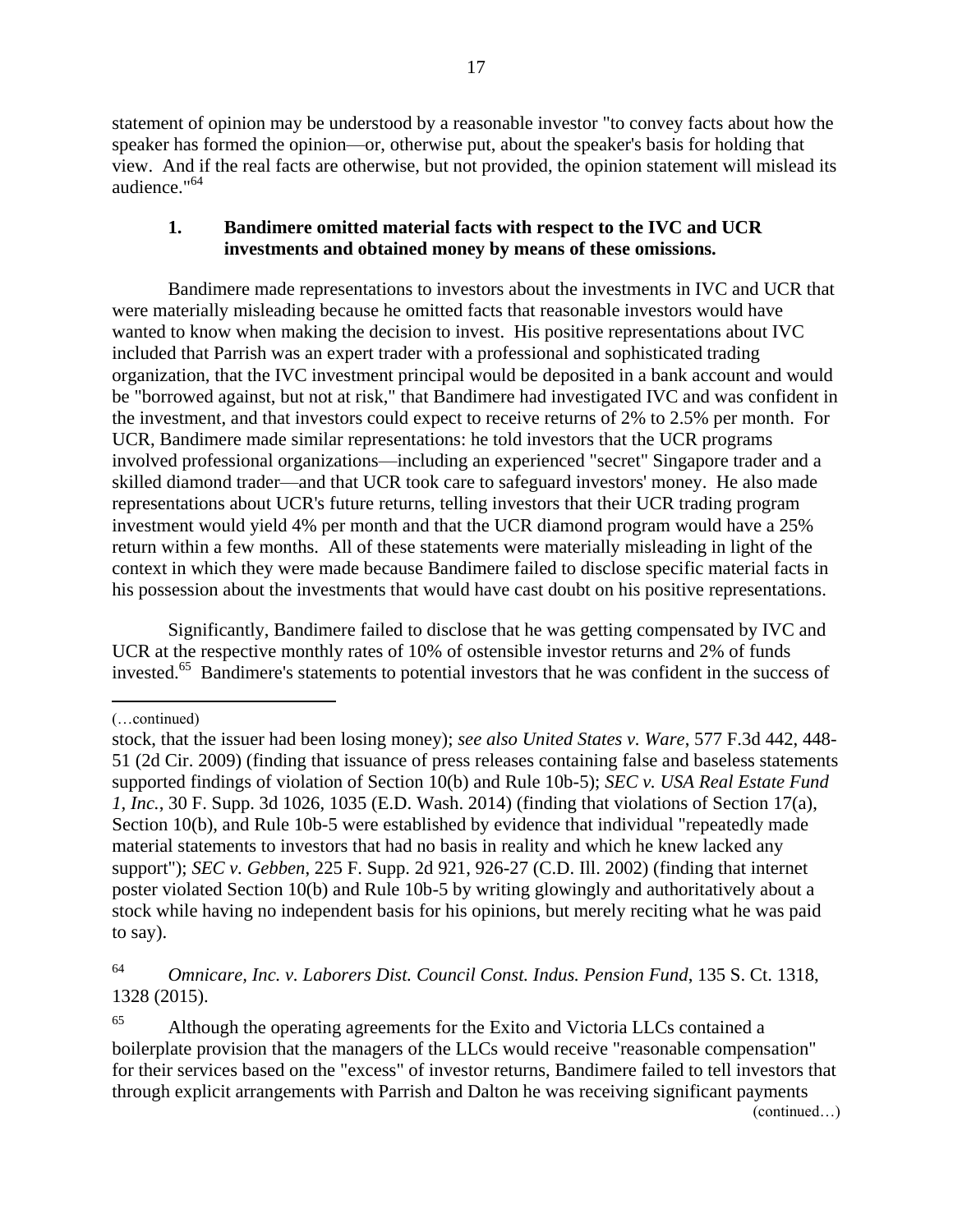the investments and that they could expect to receive returns of 2% to 2.5 % per month through IVC and 4% per month through UCR's trading program (as well as even greater returns through UCR's diamond program) were rendered materially misleading by his failure to disclose his own significant compensation, which was directly tied to the amount they invested. As we have noted, "[c]ourts have recognized that economic conflicts of interest, such as undisclosed compensation, are material facts that must be disclosed."<sup>66</sup>

The disclosure in the LLC agreements was inadequate because it falsely suggested that Bandimere would be paid by the LLCs based on "excess" returns, not directly from IVC and UCR based on a pre-arranged percentage. It also failed to disclose the significant percentage Bandimere would receive of investors' purported returns and investments. This failure is a material omission because investors would have wanted to know, in order to properly assess Bandimere's positive representations about the investments' anticipated monthly returns, that Bandimere was being paid by IVC (10% of investor returns per month) and UCR (2% of total investments per month) for steering investors their way.

Bandimere's positive representations about the investments in IVC and UCR were also materially misleading because Bandimere failed to disclose negative facts which he knew about IVC, Parrish, UCR, and Dalton. Bandimere failed to tell investors specific negative information about Parrish. For example, Bandimere knew that Parrish had been sued by the Commission and failed to tell investors.<sup>67</sup> This made Bandimere's statements about Parrish's trading acumen—

 $\overline{a}$ 

<sup>66</sup> *IMS/CPAs & Assocs.*, Exchange Act Release No. 45019, 2001 WL 1359521, at \*8 (Nov. 5, 2001) (citing additional authority); *see also Curshen*, 372 F. App'x at 881 (finding that where statements posted on the internet appeared to be relaying information about a security, disclosure of the fact that the person making the postings was compensated as a promoter of the stock would be necessary to make the statements not misleading).

 $67$  Bandimere admitted only to knowing that Parrish had an unspecified regulatory issue in 2004 or 2005 and testified that he was unclear as to whether the Commission was involved. But the ALJ found that Bandimere knew the Commission had brought suit against Parrish. Based our review of the evidence in the record, we agree with this finding

In its action against Parrish, brought in federal district court in 2005, the Commission alleged that he and others engaged in a fraudulent "prime bank" investment scheme that raised \$8.2 million from investors. *See generally SEC v. Parrish*, Litigation Release No. 20121, 2007 WL 1452643 (May 17, 2007) (describing litigation against Parrish). In May 2005, well before Bandimere had started investing with him or introducing other investors to UCR, Parrish had consented to a preliminary injunction and an asset freeze related to the "prime bank" scheme. *See SEC v. Z-Par Holdings, Inc.*, 05-CV-1031-JFM (D. Md. May 4, 2005) (preliminary injunction order); *SEC v. Z-Par Holdings, Inc.*, 05-CV-1031-JFM (D. Md. May 3, 2005) (notice of filing of agreed upon order). In April 2007, the court entered a final judgment against Parrish, imposing a permanent injunction by consent. *SEC v. Z-Par Holdings, Inc.*, 05-CV-1031-JFM (D. Md. Apr. 26, 2007) (final judgment as to defendant Larry Michael Parrish). In May 2007, (continued…)

<sup>(…</sup>continued)

directly from IVC and UCR—over three-quarters of a million dollars altogether—based on the amount of investments that he brought in.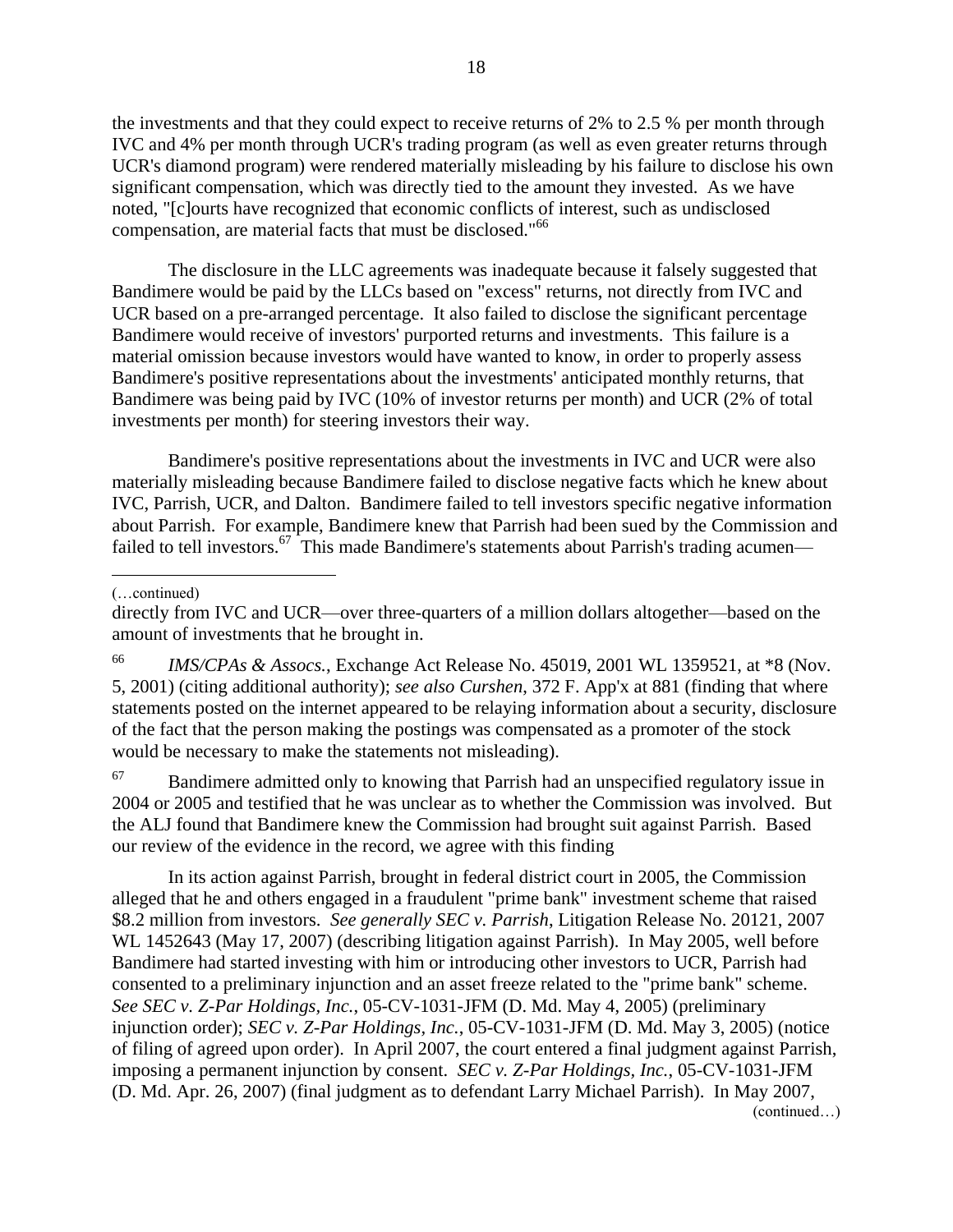that he was an "expert trader" and a "wizard at investing"—and that he ran a professional trading organization materially misleading. A reasonable investor would likely have found it significant that the federal regulatory agency charged with overseeing the securities industry found sufficient reason to charge the "expert trader" with violations of the federal securities laws and could have used the information to discover that Parrish had been charged with engaging in a fraudulent investment scheme, which in turn would have affected a reasonable investor's decision whether to invest in IVC.

Bandimere's representations about IVC as a professional trading organization were similarly misleading because he failed to qualify those representations with disclosures about IVC's failure to provide documents even after Bandimere asked for them and instances in which IVC sent less money than was due to the LLCs.<sup>68</sup> These omissions also rendered Bandimere's statements about the returns investors could expect to receive from IVC misleading—in part because IVC's failure to provide documents, or the right amount of money,<sup>69</sup> raised questions as to whether the alleged trades were taking place at all, much less yielding returns at the expected levels.

Despite Parrish's failure to provide Bandimere with basic documentation about IVC's operations, Bandimere told at least one investor that he had done some investigation into IVC and that he was confident in the investment. This statement was materially misleading because Bandimere failed to disclose that his so-called investigation was uncritically relying on unverified anecdotes from Parrish and others and that his confidence was largely baseless. For example, Bandimere testified that he had confidence in Parrish because he gave "a lot of credibility to a woman's sixth sense" and thus relied on Dalton's wife "comfort level" with Parrish. A reasonable investor would have wanted to know that Bandimere did almost nothing to investigate IVC and that he not only lacked a reasonable basis for the confidence he expressed

 $\overline{a}$ 

<sup>(…</sup>continued)

Parrish settled an administrative proceeding brought against him based on his involvement in the same fraudulent scheme by consenting to the imposition of an order barring him from association with any broker or dealer, with a right to apply after at least five years. *Parrish*, 2007 WL 1452642.

<sup>&</sup>lt;sup>68</sup> IVC did not provide account statements documenting investments made through the LLCs or purported monthly earnings of the LLCs. Even when Bandimere asked for documents confirming trading, IVC's traders, or other aspects of the investments, Parrish did not provide them. Yet Bandimere did not tell investors about these gaps in documentation, or Parrish's refusal to provide the information Bandimere requested.

<sup>&</sup>lt;sup>69</sup> Bandimere contends that the "Division presented only a single instance of Parrish sending insufficient funds," but there is evidence in the record, including Bandimere's own testimony, that Parrish repeatedly wired funds that were insufficient to cover both investor returns and Bandimere's expected commissions. Even if Parrish subsequently corrected the shortages, as Bandimere claims, the sloppiness of Parrish's operation exemplified by these repeated mistakes—which were never disclosed to investors—significantly undermines Bandimere's contrary representations about the professionalism and sophistication of IVC.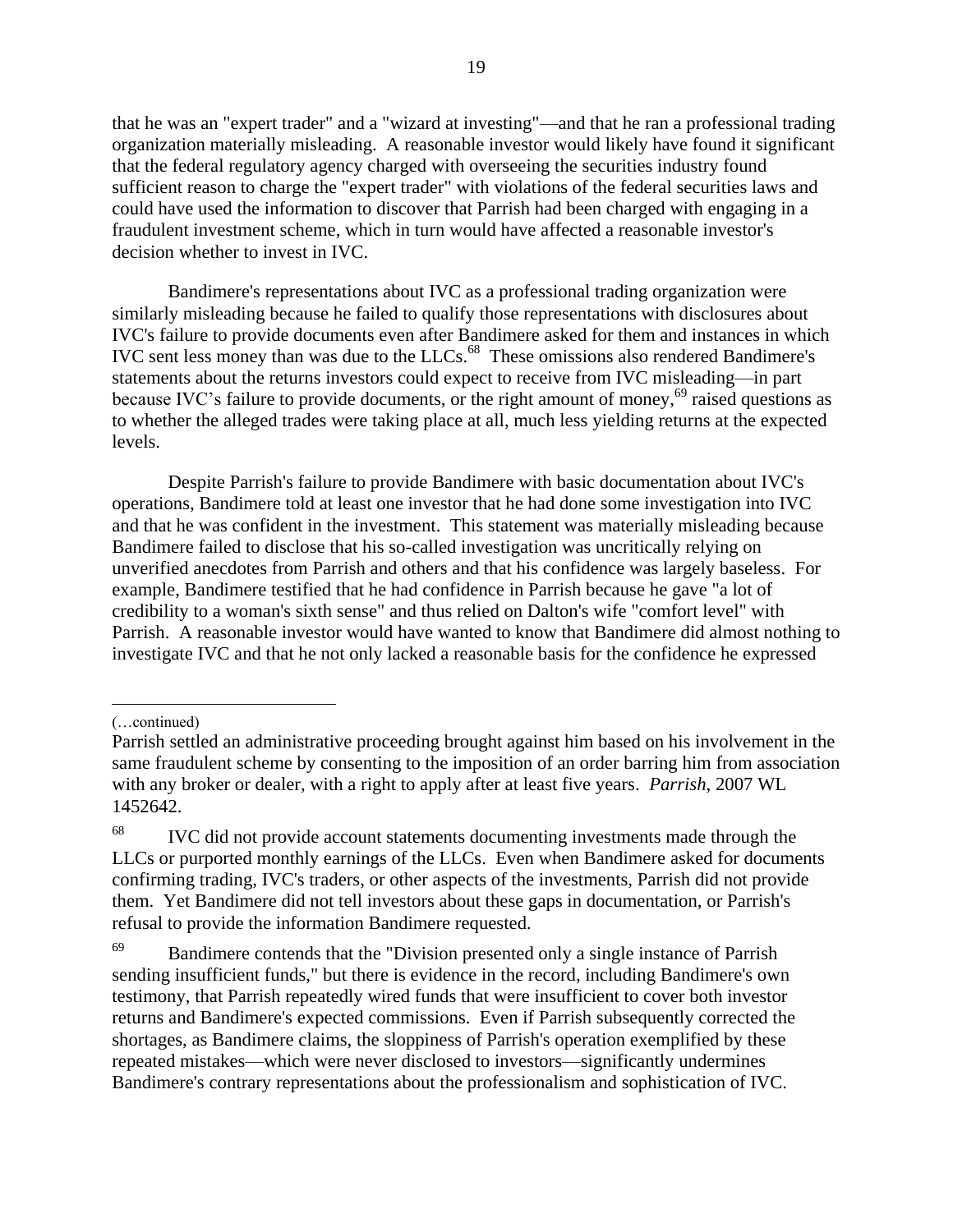but, in fact, knew facts that he did not share that would have seriously undermined that expression of confidence.

Bandimere also omitted material facts about UCR and Dalton, including concealing Dalton's identity from investors who knew Dalton personally. Bandimere's statements to Radke and Koch that UCR was headed by experienced and knowledgeable financiers and to Koch that the person in charge of UCR was a person of significant worldwide contacts and stature were materially misleading because he failed to identifying the head of UCR as Dalton—someone Bandimere knew they knew personally. Indeed, we find Bandimere's failure to tell Radke and Koch that Dalton was the person behind UCR highly material. Both Koch and Radke testified that they would have had concerns about investing with Dalton given his past, and Koch testified that he felt "betrayed" and that Bandimere "had not been straight" with him when he found out that the person behind UCR was Dalton. Bandimere's selective concealment of Dalton's involvement with UCR is itself strong evidence of the materiality of the information Bandimere chose to withhold.

To those investors who were unfamiliar with Dalton personally Bandimere failed to disclose specific facts he knew about Dalton's long history of unsuccessful business ventures. For example, Bandimere knew that Dalton had been involved in a failed investment venture involving debentures that resulted in investor losses of \$2 to \$3 million and a loss to Bandimere personally of over \$10,000. He also knew that Dalton had been involved in several unsuccessful multilevel marketing businesses, one of which Bandimere believed went bankrupt and from another of which Bandimere assumed Dalton to have been dismissed. These omissions rendered Bandimere's statements to Davis and other investors that UCR was a sophisticated and professional organization and that Dalton had connections with experienced traders materially misleading.

Bandimere also misled investors by failing to notify them of the fact that Dalton never showed him any documentation about UCR, that Bandimere himself calculated the so-called investment returns, and that Dalton had to ask Bandimere for the amounts invested in UCR by the LLCs. The facts Bandimere omitted, which demonstrated an obvious lack of professionalism and, at the very least, hinted at possible dishonesty with respect to the UCR programs, were material because a reasonable investor would have considered the questions raised by the omissions significant in deciding whether to invest in those programs.

Finally, we find that Bandimere obtained money by means of the omissions described above, as required to find a violation of Section 17(a)(2).<sup>70</sup> As we have explained, Bandimere's statements, which were rendered misleading by his omissions, were material in facilitating investments in IVC and UCR. Indeed, for those investors for whom Bandimere was the sole source of information about the investments, his misleading statements were the entire basis for their investment. Bandimere was compensated handsomely—receiving over three-quarters of a million dollars—based on the amount of money invested through him. This is more than

<sup>70</sup> <sup>70</sup> *See* 15 U.S.C. § 77q(a)(2).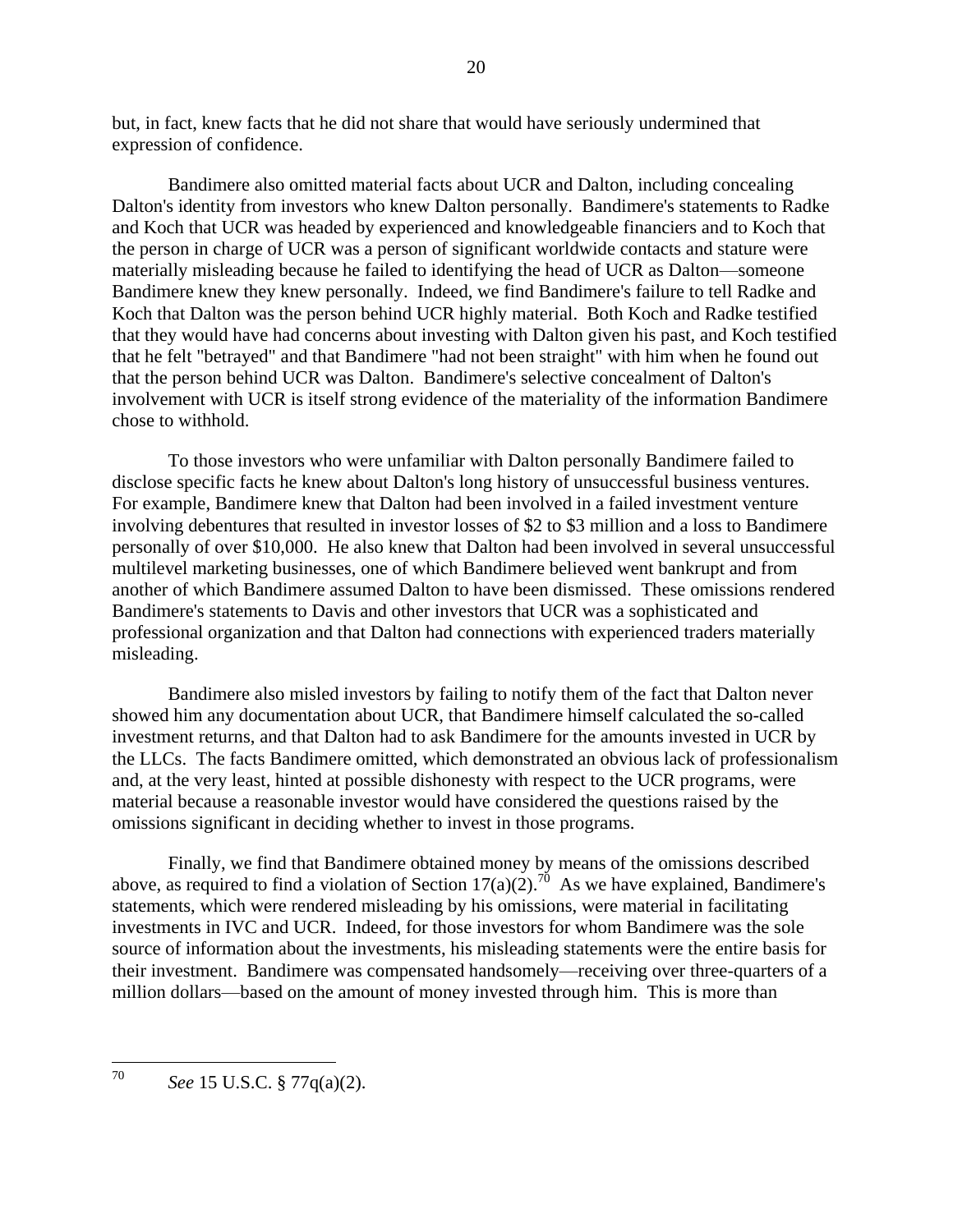sufficient to satisfy the requirement that he "obtain [ed] money . . . by means of" the omissions.<sup>71</sup> Accordingly, for all of the above reasons, we find that Bandimere's conduct satisfies the requirement for material misrepresentations or omissions under Securities Act Section 17(a)(2) and Exchange Act Section 10(b) and Rule 10b-5(b).

## **2. Bandimere's arguments that he did not materially mislead investors are without merit.**

Bandimere argues that the OIP attributed to him only two representations about the IVC and UCR investments—that they were "low risk" and "very good investments." He asserts that there is no evidence that he made either statement, and that since the Division did not prove that he made either statement, any violations dependent on those statements must fail. We disagree.

The OIP alleges that Bandimere committed fraud because he

presented a one-sided view and highlighted only positive material characteristics: a) the consistent rate of return, b) the established track record of performance, c) the experienced and successful traders, d) his personal dealings with Dalton and Parrish which gave him confidence in their abilities, and e) with regard to Dalton, his long-standing personal relationship.

Other paragraphs of the OIP provide more details about some of these representations. For example, the OIP alleges that Bandimere told investors that (1) the investment manager of the UCR trading program had been a longtime personal friend, (2) they would earn a guaranteed annual return of 48% on investments in the UCR trading program, (3) the UCR diamond program promised potential returns of 10% per month, and (4) the operating agreements for the LLCs specified annual targeted returns of 24-30%. Thus, contrary to Bandimere's insistence, he was put on notice from the outset as to the types of representations, and many of the specific representations, he was charged with having made. Moreover, as the Division points out in its response, witness testimony supports finding that he characterized the investments as low risk and very good investments, even if he did not use those exact words.<sup>72</sup> In addition, the OIP charged Bandimere with having "fail[ed] to disclose numerous red flags and potentially negative facts relating to those investments," specifically identifying fifteen instances of alleged failure to disclose.

<sup>71</sup> See Clifton, 2013 WL 3487076, at \*9 (individual who received "override" of commissions generated on sale of securities obtained money for purposes of Section 17(a)(2)).

<sup>72</sup> *See* Tr. 305 (Loebe) ("I don't recall exact words. But the overall tone was that, here was a good investment."), Tr. 483 (Blackford affirmed that Bandimere told him that the "money was supposed to stay in some account, and then it would be borrowed against, but not at risk"), Tr. 537 (Davis) ("[H]e felt that it was a good investment and that he was—he was doing well with it."), Tr. 704 (when Bandimere "made the opportunity to known" to invest in IVC, he gave the impression to Radke "that it was a good investment"), Tr. 757 (Bandimere suggested to Syke that for the UCR diamond program "there was really no risk, because it was done through the government").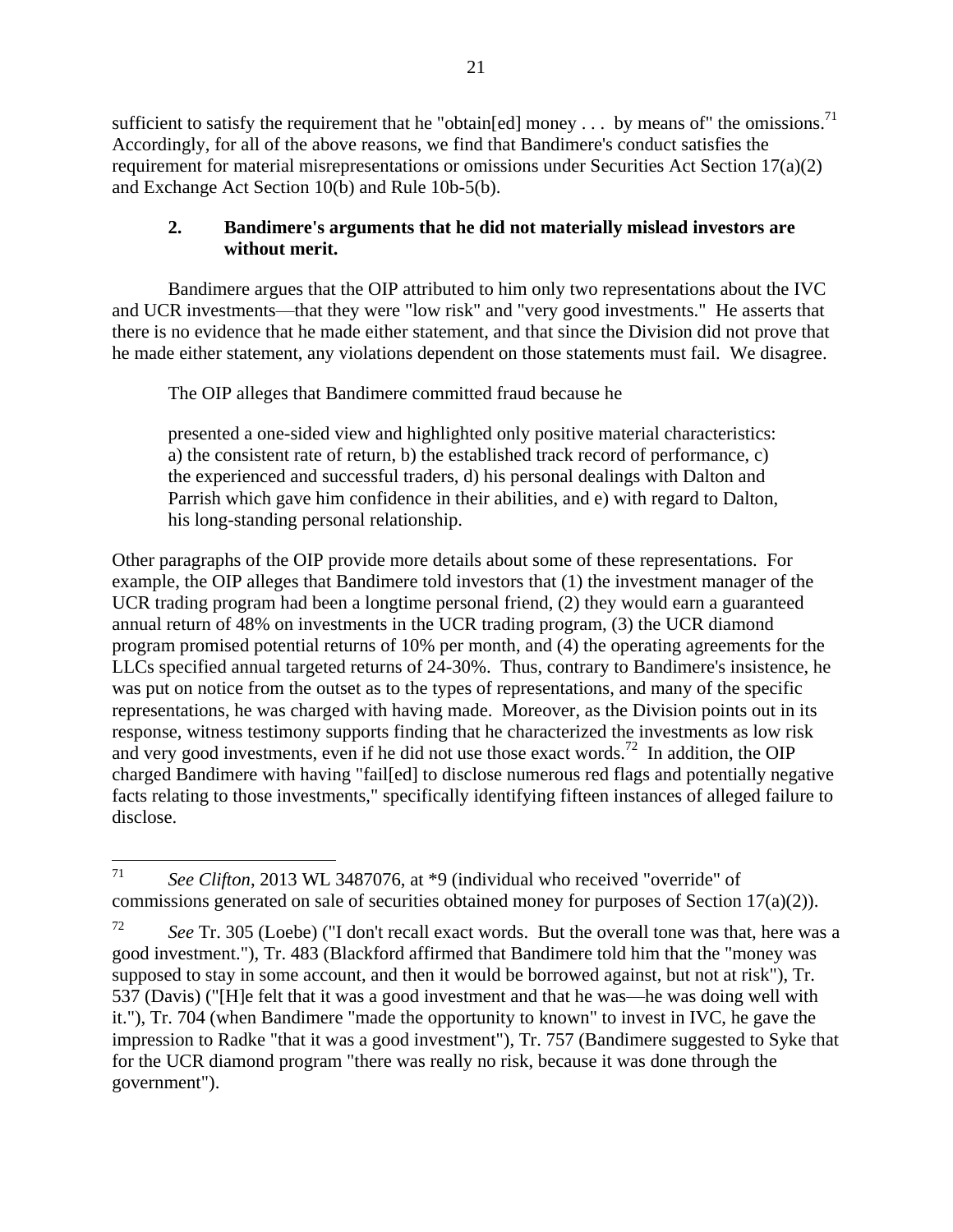Rule 200(b) of our Rules of Practice requires that the OIP state the nature of the hearing, the legal authority for holding the hearing, "a short and plain statement of the matters of fact and law to be considered and determined," and the nature of any relief sought."<sup>73</sup> But the OIP need not allege all of the evidence on which the Division intends to rely.<sup>74</sup> In determining whether a respondent in an administrative proceeding had adequate notices of the charges, the question is "whether the respondent 'understood the issue' and was 'afforded full opportunity' to justify [his or her] conduct" during the course of the proceeding.<sup>75</sup>

Here, the OIP satisfied the requirements of Rule 200(b), and Bandimere was provided additional information through the Division's supplemental statement submitted in response to his motion for a more definite statement and throughout the course of the proceeding.<sup>76</sup> At the hearing, the Division introduced ample evidence of specific statements that Bandimere made about IVC and UCR, as discussed above, that created a one-sided positive view of the IVC and UCR investments. Thus, we reject Bandimere's argument that the Division was somehow required to prove that Bandimere made verbatim representations to investors that the IVC and UCR investments were "low risk" or "very good."

Bandimere also asserts that the only proven representations that he made about IVC and URC were statements about the investments' returns and that "[t]he accurate disclosure of historical financial results is not rendered misleading by failing to disclose facts which may raise questions about whether similar results will be achieved." But Bandimere made many statements about returns that were predictive rather than historic, telling investors that going forward they could expect to receive returns of 2% or 2.5% per month through IVC, and 4% per month through UCR. More importantly, there is no evidence that Bandimere disclosed accurate historical results for the investments. As discussed above, Bandimere had no visibility into the actual trading or returns at either IVC or UCR.

<sup>75</sup> *Wendy A. McNeeley, C.P.A.*, Exchange Act Release No. 68431, 2012 WL 6457291, at \*9 (Dec. 13, 2012) (quoting *Aloha Airlines v. CAB*, 598 F.2d 250, 262 (D.C. Cir. 1979)).

<sup>76</sup> In its supplemental statement, the Division identified the individuals it claimed were defrauded, and specified when Bandimere allegedly knew the facts that the Division alleged should have been disclosed.

<sup>73</sup> 17 C.F.R. § 201.200(b).

<sup>74</sup> *See Rita J. McConville*, Exchange Act Release No. 51950, 2005 WL 1560276, at \*14 (June 30, 2005) ("The OIP must inform the respondent of the charges in enough detail to allow the respondent to prepare a defense, but it need not disclose to the respondent the evidence upon which the Division intends to rely."), *petition denied*, 465 F.3d 780 (7th Cir. 2006); *M.J. Reiter Co.*, Exchange Act Release No. 6108, 1959 WL 59479, at \*2 (Nov. 2, 1959) ("[A]ppropriate notice of proceedings is given when the respondent is sufficiently informed of the nature of the charges against him so that he may adequately prepare his defense[;] . . . he is not entitled to a disclosure of evidence."); *Charles M. Weber*, Exchange Act Release No. 4830, 1953 WL 44090, at \*2 (Apr. 16, 1953) ("A respondent is not entitled to a disclosure of evidence in the order for hearing.").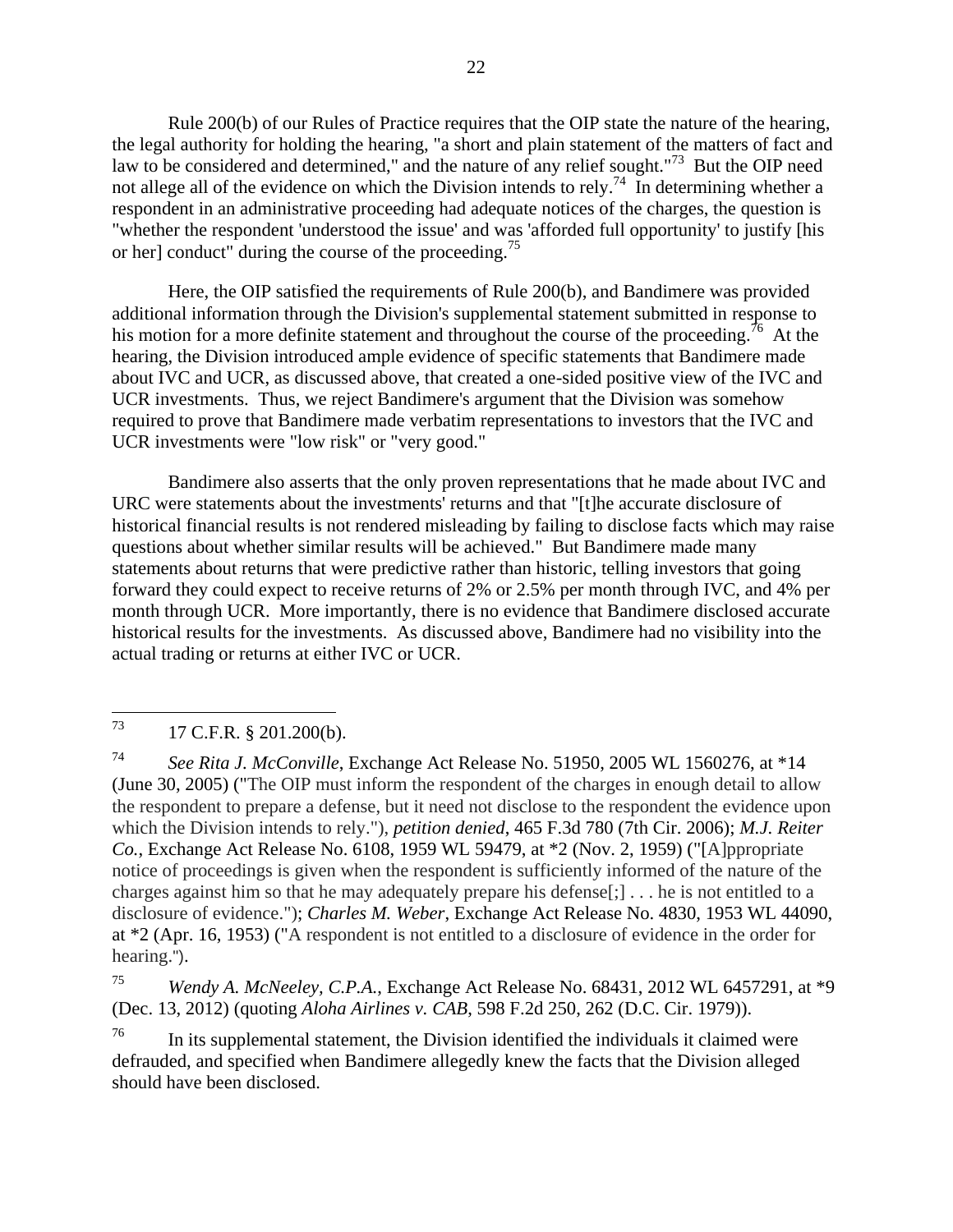Finally, Bandimere claims that his omissions could not have been material because the ALJ found that he did not know, nor should he have known that the investments were Ponzi schemes. But this argument rests on a false premise: even if Bandimere was not negligent in failing to identify IVC and UCR specifically as Ponzi schemes, this does not mean that he was not aware of facts (which he failed to disclose) that called into question the legitimacy and quality of the investments. Bandimere was obliged to disclose negative facts that were known to him about the investments, which would have enabled investors to make informed decisions about investing. Therefore, we reject Bandimere's argument and find that his omissions were material.

## **B. Bandimere acted with scienter in offering and selling the IVC and UCR investments.**

To find that Bandimere violated Exchange Act Section 10(b) and Rule 10b-5, we must find that he acted with scienter.<sup>77</sup> Scienter is "a mental state embracing intent to deceive, manipulate, or defraud."<sup>78</sup> "Scienter may be established by recklessness," which has been defined as conduct that "presents a danger of misleading buyers or sellers that is either known to the [actor] or is so obvious that the actor must have been aware of it."<sup>79</sup> Negligence suffices to establish liability under Securities Act Section  $17(a)(2)$ ,<sup>80</sup> and a finding of scienter more than satisfies this requirement. $81$  We find that Bandimere was reckless in making numerous and repeated statements to investors about IVC and UCR that lacked any reasonable basis and that were rendered materially misleading by his failure to disclose countervailing negative information.

<sup>79</sup> *David Henry Disraeli*, Advisers Act Release No. 2686, 2007 WL 4481515, at \*5 (Dec. 21, 2007) (bracketed language in original) (quoting *SEC v. Rubera*, 350 F.3d 1084, 1094 (9th Cir. 2003), and citing additional authority). Although Bandimere argues that proof of actual intent is required to establish scienter, we have repeatedly held that recklessness is sufficient. *See, e.g.*, *Peter Siris*, Exchange Act Release No. 71068, 2013 WL 6528874, at \*6 n.37 (Dec. 12, 2013) (citing *Clifton*, 2013 WL 3487076, at \*10 n.67), *petition denied*, 773 F.3d 89, 94 (D.C. Cir. 2014); *Tzemach David Netzer Korem*, Exchange Act Release No. 70044, 2013 WL 3864511, at \*6 n.47 (July 26, 2013) (citing *Disraeli*, 2007 WL 4481515, at \*5). Bandimere asserts that the Supreme Court "has not yet accepted that recklessness satisfies the scienter standard," but the absence of a Supreme Court ruling is not an impediment to our deciding the issue.

<sup>80</sup> *Bridge*, 2009 WL 3100582, at \*13 n.59 (citing *Aaron*, 446 U.S. at 697, 701-02); *Clifton*, 2013 WL 3487076, at \*8.

<sup>81</sup> *See Clifton*, 2013 WL 3487076, at \*10 n.67 (finding negligence analysis unnecessary for purposes of Section  $17(a)(3)$ —which, like Section  $17(a)(2)$ , does not require scienter—where evidence established scienter).

<sup>77</sup> <sup>77</sup> *See Bridge*, 2009 WL 3100582, at \*13 (citing *Ernst & Ernst v. Hochfelder*, 425 U.S. 185, 193 n. 12 (1976)).

<sup>78</sup> *Aaron v. SEC*, 446 U.S. 680, 686 n.5 (1980) (internal quotation marks omitted).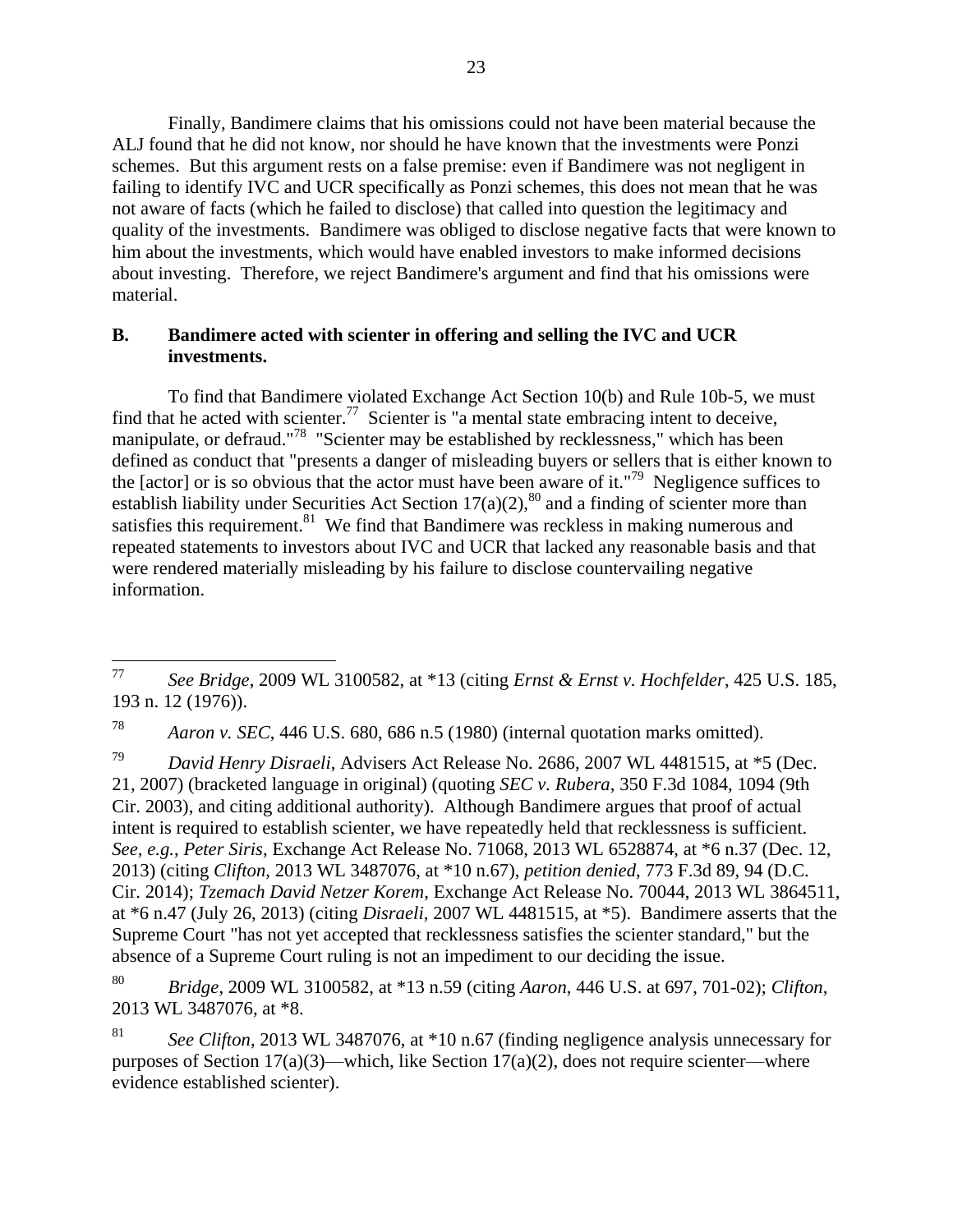Bandimere misled investors by encouraging investment in IVC and UCR, ostensibly as a neutral party, while failing to disclose the generous fees that he was being paid.<sup>82</sup> Bandimere took in fees of nearly three-quarters of a million dollars, more than half again as much as the \$477,898.93 he received in "earnings" on his own investments in IVC and UCR. Since the fees were based on amounts invested (or on returns, which were themselves based on amounts invested), there was an obvious danger that Bandimere's recommendations would be influenced by his personal financial stake. Bandimere falsely telling Loebe that excess profits would go to a Christian charity rather than to pay him is also evidence of intent to deceive.<sup>83</sup>

Bandimere promoted IVC and UCR without a reasonable basis for the positive statements he made and while in possession of material negative information that he failed to disclose. This posed a danger of misleading investors that was so obvious that Bandimere must have been aware of it. He praised Parrish's expertise and emphasized the extent of the trading organization he allegedly managed, with more than \$20 million under management, a fifteen-year history of trading, a positive track record, and a consistent monthly return. But his positive representations about Parrish were based largely on anecdotal, second-hand information. Bandimere did not do any independent research on Parrish's trading organization and did not see any documents verifying Parrish's trading history. In addition, Bandimere knew that Parrish had been sued by the Commission, and Bandimere had even been warned by Dalton about dealing with Parrish.

Similarly, with regard to UCR, Bandimere touted Dalton's alleged high-level connections, talked about "mysterious" or "secret" people involved with the UCR programs, and emphasized the alleged safety of the investments. But these statements were based only on what Dalton had told him and were without a reasonable basis in fact. And Bandimere knew that Dalton had a long history of business failures and had reason to believe that Dalton was not keeping track himself of the amount the LLCs had invested in UCR.

Bandimere also made many statements to investors that were completely untrue. For example, with regard to UCR, Bandimere's statements to investors that the trading program involved a secret Singapore trader, that investor funds were placed in escrow and used as collateral for trading activities, and that a diamond trading program existed were all untrue

<sup>82</sup> <sup>82</sup> *See Curshen*, 372 F. App'x at 882 (finding scienter based on the "logical conclusion" that one who knew he was being compensated for promoting a stock also knew that the failure to disclose this compensation would mislead those reading his internet postings by making his opinions seem objective). *See also Gebben*, 225 F. Supp. 2d at 927 (internet poster who "knew that investors . . . would wrongly believe that his opinions represented independent research, rather than merely a recitation of what Issuers paid [his employing firm] to say" acted with scienter).

<sup>&</sup>lt;sup>83</sup> Bandimere testified that he did not remember making this statement to Loebe, but the ALJ found Loebe's testimony more credible than Bandimere's as to this issue. An ALJ's credibility findings are entitled to considerable weight. *Steven Altman*, Exchange Act Release No. 63306, 2010 WL 5092725, at \*4 n.10 (Nov. 10, 2010) (citing *Anthony Tricarico*, Exchange Act Release No. 32356, 1993 WL 1836786, at \*3 (May 24, 1993)), *petition denied*, 666 F.3d 1322 (D.C. Cir. 2011).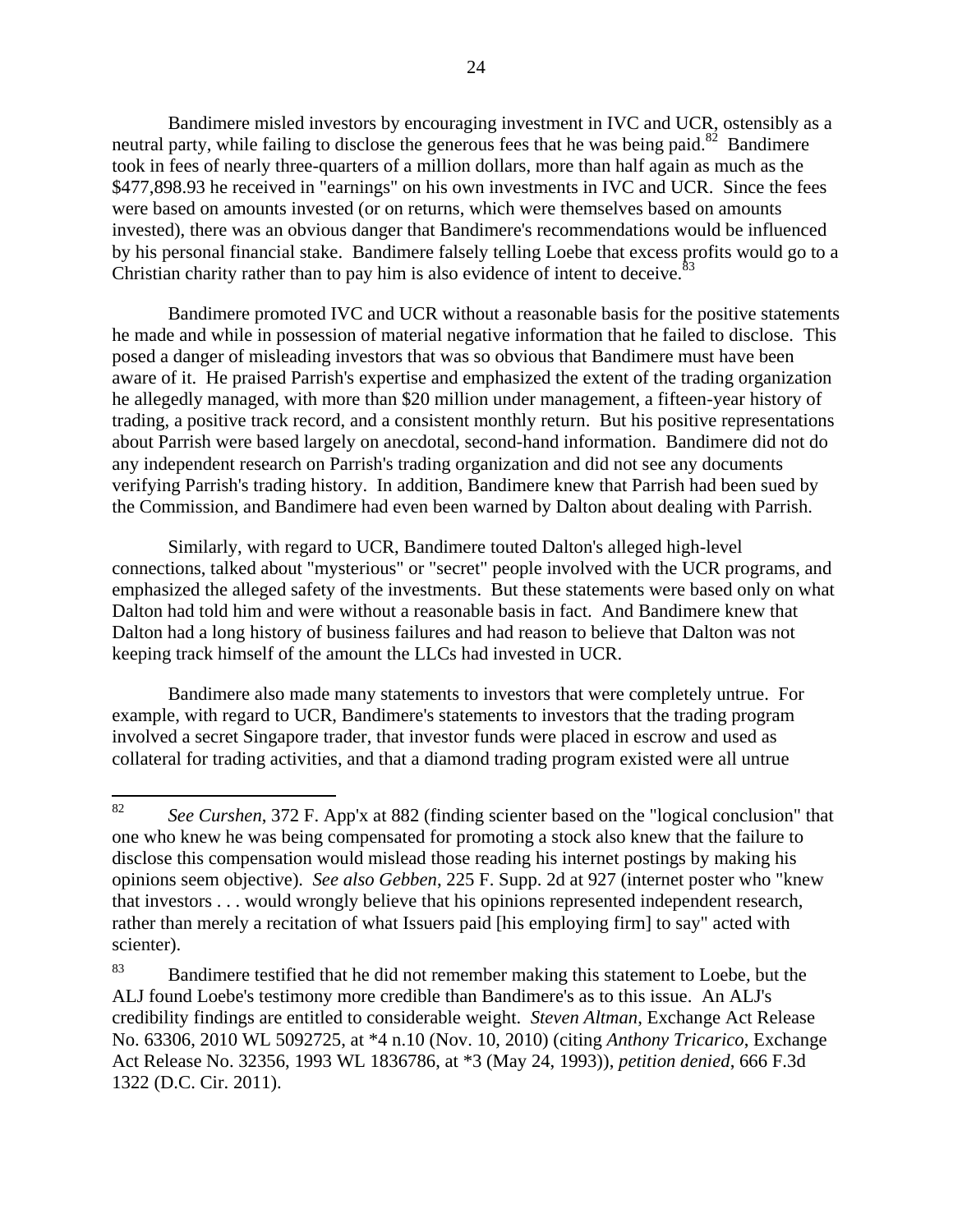statements of material fact. There was no secret trader, no funds in escrow, and no actual diamond trading because, as the court found in holding Dalton liable for his fraud, "the sole source of funds for profit payments was funds received from other investors."<sup>84</sup> But Bandimere passed on these false statements without any real effort to verify them and profited handsomely for his efforts. Even if, as Bandimere claims, he did not have actual knowledge of the falsity of such statements, we find that his reckless disregard for their truth is strong evidence of his scienter.

We also find that Bandimere's failure to identify Dalton by name to Koch and Radke, while describing UCR's head as a person of significant worldwide contacts and stature, was intentionally deceptive. Bandimere knew that both Koch and Radke knew Dalton. (This is especially true with respect to Radke, since Bandimere, Radke, and Dalton all served on the board of the same local ministry.) Instead of identifying Dalton as the head of UCR, Bandimere gave a description of the unnamed head of UCR that was so at odds with the Dalton known to Koch that Koch felt "betrayed" and thought that Bandimere "had not been straight" with him once he found out that the unnamed person was actually Dalton. The record evidence supports the conclusion that Bandimere intentionally concealed Dalton's identity from Koch and Radke out of fear that they otherwise would not invest. As Koch testified, Dalton "had never . . . been successful in anything financial or in employment . . . . I just didn't see him as a person who was doing well." Radke testified that he was "not necessarily comfortable investing with Dalton."

Bandimere argues that there is no evidence that he knew or believed that Koch or Radke would have viewed Dalton's involvement negatively. We disagree. We find that Bandimere's own knowledge of Dalton's questionable financial background, and the fact that he stressed his personal relationship with Dalton in his discussions with other investors provides ample circumstantial evidence to support our finding that Bandimere suspected that knowledge of Dalton's involvement in UCR could deter Koch and Radke from investing.<sup>85</sup>

Bandimere argues that the undisputed fact that he had thousands of dollars of his own money invested in IVC and UCR when he was discussing those investments with others is evidence that he did not act with fraudulent intent. But by far the biggest part of his income from IVC and UCR was the hundreds of thousands of dollars he earned by getting others to invest. It was at least reckless that Bandimere did not reveal material negative information in his possession while using positive representations in order to solicit investments that directly benefited him financially—even if he was ignorant of the fraudulent nature of the investments.

<sup>84</sup> <sup>84</sup> *Universal Consulting Res.*, *LLC*, 2011 WL 6012536, at \*2.

<sup>85</sup> Bandimere's reliance on *NLRB v. Martin A. Gleason, Inc.*, 534 F.2d 466, 474 (2d Cir. 1976), is misplaced. That case holds that findings of fact must be based on reasonable inferences, and here it is perfectly reasonable to infer from the evidence in the record that Bandimere believed mentioning Dalton's involvement to Koch and Radke would make them less likely to invest.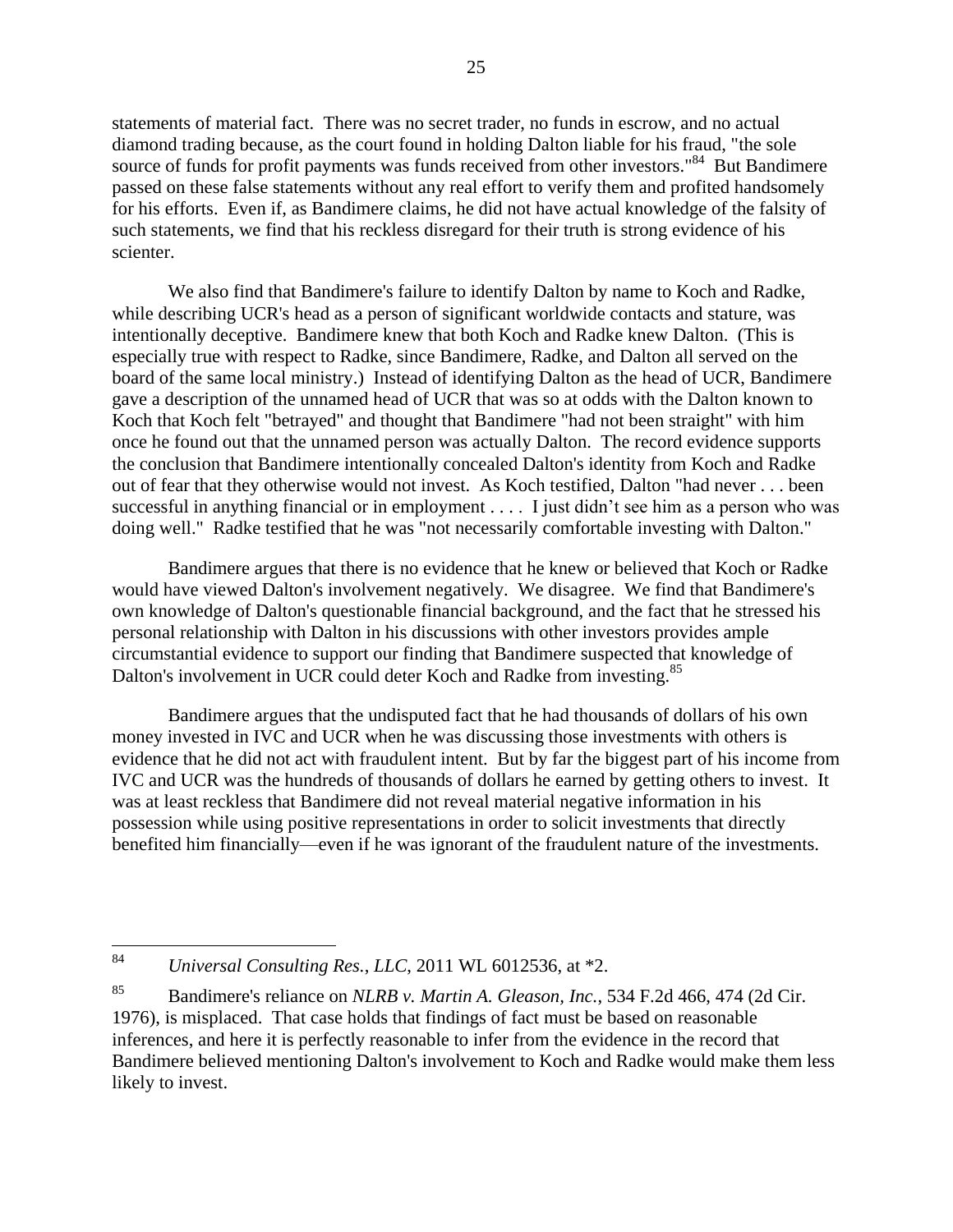Bandimere argues, citing *South Cherry Street LLC v. Hennessee Group*, <sup>86</sup> that where recklessness is alleged to be failing to recognize the fraud of others, that recklessness must approximate an actual intent to aid in the fraud. But the basis for the charges of fraud against Bandimere was not that he failed to recognize others' fraud, but rather that he failed to disclose material negative facts in his possession that would have let investors make informed decisions. Thus, Bandimere's reliance on *South Cherry Street* is misplaced. Our finding of scienter is entirely consistent with the standard applied by the court in *South Cherry Street.*<sup>87</sup>

Similar to the argument he raised about the OIP providing insufficient notice of his fraudulent statements and omissions, Bandimere contends that he "had no notice that the facts found to prove scienter would be at issue." For the same reasons we rejected the earlier argument, we reject this one: there is no requirement for the OIP to allege all of the particular facts upon which an element of a violation may be founded. <sup>88</sup> The requirements of Rule 200(b) are satisfied here and the ALJ did not exceed his authority.<sup>89</sup>

For the above reasons, we find that Bandimere violated Section 17(a) of the Securities Act and Section 10(b) of the Exchange Act and Rule 10b-5 thereunder.

# **IV. CONSTITUTIONAL CHALLENGES**

## **A. Equal-Protection Defense**

Bandimere argues that he was denied equal protection because the Commission proceeded against him administratively rather than in federal district court. The thrust of his equal-protection argument is that the Commission "sues Ponzi schemers in federal courts," but that his case, which he contends "alleg[es] he must have known he was getting investors involved in a Ponzi scheme," was brought as an administrative proceeding. He argues that he was "singled out and denied the opportunity for a trial by jury, presided over by an Article III judge, and denied discovery under the Federal Rules of Civil Procedure" and that this denial "impaired his ability to mount a full defense." We reject Bandimere's equal-protection defense for several reasons.

<sup>87</sup> *Compare supra* text accompanying note 79 (quoting recklessness standard used in *Disraeli*, 2007 WL 4481515, at \*5), with *South Cherry Street*, 573 F.3d at 109 (quoting standard from *In re Carter-Wallace, Inc. Sec. Litig.*, 220 F.3d 36, 39 (2d Cir. 2000)).

<sup>88</sup> *See supra* note 74 and accompanying text.

<sup>89</sup> Contrary to Bandimere's insistence, his accepting Pickering's \$100,000 investment in the UCR diamond program in March 2010, following a warning from Syke about further investments, is within the scope of the OIP. *See* OIP ¶¶ 1, 2, 29. Nevertheless, unlike the ALJ, we do not rely on Bandimere's conduct with regard to Pickering's March 2010 diamond program investment in our finding of scienter. In addition, unlike the ALJ, we do not base our finding of scienter on Bandimere's alleged "bullying" of Koch. There is ample evidence of scienter without relying on these episodes.

<sup>86</sup> 573 F.3d 98, 109-10 (2d Cir. 2009).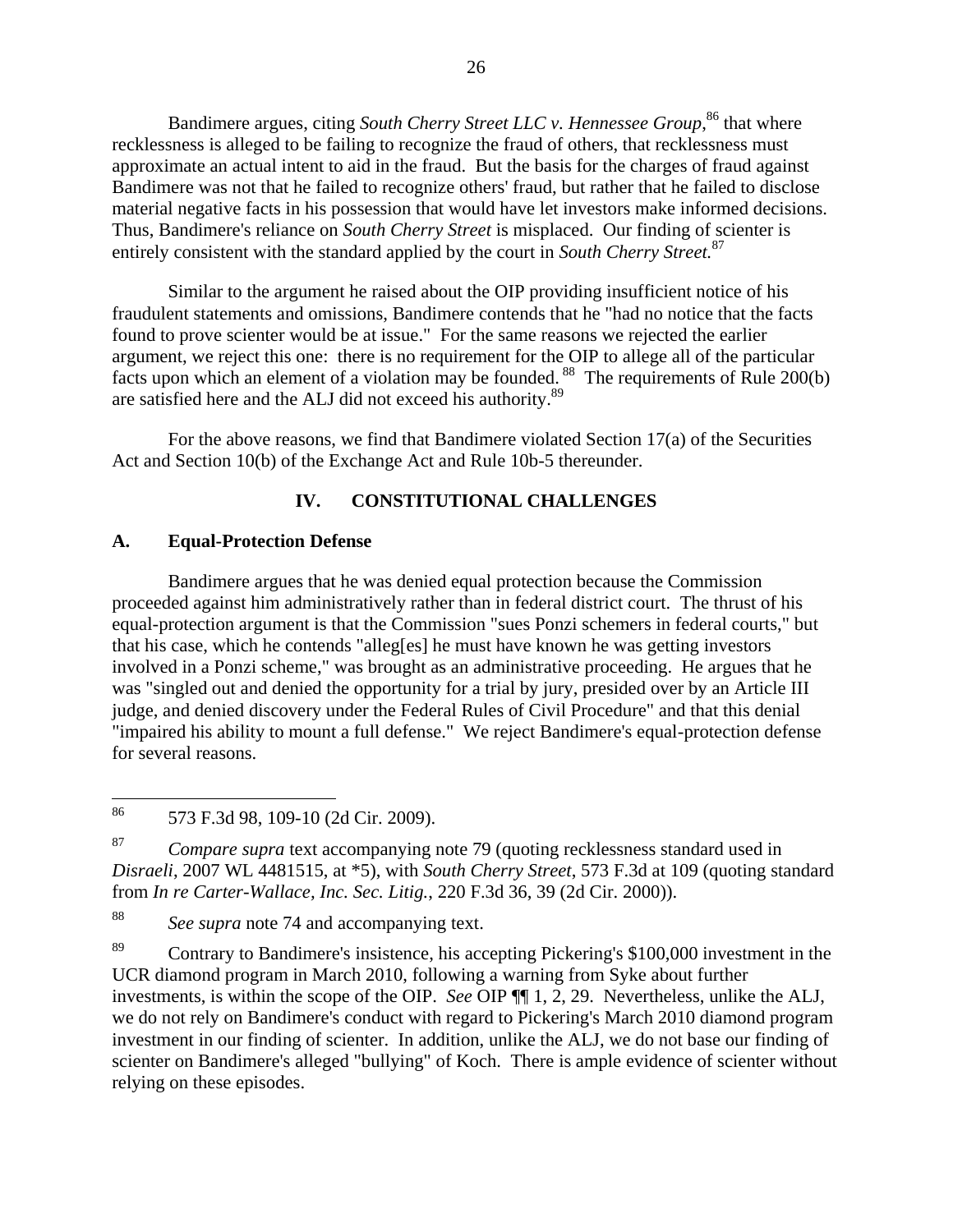First, an equal-protection claim is not legally cognizable in the context of an inherently discretionary governmental decision to bring charges in one forum rather than another. The Supreme Court held in *Village of Willowbrook v. Olech* that an individual who is not a member of a protected class may in some contexts assert a "class-of-one" equal-protection claim by establishing that he or she was "intentionally treated differently from others similarly situated and that there is no rational basis for the difference in treatment."<sup>90</sup> But the Supreme Court has subsequently made clear that *Olech*, which involved a landowner's challenge to a zoning decision, does not apply to every kind of government action. There are, the Court explained, "some forms of state action . . . which by their nature involve discretionary decisionmaking based on a vast array of subjective, individualized assessments."<sup>91</sup> In such contexts, a "class-ofone' theory of equal protection has no place" because "allowing a challenge based on the arbitrary singling out of a particular person would undermine the very discretion that such state officials are entrusted to exercise."<sup>92</sup> The Commission's choice to bring an action in an administrative forum is a decision committed to agency discretion.<sup>93</sup> Accordingly, Bandimere's class-of-one equal-protection challenge must fail.

Second, even if a class-of-one equal-protection claim were cognizable in this context, Bandimere has failed to make the requisite threshold showing that he was "treated differently from others similarly situated."<sup>94</sup> Individuals asserting such a claim "must show an extremely high degree of similarity between themselves and the persons to whom they compare themselves."<sup>95</sup> But Bandimere has merely pointed to the fact that most "alleged Ponzi schemers"

<sup>91</sup> *Engquist v. Oregon Dept. of Ag.*, 553 U.S. 591, 592, 603 (2008).

<sup>92</sup> *Id.* at 603.

<sup>93</sup> *See* 17 C.F.R. § 202.5(b) ("After investigation or otherwise the Commission may in its discretion take one or more of the following actions: Institution of administrative proceedings looking to the imposition of remedial sanction, initiation of injunctive proceedings in the courts, and, in the case of a willful violation, reference of the matter to the Department of Justice for criminal prosecution."); *Robert Radano,* Investment Advisors Act Release No. 2750, 2008 WL 2574440, at \*8 n. 74 (June 30, 2008) (determination whether to proceed against some rather than others is committed to agency discretion); *Eagletech Commc'ns, Inc.*, Exchange Act Release No. 54095, 2006 WL 1835958, at \*4 (July 5, 2006) (same). In the analogous context of federal prosecutors' decisions about charging defendants, courts have rejected class-of-one claims based on prosecutorial discretion. *See, e.g.*, *United States v. Moore*, 543 F. 3d 891, 901 (7th Cir. 2008) (holding that "the discretion conferred on prosecutors in choosing whom and how to prosecute" precludes a class-of-one equal-protection claim in that context); *United States v. Green*, 654 F.3d 637, 650 (6th Cir. 2011) (rejecting a class-of-one claim premised on "government's decision to prosecute [the defendant] under MEJA in the civilian justice system while prosecuting his coconspirators under UCMJ in the military justice system").

<sup>94</sup> *Olech*, 528 U.S. at 564.

<sup>95</sup> *Clubside, Inc. v. Valentin*, 468 F.3d 144, 159 (2d Cir. 2006); *see also Cordi-Allen v. Conlon*, 494 F.3d 245, 250-51 (1st Cir. 2007) (explaining that the requirement of establishing a (continued…)

 $90\,$ 528 U.S. 562, 564 (2000).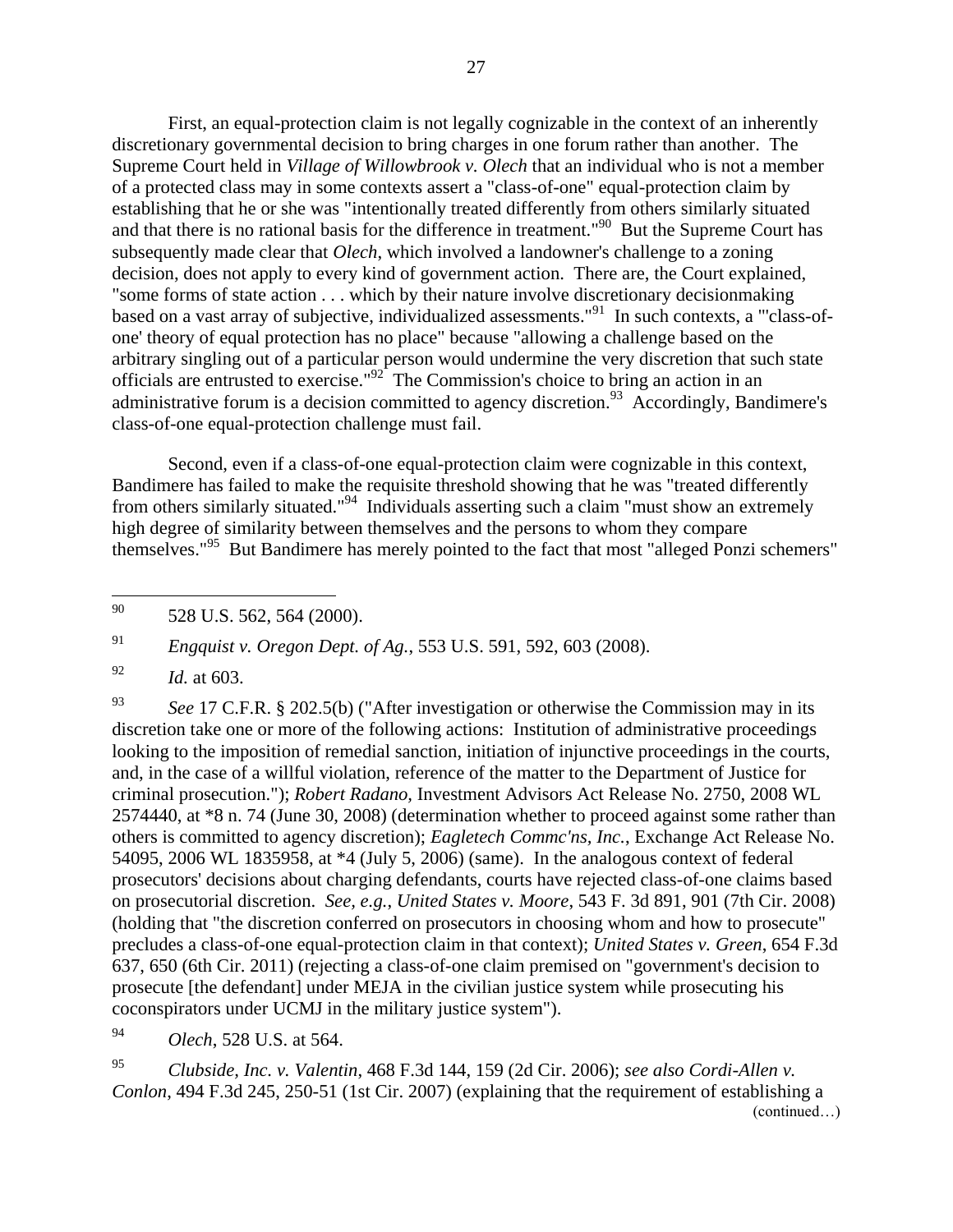in recent years have been subject to civil injunctive actions. He has not compared the facts and circumstances of those cases with his own to any degree of detail, much less shown that his case bears such an "extremely high degree of similarity" to those cases that he must have been "singled out." To the contrary, Bandimere acknowledges that a dozen other cases have in fact been brought against Ponzi schemers administratively, as was done here. While conceding this fact, Bandimere attempts to distinguish the administrative proceedings brought against Ponzi schemers, asserting that they were settled, involved licensed securities professionals, or did not allege that the respondents knowingly involved investors in a fraudulent scheme. But the fact that some of these cases may differ in some respects does not establish that Bandimere has been singled out. Bandimere has failed to "identify and relate specific instances where persons situated *similarly* in all relevant aspects were treated differently" from him.<sup>96</sup> Moreover, Bandimere was not charged with perpetrating a Ponzi scheme in the first place, so the idea that he was "singled out" from a group he does not belong to makes no sense. For these reasons, his equal-protection claim must fail.

Finally, contrary to Bandimere's contention, there was a "benign reason to proceed against Mr. Bandimere administratively." Thus, he has also failed to establish that "there is no rational basis for the [alleged] difference in treatment," even if any such difference exists.<sup>97</sup> Bandimere was alleged to have been, and we have found that he was, acting as an unregistered broker. This provided a jurisdictional basis for the remedy the Division sought, and that we have imposed, of an associational bar for the protection of investors in the public interest—a statutory remedy that Congress made available to the Commission in administrative proceedings. That Bandimere was acting as a broker without being a licensed securities professional in no way diminishes the appropriateness of seeking such a remedy. The statute does not distinguish, nor should it, between registered and non-registered brokers.<sup>98</sup>

For all of the above reasons, we reject Bandimere's equal-protection defense.

## **B. Appointments Clause Challenge**

Bandimere argues that ALJ Cameron Elliot—who presided over this matter and issued the Initial Decision—was not appointed in a manner consistent with the Appointments Clause of the Constitution. We find that the appointment of Commission ALJs is not subject to the requirements of the Appointments Clause.

 $\overline{a}$ 

<sup>98</sup> *See infra* note 156 and accompanying text.

<sup>(…</sup>continued)

<sup>&</sup>quot;extremely high degree of similarity" includes demonstrating the absence of any "distinguishing or mitigating circumstances as would render the comparison inutile").

<sup>96</sup> *Cordi-Allen*, 494 F.3d at 251 (emphasis added).

<sup>97</sup> *Olech*, 528 U.S. at 564; *cf. Campbell v. Rainbow City*, 434 F.3d 1306, 1314 n.6 (11th Cir. 2006) (requiring plaintiff asserting rational-basis challenge to "negativ[e] every conceivable basis which might support the government action") (quotation marks omitted).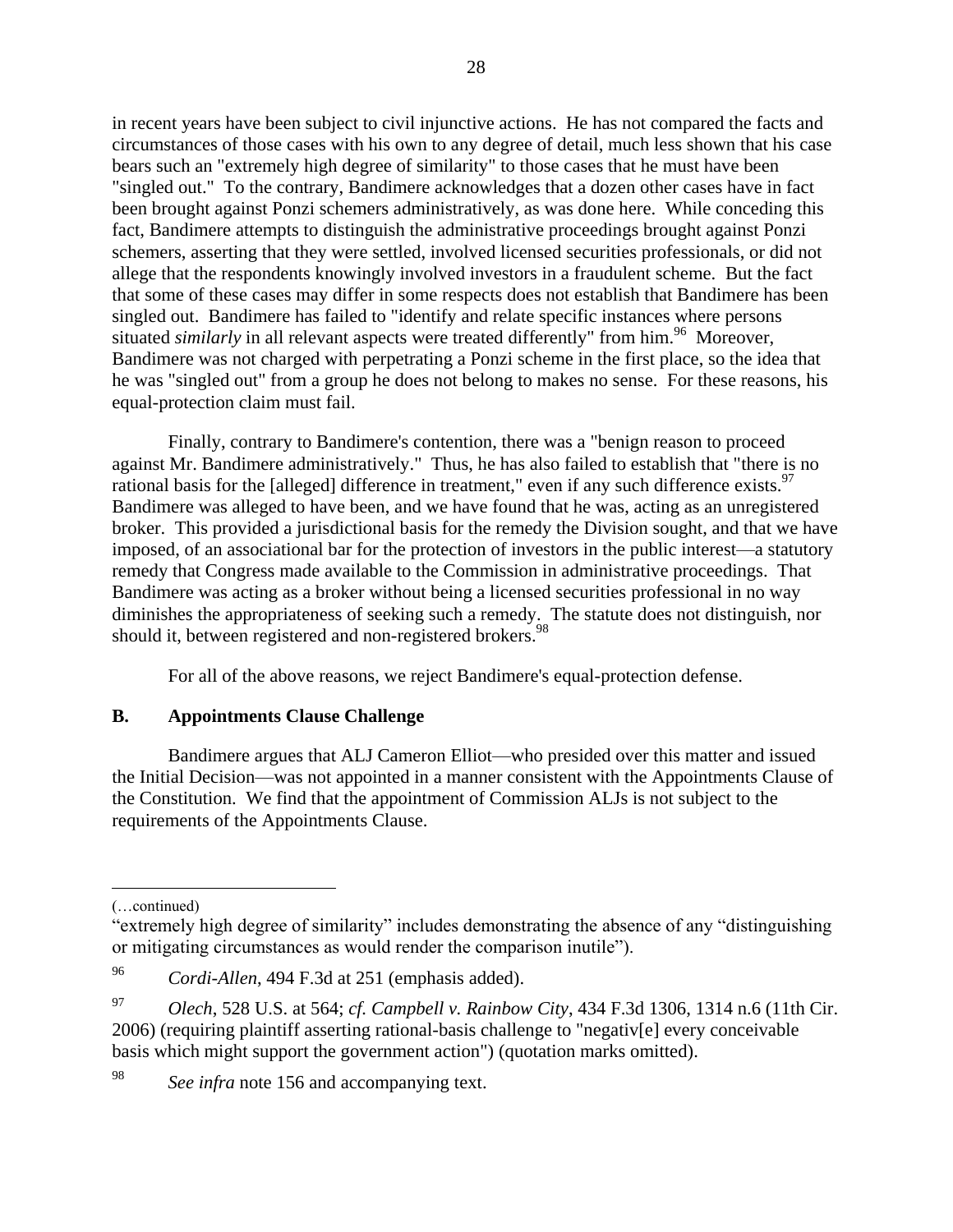Under the Appointments Clause, certain high-level government officials must be appointed in particular ways: "Principal officers" must be appointed by the President (and confirmed by the Senate), while "inferior officers" must be appointed either by the President, the heads of departments, or the courts of law.<sup>99</sup> The great majority of government personnel are neither principal nor inferior officers, but rather "mere employees" whose appointments are not restricted by the Appointments Clause.<sup>100</sup> It is undisputed that ALJ Elliot was not appointed by the President, the head of a department, or a court of law.<sup>101</sup> Bandimere therefore contends that his appointment violates the Appointments Clause because, in his view, ALJ Elliot should be deemed an inferior officer. The Division counters that he is an employee and thus there was no violation of the Appointments Clause.

As we have recently explained,<sup>102</sup> the D.C. Circuit's decision in *Landry v. FDIC* generally controls our resolution of this question.<sup>103</sup> Landry held that, for purposes of the Appointments Clause, ALJs at the Federal Deposit Insurance Corporation ("FDIC"), who oversee administrative proceedings to remove bank executives, are employees rather than inferior officers. *Landry* explained that the touchstone for determining whether adjudicators are inferior officers is the extent to which they have the power to issue "final decisions."<sup>104</sup> Although ALJs at the FDIC take testimony, conduct trial-like hearings, rule on the admissibility of evidence, and have the power to enforce compliance with discovery orders, they "can never render the decision of the FDIC."<sup>105</sup> Instead, they issue only "recommended decisions" which the FDIC Board of Directors reviews de novo, and "[f]inal decisions are issued only by the FDIC Board."<sup>106</sup> The FDIC ALJs thus function as aides who assist the Board in its duties, not officers who exercise significant authority independent of the Board's supervision. Because ALJs at the

<sup>106</sup> *Id*.

<sup>99</sup> The Clause provides that the President "by and with the advice and consent of the Senate, shall appoint . . . officers of the United States . . . but the Congress may by law vest the appointment of such inferior officers, as they think proper, in the President alone, in the courts of law, or in the heads of departments." U.S. Const. art. II, §2, cl. 2.

<sup>100</sup> *Landry v. FDIC*, 204 F.3d 1125, 1134 (D.C. Cir. 2000) (quoting *Freytag v. Commissioner*, 501 U.S. 868, 882 (1991)); *Buckley v. Valeo*, 424 U.S. 1, 126 (1976).

 $101$  The Commission constitutes the "head of a department" when its commissioners act collectively. *See Free Enterprise Fund v. Public Co. Accounting Oversight Bd*., 561 U.S. 477, 512-13 (2010).

<sup>102</sup> *In the Matter of Raymond J. Lucia Companies*, Exchange Act Release No. 34-75837, 2015 WL 5172953, at \*21-23 (Sept. 3, 2015); *In the Matter of Timbervest, LLC*, Investment Advisers Act Release No. 4197, 2015 WL 5472520, at \*23-\*26 (Sept. 17, 2015).

<sup>103</sup> 204 F.3d 1125 (D.C. Cir. 2000).

<sup>104</sup> *Id*. at 1133-34.

<sup>105</sup> *Id*. at 1133.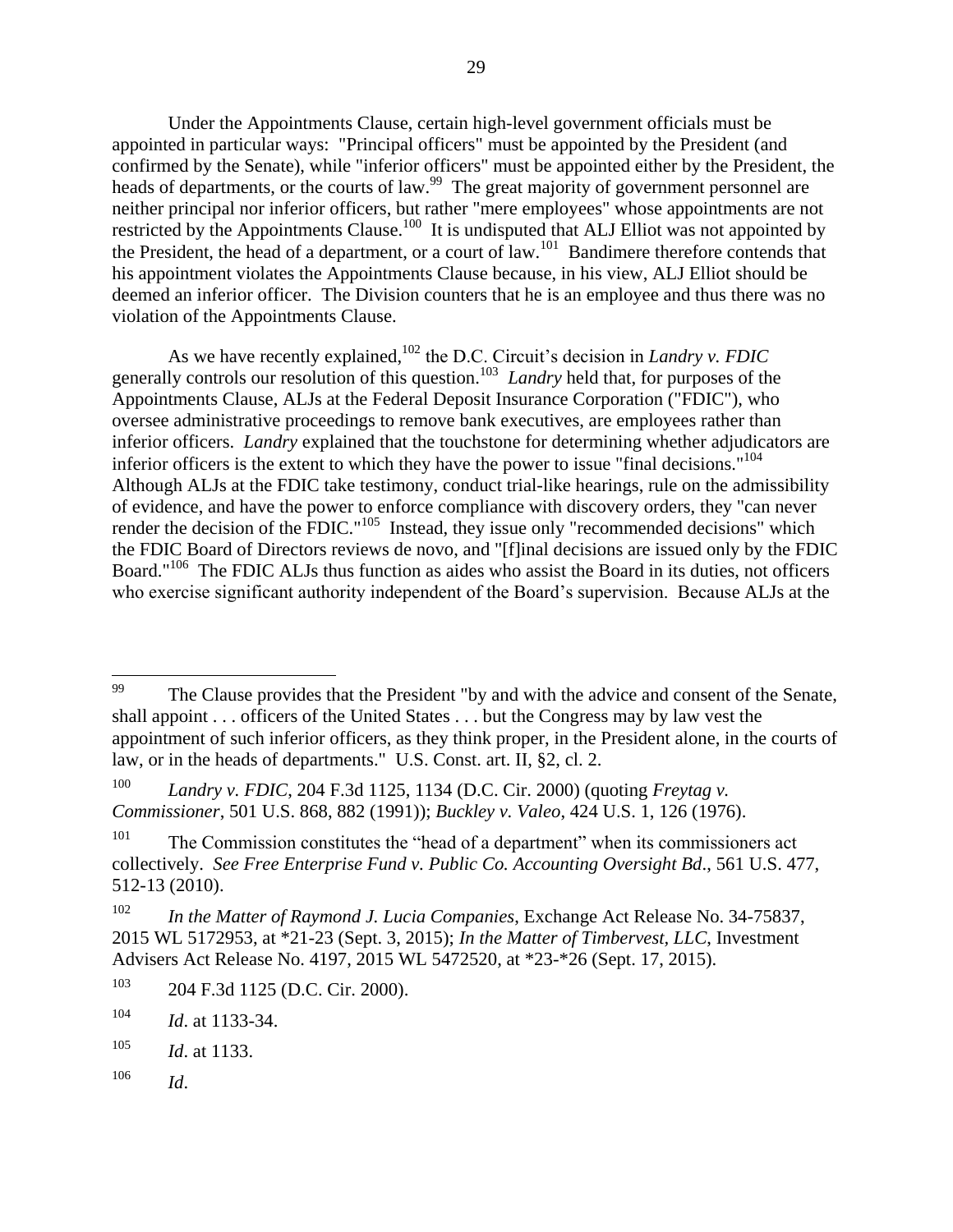FDIC "have no such powers" of "final decision," the D.C. Circuit "conclude[d] that they are not inferior officers."<sup>107</sup>

The mix of duties and powers of the Commission's ALJs are very similar to those of the ALJs at the FDIC. Like the FDIC's ALJs, the Commission's ALJs conduct hearings, take testimony, rule on admissibility of evidence, and issue subpoenas. And like the FDIC's ALJs, the Commission's ALJs do not issue the final decisions that result from such proceedings. Just as the FDIC's ALJs issue only "recommended decisions" that are not final, the Commission's ALJs issue "initial decisions" that are likewise not final.<sup>108</sup> Respondents may petition the Commission for review of an ALJ's initial decision,  $^{109}$  and it is our "longstanding practice [to] grant[] virtually all petitions for review." $110$  Indeed, we are unaware of any case in which the Commission has not granted a petition for review. Absent a petition, we may also choose to review a decision on our own initiative.<sup>111</sup> In either case, our rules expressly provide that "the initial decision [of an ALJ] shall not become final."<sup>112</sup> Even where an aggrieved person fails to file a timely petition for review of an initial decision and we do not order review on our own initiative, our rules provide that "*the Commission* will issue an order that the decision has become final," and it becomes final only "upon issuance of the order" by the Commission.<sup>113</sup> Moreover, as does the FDIC, the Commission reviews our ALJs' decisions de novo.<sup>114</sup> Upon review, we "may affirm,

<sup>107</sup> *Id*. at 1134.

 $\overline{a}$ 

<sup>108</sup> *See* 17 CFR 201.360(a)(1) & (d).

 $109$  17 CFR 201.411(b).

<sup>110</sup> Exchange Act Release No. 35833, 1995 WL 368865, at \*80-81 (June 9, 1995); *see also* Exchange Act Release No. 33163, 1993 WL 468594, at \*55-59 (Nov. 5, 1993) (explaining that we are "unaware of any case in which the Commission has declined to grant a petition for review"). We reiterated this policy in the context of amendments to our Rules of Practice in 2004 that eliminated the filing of oppositions to petitions for review. We deemed such oppositions pointless, "given that the Commission has long had a policy of granting petitions for review, believing that there is a benefit to Commission review when a party takes exception to a decision." Exchange Act Release No. 48832, 2003 WL 22827684, at \*13 (Nov. 23, 2003).

<sup>111</sup> 17 CFR 201.411(c); *see also* 15 U.S.C. 78d-1(b) (providing that "the Commission shall retain a discretionary right to review the action of any . . . administrative law judge . . . upon its own initiative or upon petition").

 $112$  17 CFR 201.360(d)(1).

<sup>113</sup> 17 CFR 201.360(d)(2) (emphasis added). An initial decision does *not* become final simply "on the lapse of time" for seeking review. Exchange Act Release No. 49412, 2004 WL 503739, at \*12 (Mar. 12, 2004).

<sup>114</sup> We do not view the fact that we accord Commission ALJs deference in the context of demeanor-based credibility determinations to afford our ALJs with the type of authority that would qualify them as inferior officers. First, as we have repeatedly made clear, we do not accept such findings "blindly," and we will "disregard explicit determinations of credibility" when our de novo review of the record as a whole convinces us that a witness's testimony is credible (or not) or that the weight of the evidence warrants a different finding as to the ultimate (continued…)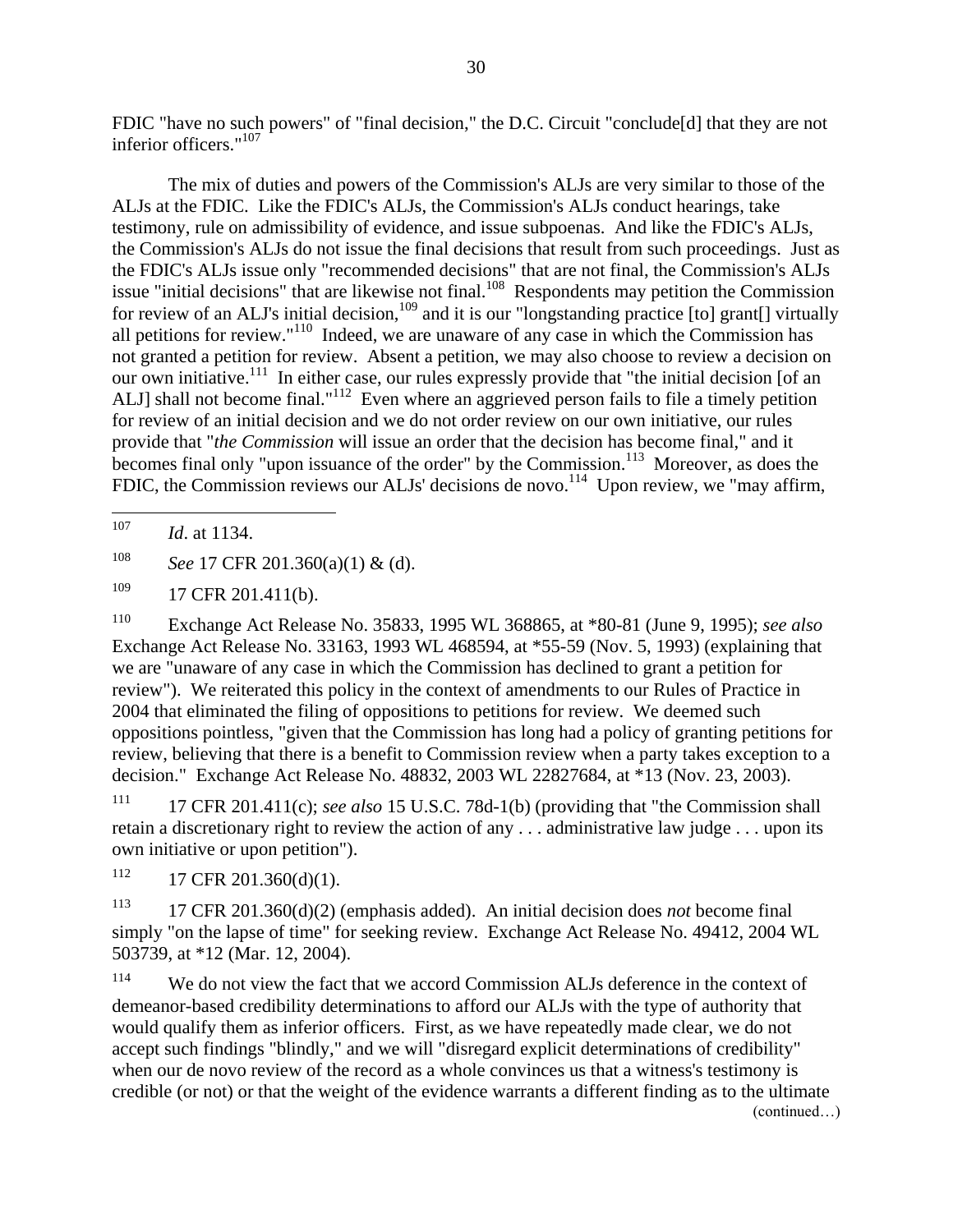reverse, modify, set aside or remand for further proceedings, in whole or in part," any initial decision.<sup>115</sup> And "any procedural errors" made by an ALJ in conducting the hearing "are cured" by our "thorough, *de novo* review of the record."<sup>116</sup> We may expand the record by "hear[ing] additional evidence" ourselves or remanding for further proceedings before the ALJ, and may "make any findings or conclusions that in [our] judgment are proper and on the basis of the record." $117$ 

Bandimere suggests that our ALJs enjoy as much discretion as Article III trial judges. But that is not the case. A trial judge's factual findings are afforded significant deference by reviewing courts, while findings made by our ALJs are not. And although ALJs may oversee the taking and hearing of evidence, we have made clear that we have "plenary authority over the course of [our] administrative proceedings and the rulings of [our] law judges—both before and after the issuance of the initial decision and irrespective of whether any party has sought relief."<sup>118</sup> This includes authority over all evidentiary and discovery-related rulings. We are not limited by the record that comes to us. As explained above, we may expand the record. The fact that our ALJs may rule on evidentiary matters and discovery issues (subject to our de novo review) does not distinguish them from the FDIC's ALJs in *Landry* who have the same authority.

Bandimere also objects to "the *Landry* court's reading" of a Supreme Court decision, *Freytag v. Commissioner*,<sup>119</sup> which held that a "special trial judge" of the Tax Court was an inferior officer. Bandimere suggests that *Landry* was wrong to distinguish *Freytag*. But we agree with *Landry'*s analysis and the distinctions it identifies between ALJs and the special trial

(…continued)

 $\overline{a}$ 

<sup>115</sup> 17 CFR 201.411(a); *see also* 5 U.S.C. 557(b) ("On appeal from or review of the initial decision, the agency has all the powers which it would have in making the initial decision . . . .").

facts at issue. *Id.* at \*10; *accord Francis V. Lorenzo*, Exchange Act Release No. 74836, 2015 WL 1927763, at \*10 n.32 (Apr. 29, 2015); *Irfan Mohammed Amanat*, Exchange Act Release No. 54708, 2006 WL 3199181, at \*8 n.46 (Nov. 3, 2006); *see also Kay v. FCC*, 396 F.3d 1184, 1189 (D.C. Cir. 2005) ("The law is settled that an agency is not required to adopt the credibility determinations of an administrative law judge."). Second, our practice in this regard is no different from the FDIC's and so does not warrant a departure from *Landry*. *Compare [Redacted] Insured State Nonmember Bank*, FDIC-82-73a, 1984 WL 273918, at \*5 (June 18, 1984) (stating, "as a general rule," that "the assessment of the credibility of witnesses" by the ALJ is given "deference" by the FDIC) *with Ramon M. Candelaria*, FDIC-95-62e, 1997 WL 211341, at \*3-4 (Mar. 11, 1997) (noting that the FDIC ALJ found respondent to be "entirely credible" but rejecting respondent's testimony "in light of the entire record").

<sup>116</sup> *Heath v. SEC*, 586 F.3d 122, 142 (2d Cir. 2009); *see also, e.g*., *Anthony Fields*, Exchange Act Release No. 74344, 2015 WL 728005, at \*20 (Feb. 20, 2015) ("[O]ur *de novo* review cures any evidentiary error that the law judge may have made.").

<sup>117 17</sup> CFR 201.411(a); 17 CFR 201.452.

<sup>118</sup> *Michael Lee Mendenhall*, Release No. 4051 (March 19, 2015), 2015 WL 1247374, at \*1.

 $119$  501 U.S. 868 (1991).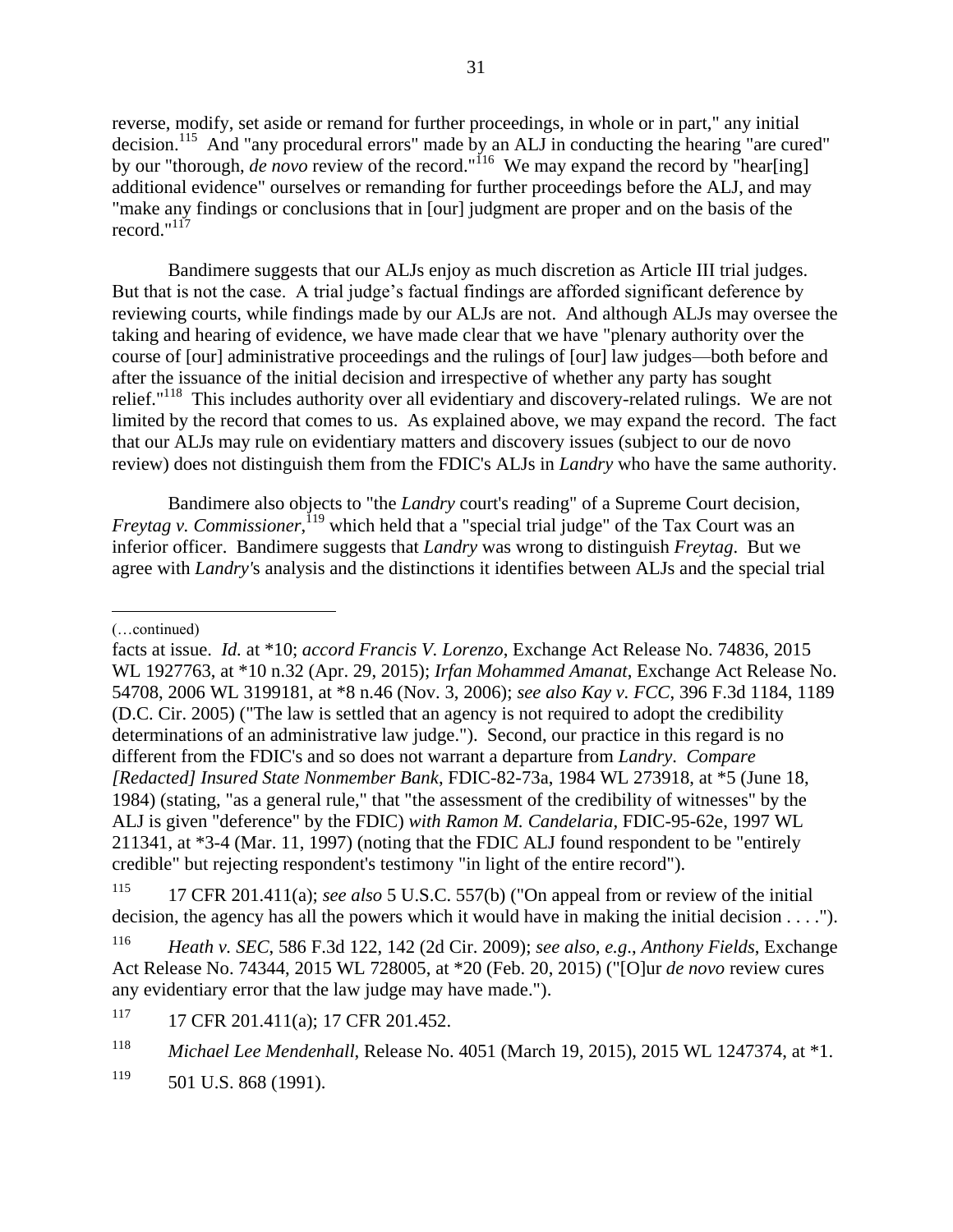judges at issue in *Freytag*. As *Landry* recognized, ALJs are different from the special trial judges at issue in *Freytag*. 120 The greater role and powers of the special trial judges relative to Commission ALJs, in our view, makes *Freytag* inapposite here. First, unlike the ALJs whose decisions are reviewed de novo, the special trial judges made factual findings to which the Tax Court was required to defer, unless clearly erroneous.<sup>121</sup> Second, the special trial judges were authorized by statute to "render the [final] decisions of the Tax Court" in significant, fullylitigated proceedings involving declaratory judgments and amounts in controversy below  $$10,000$ .<sup>122</sup> As discussed above, our ALJs issue initial decisions that are not final unless the Commission takes some further action. Third, the Tax Court (and by extension the court's special tax judges) exercised "a portion of the judicial power of the United States," including the "authority to punish contempts by fine or imprisonment."<sup>123</sup> Commission ALJs, by contrast, do not possess such authority.<sup>124</sup> And while Commission ALJs may issue subpoenas to compel noncompliance, they are powerless to enforce their subpoenas; the Commission itself would need to seek an order from a federal district court to compel compliance.<sup>125</sup> In this respect, too, our ALJs are akin to the FDIC's ALJs that *Landry* found to be "mere employees."<sup>126</sup>

Based on the foregoing, we conclude that the mix of duties and powers of our ALJs is similar in all material respects to the duties and role of the FDIC's ALJs in *Landry*. 127

<sup>121</sup> *See id*.

 $\overline{a}$ 

<sup>122</sup> *Freytag*, 501 U.S. at 882.

<sup>123</sup> *Id.* at 891.

<sup>124</sup> *See* 17 CFR 201.180. The Commission's rules provide ALJs with authority to punish contemptuous conduct only in the following ways. If a person engages in contemptuous conduct before the ALJ during any proceeding, the ALJ may "exclude that person from such hearing or conference, or any portion thereof," or "summarily suspend that person from representing others in the proceeding in which such conduct occurred for the duration, or any portion, of the proceeding." *Id.* 201.180(a). If there are deficiencies in a filing, a Commission ALJ "may reject, in whole or in part," the filing, such filing "shall not be part of the record," and the ALJ "may direct a party to cure any deficiencies." *Id.* 201.180(b). Finally, if a party fails to make a required filing or to cure a deficiency with a filing, then a Commission ALJ "may enter a default, dismiss the case, decide the particular matter at issue against the person, or prohibit the introduction of evidence or exclude testimony concerning that matter." *Id.* 201.180(c). Any such ruling would, of course, be subject to de novo Commission review.

<sup>125</sup> *See* 15 U.S.C. § 78u(c).

<sup>126</sup> *See* 12 CFR 308.25(h), 308.26(c), 308.34(c) (providing that an aggrieved party must apply to a federal district court for enforcement of a subpoena issued by a FDIC ALJ).

<sup>127</sup> We do not find any relevance in the fact that the federal securities laws and our regulations at times refer to ALJs as "officers" or "hearing officers." There is no indication that Congress intended "officers" or "hearing officers" to be synonymous with "Officers of the United States," U.S. Const. art. II, § 2, cl. 2, and the word "officer" in our regulations has no such (continued…)

<sup>120</sup> *Landry*, 204 F.3d at 1133 (explaining that the special trial judges at issue in *Freytag*  exercised "authority . . . not matched by the ALJs").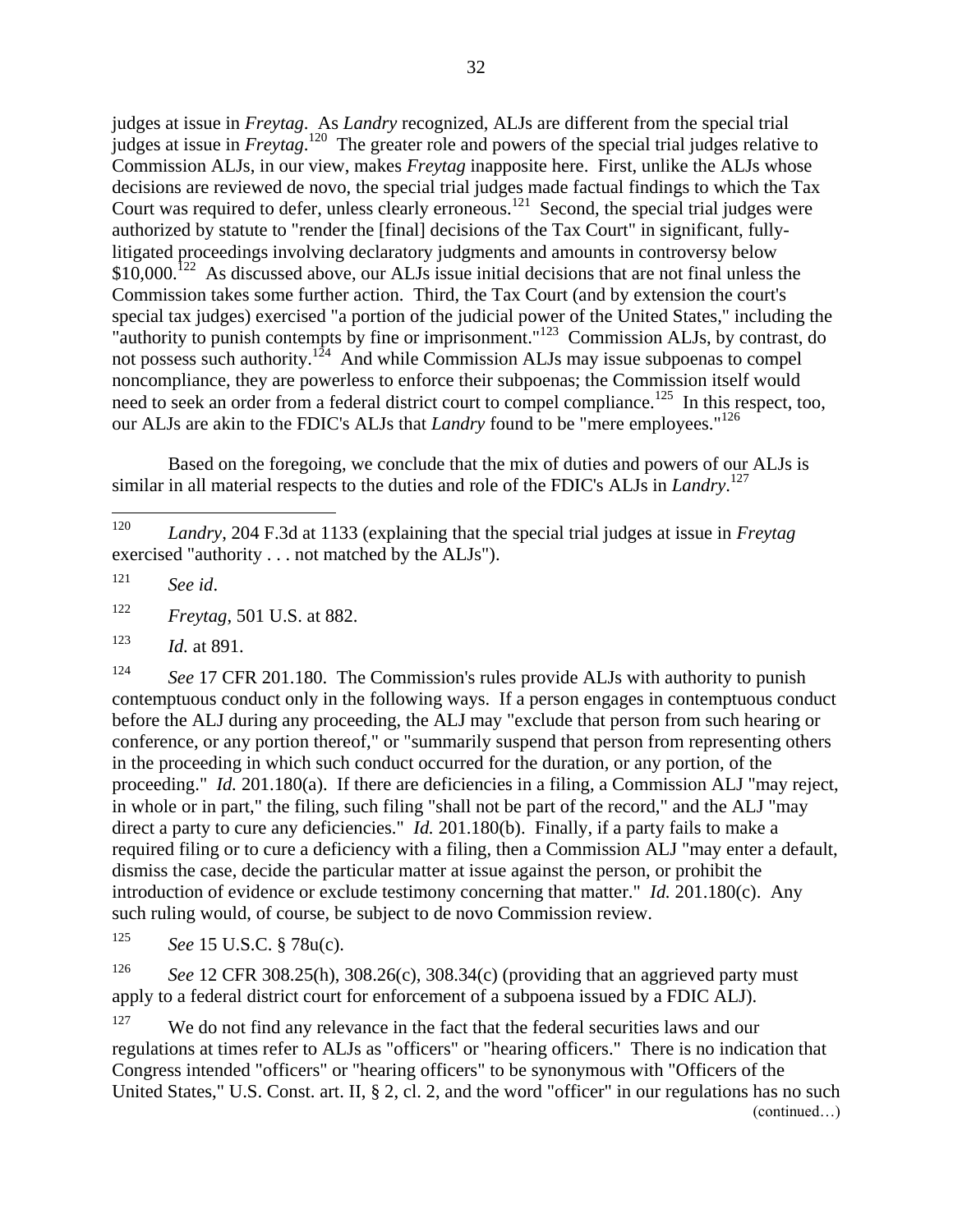Accordingly, we follow *Landry*, and we conclude that our ALJs are not "inferior officers" under the Appointments Clause.<sup>128</sup>

#### **V. EVIDENTIARY ISSUES**

Before the hearing in this matter, Bandimere asked the ALJ to issue a subpoena directed to the Commission for the production of various documents: (1) items related to a prior investigation and enforcement action against Parrish;<sup>129</sup> (2) parts of documents that had been withheld as attorney work product, including interview notes and memoranda; (3) training materials used by the Commission relating to facts or circumstances that may indicate the existence of a Ponzi scheme; and (4) portions of documents relating to the decision to institute an administrative proceeding rather than a civil enforcement action against Bandimere. The Division opposed Bandimere's request, and the ALJ denied it. Bandimere challenges the ALJ's decision as arbitrary and capricious.<sup>130</sup> Under Rule 232(b) of our Rules of Practice, the person to whom a request for a subpoena is directed may refuse to issue the subpoena if the subpoena or any of its terms is unreasonable, oppressive, excessive in scope, or unduly burdensome.<sup>131</sup> We agree with the ALJ's denial, pursuant to Rule 232, of Bandimere's request.<sup>132</sup>

<sup>128</sup> Beyond *Landry*, we believe that our ALJs are properly deemed employees (rather than inferior officers) because this is how Congress has chosen to classify them, and that decision is entitled to considerable deference. *See Burnap v. United States*, 252 U.S. 512, 516 (1920). For example, as we discussed above, Congress created and placed ALJ positions within the competitive service system, just like most other federal employees. Like such other employees, an ALJ who believes that his employing agency has engaged in a prohibited personnel practice can seek redress either through the Office of Special Counsel or the Merit Systems Protection Board. *See* 5 U.S.C. §§ 1204, 1212, 1214, 1215, 1221. And ALJs—like other employees—are subject to reductions-in-force. *See id.* § 7521(b).

<sup>129</sup> *See supra* note 67 (providing background about *SEC v. Z-Par Holdings, Inc.*).

<sup>130</sup> The parties and the ALJ refer to the ALJ's action as quashing the subpoena, but since the subpoena was not issued, there was nothing to quash. Bandimere also requested documents the Division had received from other federal agencies; he does not seek review of this aspect of the ALJ's denial.

 $131$  17 C.F.R. § 201.232(b).

<sup>132</sup> Bandimere argues, citing an order issued by the ALJ in *Hector Gallardo*, Administrative Proceedings Rulings Release No. 667 (Feb. 25 2011), *available at*

http://www.sec.gov/alj/aljorders/2011, that a party seeking to quash a subpoena cannot show that the subpoena is unreasonable, oppressive, or unduly burdensome within the meaning of Rule of Practice  $232(e)(2)$  merely by contending that the subpoena seeks information that is not relevant,

(continued…)

 $\overline{a}$ (…continued)

meaning. We also note in this regard that the Administrative Procedure Act "consistently uses the term 'officer' or the term 'officer, employee, or agent'" to "refer to [agency] staff members." Kenneth Culp Davis, *Separation of Functions in Administrative Agencies,* 61 HARV. L. REV. 612, 615 & n.11 (1948). *Cf.* 5 U.S.C. §§ 556, 557 (referring to official who presides over evidentiary hearing as the "presiding employee").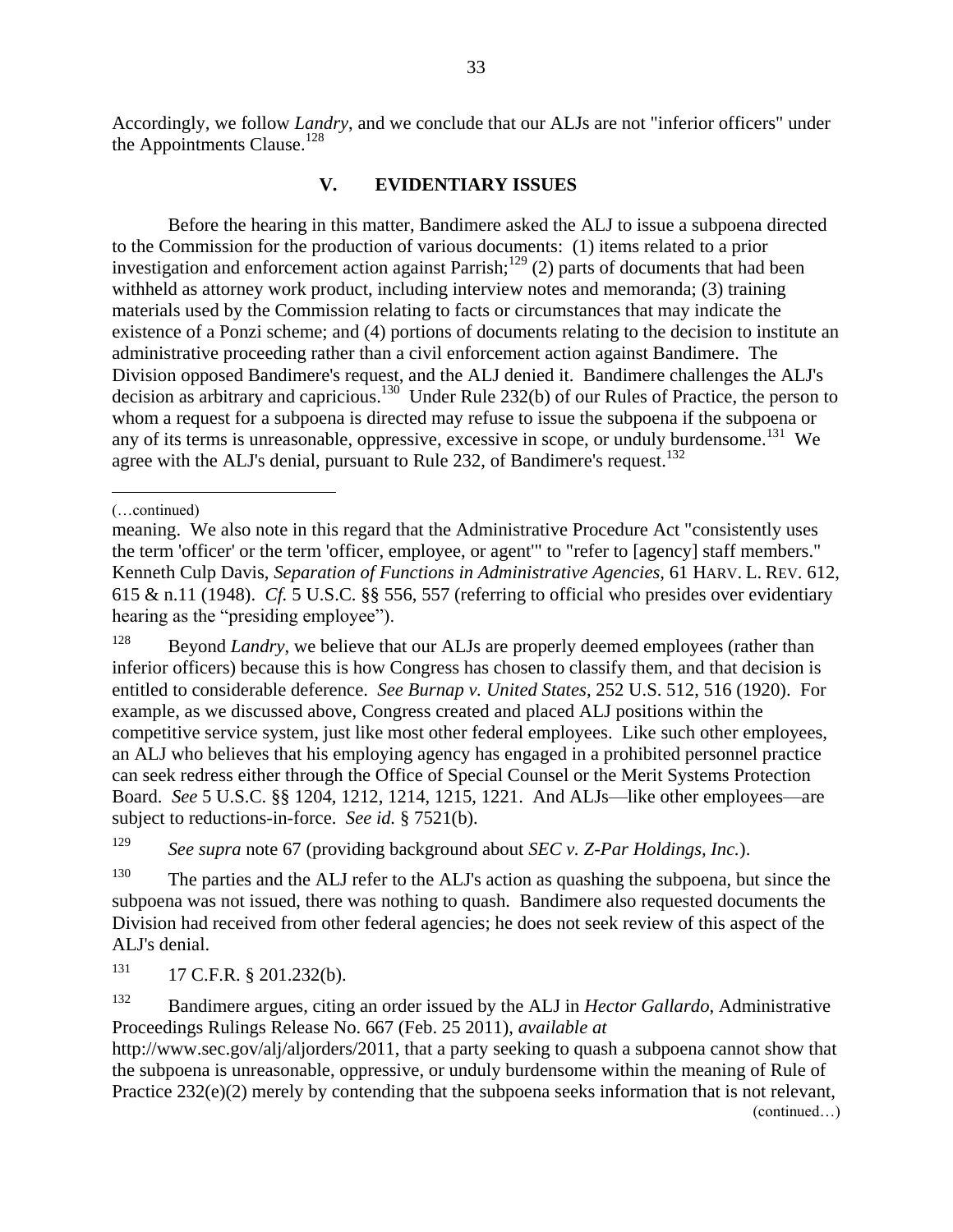First, Bandimere failed to show that any of the documents he requested in relation to Parrish's prior involvement with a Ponzi scheme other than IVC had any relevance to Bandimere's alleged violations in this case. Bandimere's request was thus excessive in scope, and requiring the Division to produce those documents would have been unreasonable.

Second, Bandimere's request for factual portions of documents withheld as attorney work product was excessive in scope. Rule 230(b) permits the Division to withhold internal memoranda, notes, or writings prepared by Commission employees as well as attorney work product. The privilege protecting factual portions of work product may be overcome on a showing that the person seeking the materials has a substantial need for them and no way of obtaining their substantial equivalent without undue hardship.<sup>133</sup> Bandimere has not made such a showing, but instead asserts that materials withheld by the Division might be the only source of information with respect to certain issues. In addition to turning over the contents of its investigative file,<sup>134</sup> the Division, pursuant to Rule 230(b), gave Bandimere a list of possible material exculpatory evidence from withheld documents. This list contained summaries of statements made by investors, including two of the investors who testified at the hearing, Hunter and Moravec. The Division also submitted a declaration by its trial counsel in this matter describing the Division's review of documents in its withheld document list and representing that all identified possible material exculpatory evidence was included in the list it provided. Under these circumstances, we find no error in the ALJ's decision to refuse to issue the subpoena for the factual portions of the work product documents.<sup>135</sup>

Bandimere argues that the ALJ's order in *Thomas R. Delaney II*<sup>136</sup> supports his argument that the Division did not adequately establish that certain documents were protected by the work product privilege. The ALJ in *Delaney* found that correspondence between the Division and the

 $\overline{a}$ (…continued)

nor reasonably likely to lead to the discovery of relevant evidence. In this case the Division made particularized arguments as to why the ALJ should not require it to produce the documents Bandimere requested. Because the ALJ acted in accordance with Rule 232 in refusing to issue the subpoena, we find no basis to disturb his decision.

<sup>133</sup> *See United States ex rel. Stone v. Rockwell Int'l Corp.*, 144 F.R.D. 396, 401 (D. Colo. 1992) ("[F]actual work product  $\dots$  is discoverable upon a showing that (a) the party seeking discovery has substantial need of the materials in the preparation of his case; and (b) he is unable without undue hardship to obtain the substantial equivalent of the materials by other means." (citation omitted)).

<sup>&</sup>lt;sup>134</sup> The Division represented that it turned over nearly 3 GB of data, encompassing over 11,000 files.

<sup>135</sup> *See, e.g.*, *optionsXpress, Inc.*, Exchange Act Release No. 70698, 2013 WL 5635987, at \* 6-8 (Oct. 16, 2013) (refusing to order Division to turn over internal work product where Division had already provided extensive discovery and had explicitly represented that it had turned over all *Brady* material).

<sup>136</sup> Administrative Proceedings Rulings Release No. 1652 (July 25, 2014), *available at*  http://www.sec.gov/alj/aljorders/2014/ap-1652.pdf.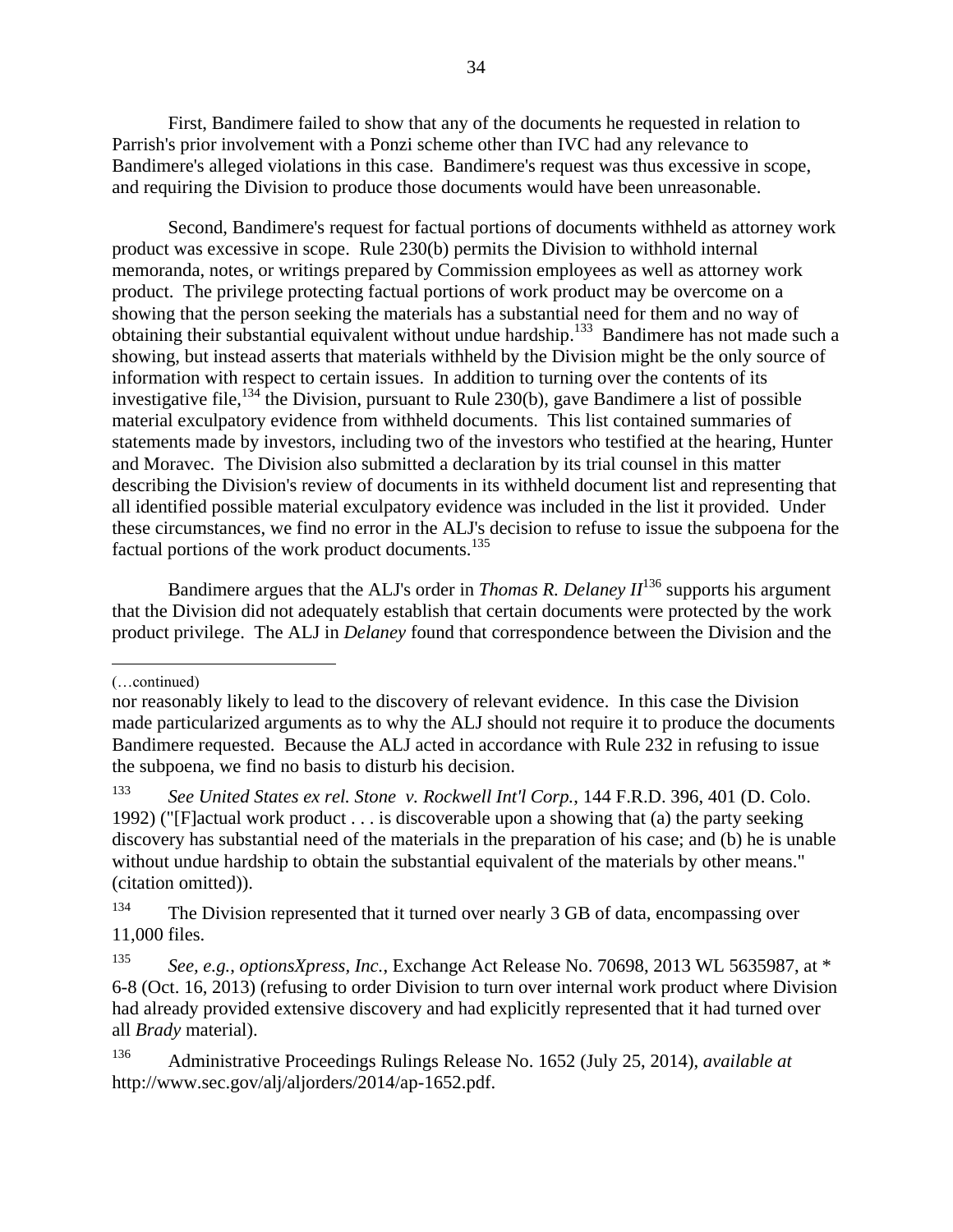respondent did not establish that the work product privilege protected certain documents, and she ordered the Division to submit a more detailed privilege log for her review. In contrast, before making his decision on the subpoena in this proceeding the ALJ had already received a withheld document list from the Division; he found the list "generally acceptable," and asked for a more detailed log only with respect to one category of documents.<sup>137</sup> The ALJ's decision in *Delaney* requiring more detailed substantiation does not establish that the ALJ in this proceeding should have acted differently.<sup>138</sup>

Third, Bandimere's request for training materials related to Ponzi schemes was also appropriately denied. Bandimere was not charged with having failed to recognize that IVC and UCR were Ponzi schemes. He was charged with failing to disclose material facts that reasonable investors would have wanted to consider in making investment decisions. Thus, the training materials were irrelevant to the issue with respect to which Bandimere sought them.

Finally, Bandimere was not entitled to the factual portions of documents related to the Commission's decision to proceed against him administratively, and we also deny his motion filed during the pendency of this appeal for a copy of the action memorandum submitted to the Commission before we issued the OIP in this matter.Before the ALJ and again before us, he argues that his interest in these materials "extends only as far as it may be relevant to his [equal protection] defense," i.e., that the Commission improperly singled him out by differentiating him from other respondents alleged to have engaged in Ponzi schemes by proceeding against him administratively. As we have previously stated, Bandimere's assertion that he was treated differently from other respondents is incorrect on several levels.<sup>139</sup> Thus, Bandimere has not shown that the action memorandum is relevant to the issue with regard to which he seeks it establishing the equal-protection defense he asserts.

Moreover, as the Division has consistently maintained, the action memo is protected from disclosure by multiple evidentiary privileges.<sup>140</sup> Bandimere argues that the Division waived any applicable privilege related to the action memorandum by citing, in its response to Bandimere's

<sup>137</sup> The Division subsequently turned over the documents originally withheld in this category to Bandimere, thus mooting the need to submit a detailed log.

<sup>138</sup> ALJs' rulings are not precedential and are not binding on the Commission or on other ALJs. *See, e.g.*, *Sands Bros. Asset Mgmt.*, Advisers Act Release No. 4083, 2015 WL 2229281, at \*4 (May 13, 2015); *John Thomas Capital Mgmt. Group LLC*, Exchange Act Release No. 74345, 2015 WL 728006, at \*3 & n.20 (Feb. 20, 2015); *Absolute Potential, Inc.*, Exchange Act Release No. 71866, 2014 WL 1338256, at \*8 n.48 (Apr. 4, 2014).

<sup>139</sup> *See supra* Section IV.A.

 $140$  Documents considered by the Commission in deciding whether and how to proceed against Bandimere are protected by the deliberative process privilege. *See Fox News Network LLC v. U.S. Dep't of the Treasury*, 739 F. Supp. 2d 515, 541 (S.D.N.Y. 2010) (stating that the deliberative process privilege "applies to materials that are part and parcel of the process of internal agency decision making" (citing *NLRB v. Sears, Roebuck & Co*., 421 U.S. 132, 150  $(1975)$ .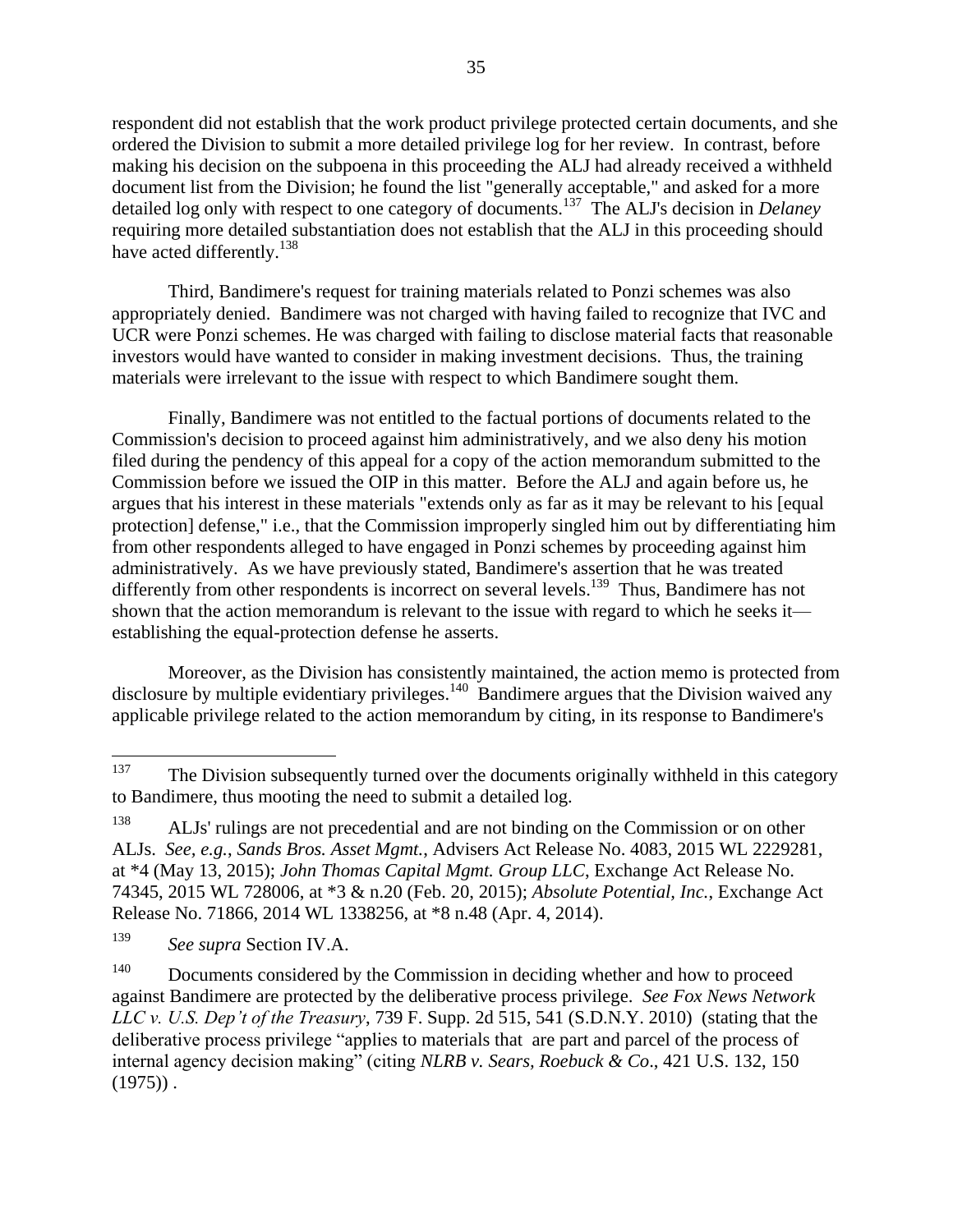opening brief, the ALJ's statement that he had determined after in camera review that the contents of the memorandum were not helpful to Bandimere. Bandimere raised essentially the same argument before the ALJ—contending that the Division's citation in in its post-hearing brief to the ALJ's statement effected a waiver of privilege. We reject Bandimere's waiver argument. The Division did not waive its claim that the action memorandum was privileged when it referred to the ALJ's statement. The Division neither cited the action memorandum nor offered it as evidence. Merely alluding to the ALJ's statement did not waive the privilege with respect to the underlying document.<sup>141</sup> Accordingly, we deny Bandimere's request for the action memorandum to be turned over to him.<sup>142</sup>

#### **VI. SANCTIONS**

The ALJ barred Bandimere from association with a broker, dealer, investment adviser, municipal securities dealer, municipal advisor, transfer agent, or nationally recognized statistical rating organization; ordered Bandimere to cease and desist from committing or causing violations of Securities Act Section 5(a), 5(c), and 17(a), Exchange Act Sections 10(b) and 15(a), and Exchange Act Rule 10b-5; ordered Bandimere to disgorge \$638,056.33 plus prejudgment interest; and imposed a third-tier civil penalty of \$390,000. As discussed below, based on our consideration of the relevant factors, we impose the same sanctions as the ALJ, except that we will not bar Bandimere from association with a municipal advisor or a nationally recognized statistical rating organization.<sup>143</sup>

#### **A. Bar**

Exchange Act Section  $15(b)(6)(A)$  authorizes us to bar any person who, at the time of the misconduct, was associated with a broker or dealer, from "being associated with a broker, dealer, investment adviser, municipal securities dealer, municipal advisor, transfer agent, or nationally recognized statistical rating organization" if we find "on the record after notice and opportunity for a hearing" that the person willfully violated the securities laws and the sanction is in the public interest.<sup>144</sup> In imposing an industry-wide bar, the ALJ included bars from associating with any nationally recognized statistical rating organization or municipal advisor based on the expanded relief authorized by the Dodd-Frank Wall Street Reform and Consumer Protection Act ("Dodd-Frank"). Because the conduct at issue here occurred before Dodd-Frank authorized

<sup>141</sup> We note that the ALJ's statement played no role in our analysis of Bandimere's equalprotection defense, which we have rejected for the reasons set forth above.

 $142$  Because we do not order that Bandimere be given a copy of the action memorandum, we deny his motions that it be made part of the record and that he be permitted to file a supplemental brief based on its contents.

<sup>&</sup>lt;sup>143</sup> Pursuant to Rule of Practice 411(d), 17 C.F.R. § 201.411(d), we determined on our own initiative to review what sanctions, if any, are appropriate in this matter.

<sup>&</sup>lt;sup>144</sup> 15 U.S.C. § 78 $o(b)(6)(A)$ .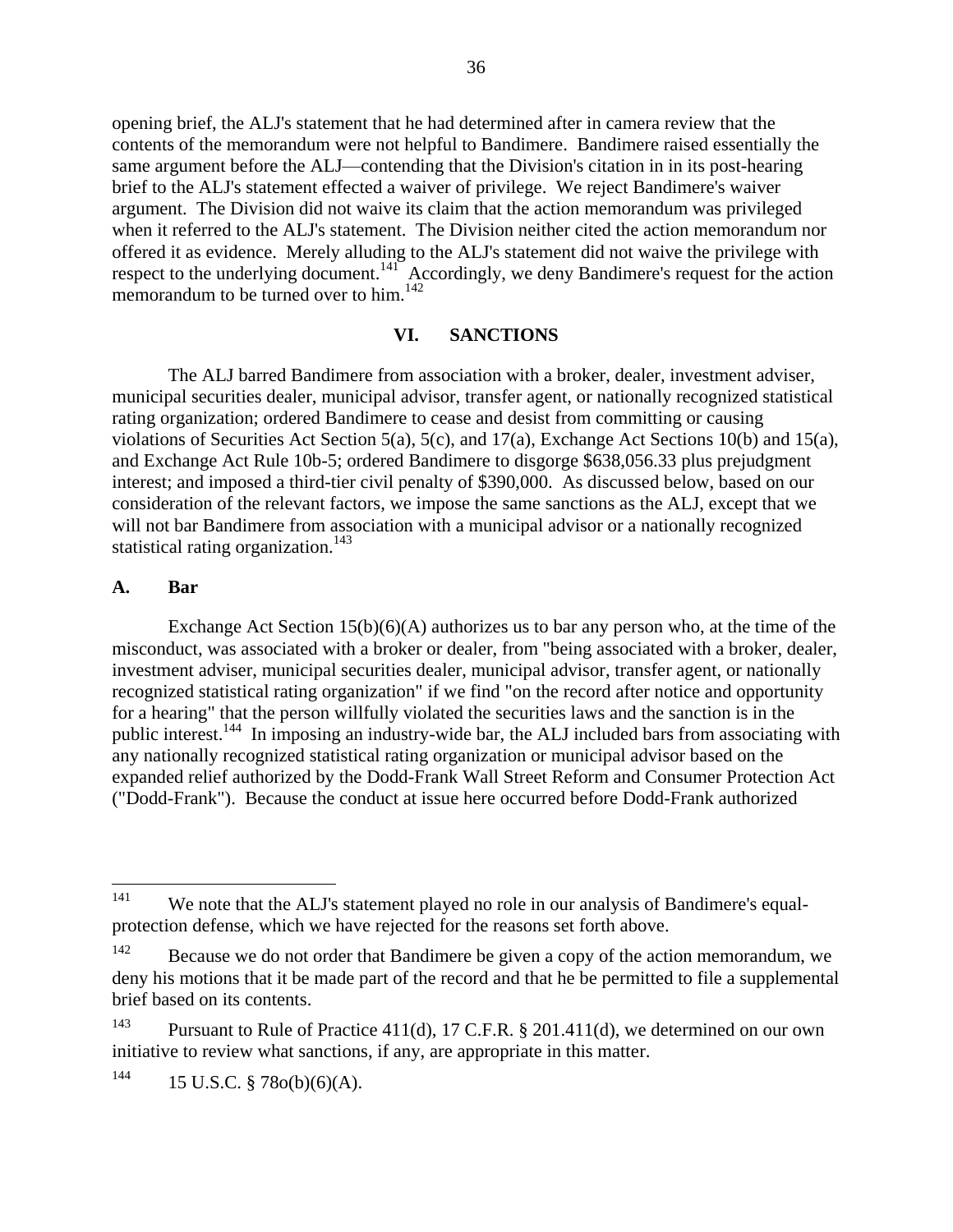complete industry bars, consistent with the D.C. Circuit's recent decision in *Koch v. SEC*, <sup>145</sup> we conclude that it is appropriate to modify the bar imposed by the ALJ to the extent that it bars Bandimere from associating with any nationally recognized statistical rating organization or municipal advisor but to maintain it in all other respects. Accordingly, we have determined to bar Bandimere from associating with any broker, dealer, investment adviser, municipal securities dealer, or transfer agent.

## **1. Barring Bandimere is statutorily authorized.**

Bandimere argues that Section 15(b) does not apply to him because he was neither a registered broker or dealer nor associated with a registered broker or dealer. But Section 15(b) does not limit us to proceeding administratively against registered brokers or dealers and their associated persons.<sup>146</sup> We have previously determined that we have authority under Section 15(b)(6) to discipline associated persons of unregistered broker-dealers,<sup>147</sup> and we have used that authority to impose a bar on an associated person of an unregistered broker.<sup>148</sup> Bandimere's status as an unregistered broker is therefore no impediment to our action here.

Bandimere further argues that, by its terms, Section 15(b)(6) applies only to a person associated with a broker or dealer, or who was seeking to become associated, or who was participating in a penny stock offering. He asserts that there was no allegation, nor any evidence, that he fit within any of these categories, and that therefore Section 15(b)(6) provides no authority to sanction him.

Bandimere misconstrues the statutory requirement. Under Section  $3(a)(18)$  of the Exchange Act, "person associated with a broker or dealer" is broadly defined to include "any partner, officer, director, or branch manager of such broker or dealer (or any person occupying a similar status or performing similar functions), any person directly or indirectly controlling, controlled by, or under common control with such broker or dealer, or any employee of such broker or dealer."<sup>149</sup> As discussed previously, we have found that Bandimere himself meets the

<sup>145</sup>  $1793$  F.3d 147, 157-59 (D.C. Cir. 2015) (holding that municipal advisor and rating organization bars were retroactively applied to respondent for pre Dodd-Frank conduct).

<sup>146</sup> *See First Jersey Securities, Inc.*, Exchange Act Release No. 37259, 1996 WL 290276, at \*2 n.7 (May 30, 1996); *John Kilpatrick*, Exchange Act Release No. 23251, 1986 WL 626187, at \*4-5 (May 19, 1986); s*ee also* text accompanying note 156 *infra* (noting that Section 15(b) does not distinguish between registered and non-registered brokers and dealers).

<sup>147</sup> *See Victor Teicher*, Exchange Act Release No. 40010, 1998 WL 251823, at \*3 (May 20, 1998), *affirmed in part and reversed in part*, 177 F.3d 1016 (D.C. Cir. 1999).

<sup>148</sup> *See Vladislav Steven Zubkis*, Exchange Act Release No. 52876, 2005 WL 3299148 (Dec. 2, 2005), *reconsideration denied*, Exchange Act Release No. 52876, 2006 WL 985310 (Apr. 13, 2006).

<sup>&</sup>lt;sup>149</sup> 15 U.S.C. § 78c(a)(18). Persons associated with a broker or dealer whose functions are solely clerical or ministerial are generally not included in the meaning of the term "person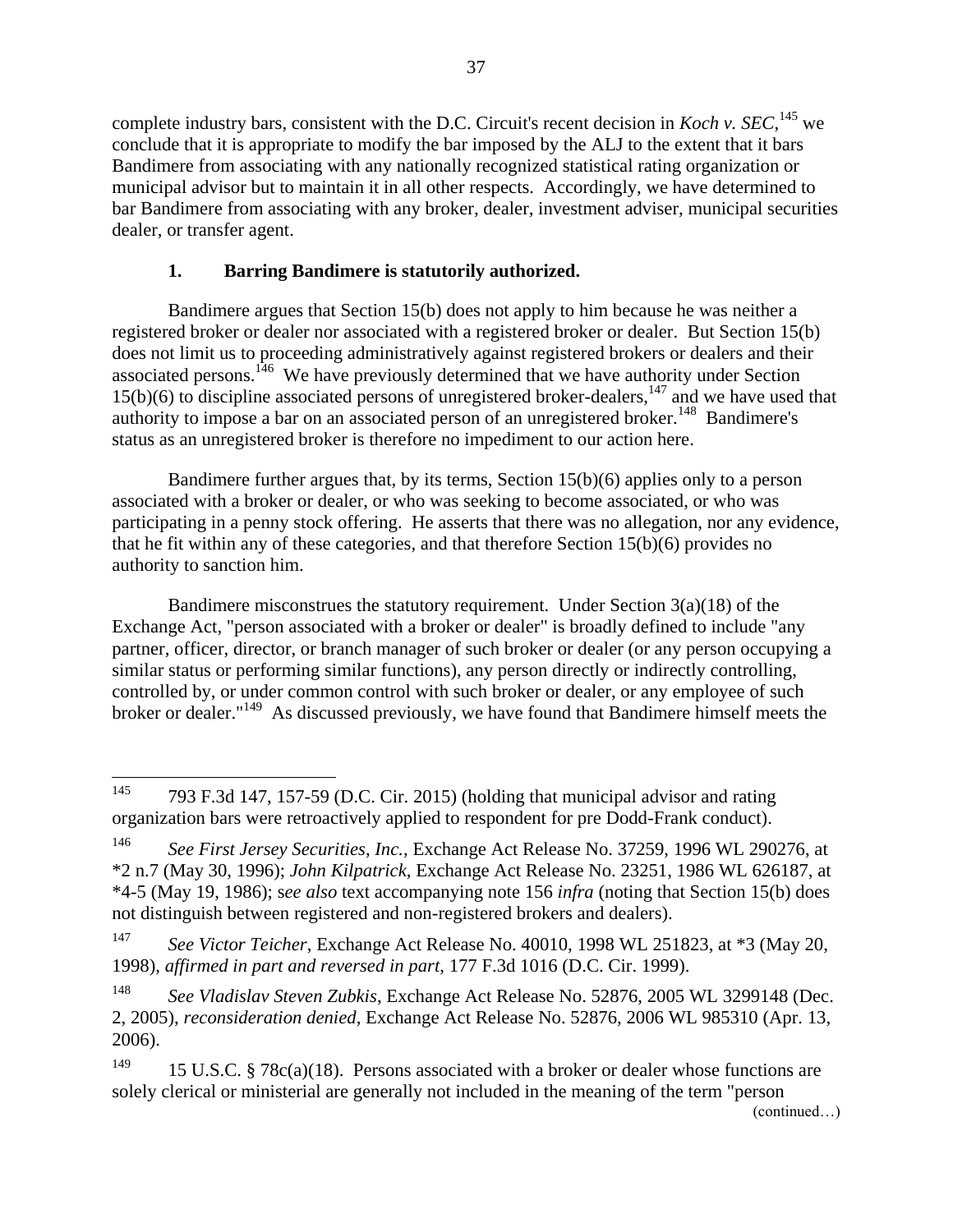definition of a broker under the Exchange  $Act.$ <sup>150</sup> We also find that he qualifies as a "person associated with a broker" and comes within the reach of Section 15(b)(6) because he directly controls his own actions as a broker. To hold otherwise would prevent the Commission from barring natural persons who themselves meet the definition of a broker but who are not otherwise associated with a broker—something that would be inconsistent with the Exchange Act's purpose of protecting investors. We therefore conclude that Bandimere may be barred under Section  $15(b)(6)$ .

#### **2. Bandimere's violations of the securities laws were willful.**

As noted, Exchange Act Section 15(b) authorizes us to bar individuals for willful violations of the securities laws. In this context, willfulness is shown where a person intends to commit an act that constitutes a violation; there is no requirement that the actor also be aware that he is violating any statutes or regulations.<sup>151</sup> Bandimere does not contend that he did not know that he was committing the acts involved in offering and selling the interests in IVC and UCR. On the record before us, we find that he acted willfully.

Bandimere argues that the standard the ALJ used to determine willfulness—whether the person charged knows what he or she was doing—was not the proper standard and that under a proper standard the Division has failed to prove that his violations of Securities Act Section 5 and Exchange Act Section 15(a) were willful. But the standard the ALJ applied has been firmly established in our cases, as well as in federal court decisions, for half a century. In its 2000 opinion in *Wonsover v. SEC*, the United States Court of Appeals for the District of Columbia Circuit called it "our traditional formulation of willfulness for the purpose of [Exchange Act Section] 15(b)."<sup>152</sup> The court quoted its 1965 statement in *Gearhart & Otis, Inc. v. SEC*, "'[I]t has been uniformly held that "willfully" in this context means intentionally committing the act which constitutes the violation."<sup>153</sup> Gearhart & Otis, in turn, cited *Tager v. SEC*, a 1965 opinion of the United States Court of Appeals for the Second Circuit, as the source of the quoted

 $\overline{a}$ (…continued)

<sup>151</sup> *Wonsover v. SEC*, 205 F.3d 408, 414 (D.C. Cir. 2000).

<sup>152</sup> *Id.* at 415. Bandimere contends that *Wonsover* did not "confirm the meaning of willful," or endorse the standard used by the ALJ in this proceeding, but rather held that the meaning of "willful" was unresolved. This is a misreading of the case. Although the court held that Wonsover's violations were willful under either the court's traditional formulation "or even under the subjective recklessness standard" that Wonsover pressed, there is nothing in the court's decision to support Bandimere's contention that the court regarded the question as unresolved, and it did nothing to back away from what it recognized was the "uniformly held" standard. *See id.* at 414-15.

<sup>153</sup> *Id*. at 414 (quoting *Gearhart & Otis*, 348 F.2d 798, 803 (D.C. Cir. 1965).

associated with a broker or dealer" for purposes of Exchange Act Section 15, but they, too, are subject to Section 15(b)(6). *Id*.

<sup>150</sup> *See supra* Section II.B.2.a.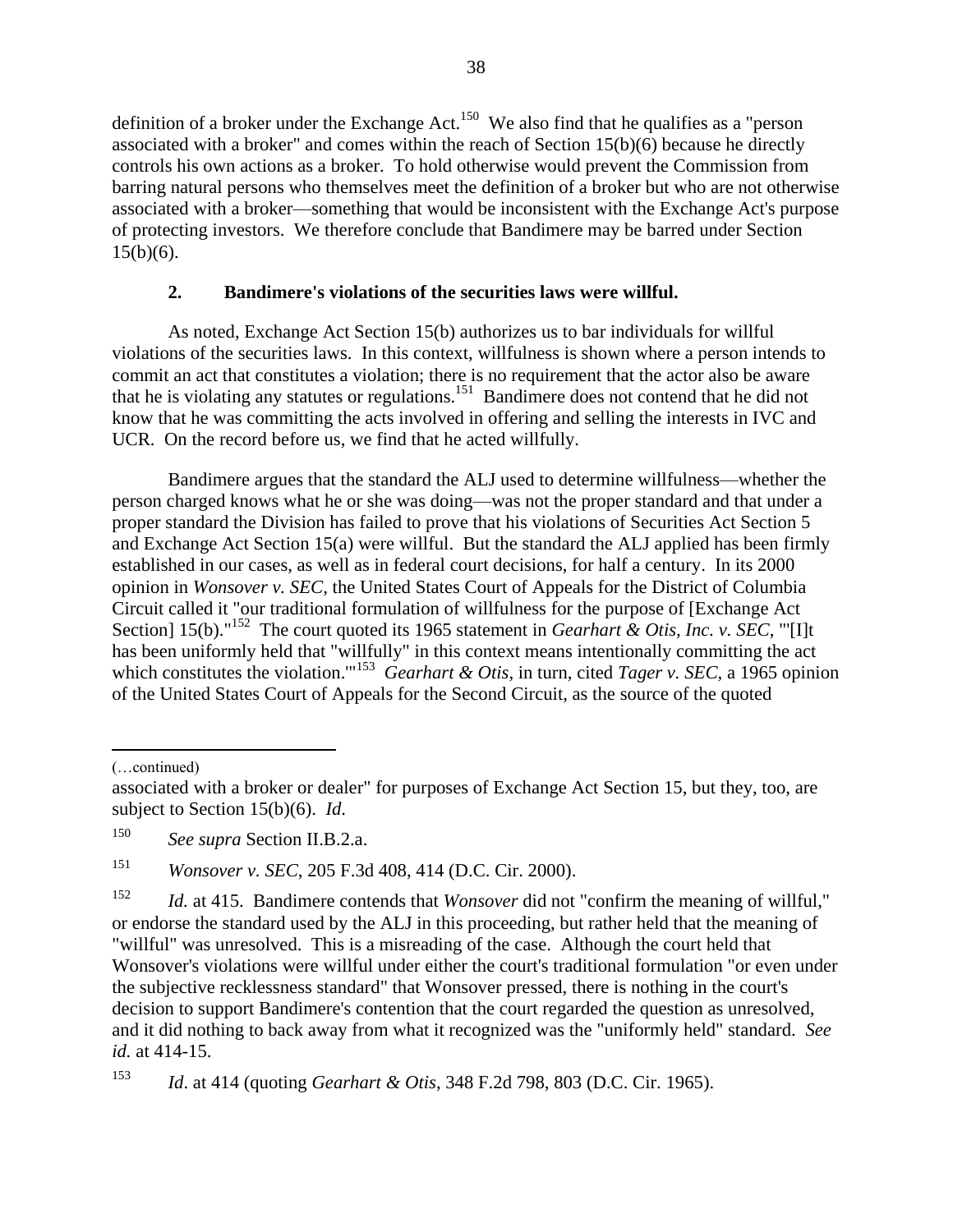language.<sup>154</sup> Thus, as early as 1965, two different federal courts of appeals identified this interpretation of "willful" for purposes of Section 15(b) as "uniformly held." Bandimere has not identified any other standard used to determine willfulness in proceedings brought under Exchange Act Section 15(b). Although Bandimere argues that Congress must have intended a qualitative distinction between violations that are willful and those that are not, he points to no authority supporting his argument that willfulness, as applied to a violation under Section 15(b), means more than the standard articulated in *Wonsover*, and there is abundant authority to the contrary.<sup>155</sup>

Bandimere further argues that unlike Wonsover he is not a licensed professional and that with respect to an unlicensed person willfulness requires at least negligence. But Section 15(b) speaks of willful conduct by persons associated with "*any* broker or dealer," making no distinction between registered and non-registered brokers and dealers.<sup>156</sup> And Congress's decision to make no such distinction makes sense: the effect of a broker's conduct on the investing public is the same whether he is registered or not, and allowing greater latitude for the misconduct of an unregistered broker would only encourage persons to forego the mandate of

154 <sup>154</sup> *Gearhart & Otis*, 348 F.2d at 803 (quoting *Tager v. SEC*, 344 F.2d 5, 8 (2d Cir. 1965)).

<sup>155</sup> *See, e.g.*, *Mathis v. SEC*, 671 F.3d 210, 217-18 (2d Cir. 2012) (reaffirming *Tager*'s standard for willfulness—that "willfully" means "intentionally committing the act which constitutes the violation"—in the context of Exchange Act Section 15(b) and a related statutory provision); *Nees v. SEC*, 414 F.2d 211, 221 (9th Cir. 1969) (holding that "willfulness" in the context of Section 15(b) "means only that the act was a conscious, intentional action" and that the petitioner's conduct in violation of Securities Act Section 5 "[c]learly . . . fall[s] within this definition of 'willfulness'"); *Capital Funds, Inc. v. SEC*, 348 F.2d 582, 588 (8th Cir. 1965) (holding in the context of Section 15(b) "willfulness means only the intentional commission of the act, no intention to violate the law is necessary"); *SEC v. Martino*, 255 F. Supp. 2d 268, 285 (S.D.N.Y. 2003) ("The term 'willful' in the federal securities laws signifies merely that the defendant intended to commit the act which constitutes the violation.").

Bandimere points to our decision in *International Shareholders Serv. Corp.*, Exchange Act Release No. 12389, 1976 WL 160366 (Apr. 29, 1976), as support for his contention that he did not act willfully because he was unaware that his conduct violated the law. *International Shareholders* dealt with an exemption to the Section 5 registration requirements. The actions of the respondents in that case were consistent with the requirements of the exemption, but the exemption was rendered inapplicable (without the respondents' knowing it) by the acts of a third party. Under those very limited circumstances, we found that the respondents did not act willfully. *Id.* at \*3-4. Here, Bandimere does not assert that any exemption applies, nor were his actions rendered illegal due to the actions of a third party. Thus, *International Shareholders* is inapposite*.*

<sup>156</sup> 15 U.S.C. § 78*o*(b)(4) (emphasis added).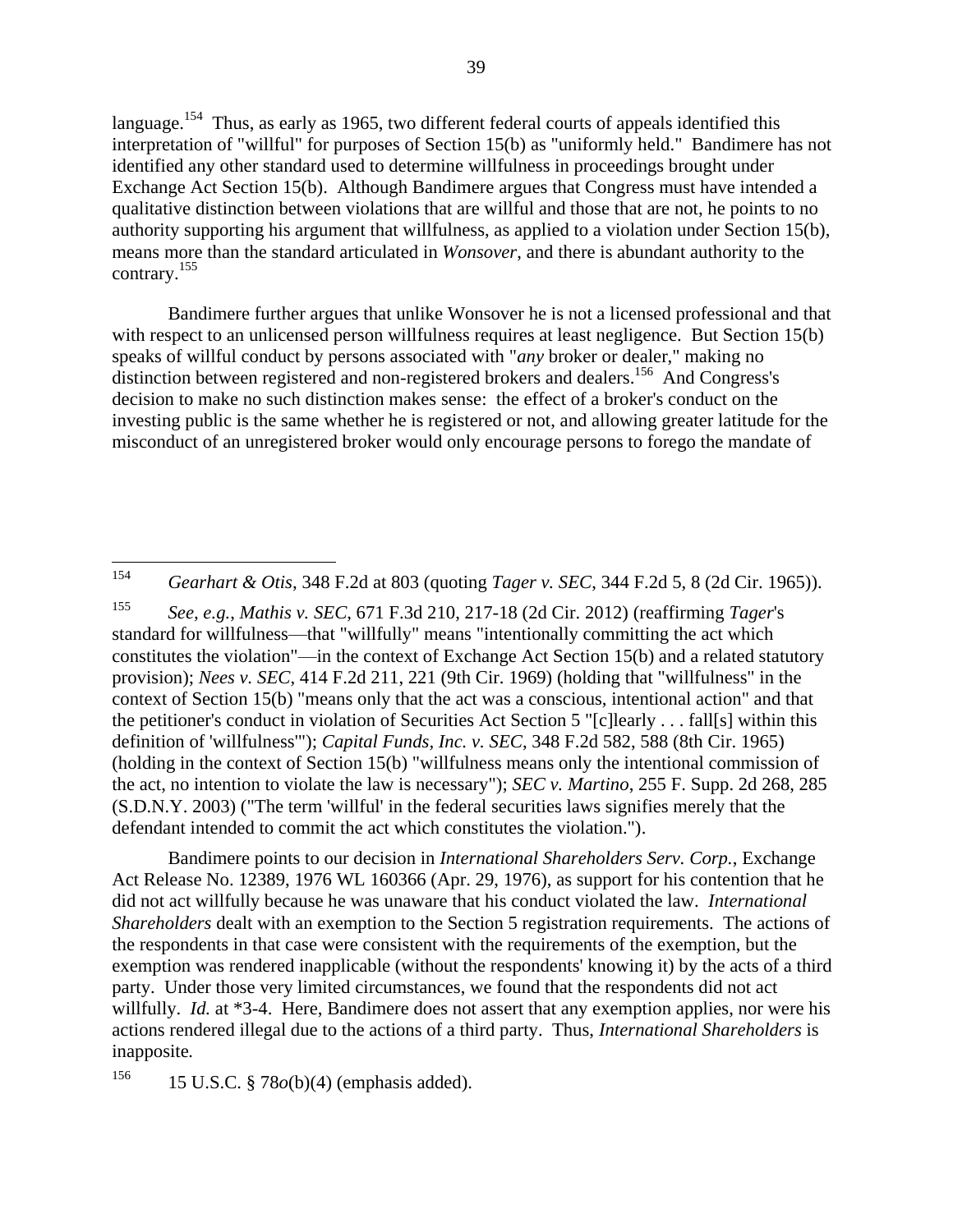registration. In any event, we have applied the *Wonsover* standard in other contexts,<sup>157</sup> including for violations that had no scienter or negligence requirement.<sup>158</sup>

Bandimere contends that "[t]he Commission need not articulate a precise standard of culpability" for a willful violation because he "was not culpable at all." We disagree. Bandimere's testimony that he "tried to be very careful to let [investors] know that [IVC and UCR] were not registered securities," shows his awareness that registration was an important consideration, thus undercutting his contentions that he lacked any awareness of possible wrongdoing. We also reject Bandimere's argument that he "acted reasonably" and was not culpable with respect to either the Section 5 or the Section 15(a) violations charged because he discussed "the legality of his activities" with Syke, an attorney, who testified that he failed to see that these activities raised possible issues involving the sale of investment contracts or acting as a broker. The discussions on which Bandimere relies happened early in Bandimere's involvement with IVC and UCR, so Syke's understanding of Bandimere's involvement was not based on Syke's knowledge of the full scope of activities in which Bandimere ultimately took part. And, although Syke had advised Bandimere that it was important to consider whether offers and sales of the IVC and UCR investments complied with federal securities laws, the record does not show that Bandimere sought Syke's advice with respect to this issue as he became more involved. To the contrary, Syke testified that he did not advise Bandimere whether he would be acting as an unregistered broker when he offered IVC and UCR investments to investors, and that he did not advise Bandimere that the offerings through Exito were in compliance with Section 5.

Bandimere argues that the onus is not on the client to disclose everything the lawyer must know to give advice on which a client may rely. He also argues, citing *Howard v. SEC*,<sup>159</sup> that compliance with the securities laws is sufficiently difficult that laymen have no real choice but to rely on counsel. But here, Bandimere's discussions with Syke alerted him to possible securities laws implications of Bandimere's involvement with selling IVC and UCR, and Bandimere chose not to pursue the assistance of counsel. This demonstrates that his conduct was unreasonable, rather than otherwise. In any event, whether Bandimere acted reasonably is irrelevant to the

<sup>157</sup> <sup>157</sup> *See, e.g.*, *Robert G. Weeks*, Exchange Act Release No. 48684, 2004 WL 828, at \*12-13, \*16 (Oct. 23, 2003) (*Wonsover* standard applied against former de facto officer and director of mining company).

<sup>158</sup> *See Maria T. Giesige*, Exchange Act Release No. 60000, 2009 WL 1507584, at \*6 n.10 (May 29, 2009) (applying *Wonsover* standard to find willfulness with regard to Securities Act Section 5 violations); *Weeks*, 2004 WL 828, at \*12-13, \*16 (same); *John D. Audifferen*, Exchange Act Release No. 58230, 2008 WL 2876502, at \*4-7 (July 25, 2008) (finding that the respondent "was aware of what he was doing and was not coerced," and thus acted willfully, when he violated several statutory provisions by taking actions that were permitted only upon a showing of compliance with Regulation T promulgated by the Governors of the Federal Reserve System; and further finding that although the evidence showed that the respondent knew or should have known that certain conduct would not comply with Regulation T, no such showing was required to establish that respondent acted willfully).

<sup>159</sup> 376 F.3d 1136, 1148 n.20 (D.C. Cir. 2004).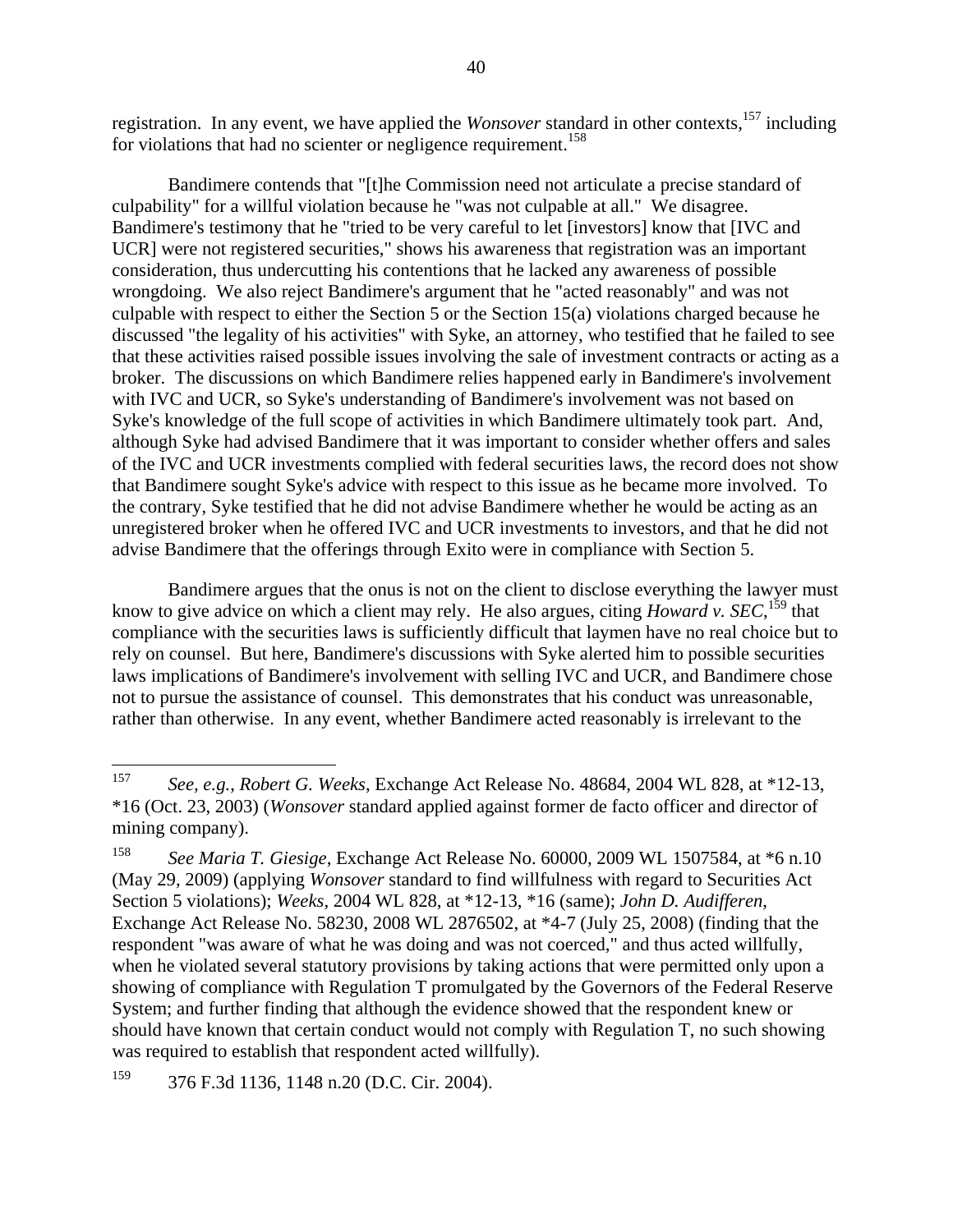issue of willfulness because, as discussed above, there is no negligence requirement for a finding of willfulness.

Finally, even if we accepted Bandimere's arguments that his violations of Securities Act Section 5 and Exchange Act Section 15(a) were not willful (which we do not), our finding that Bandimere acted with scienter in violating the antifraud fraud provisions demonstrates willful violations sufficient to support our imposition of sanctions.

# **3. Barring Bandimere is in the public interest.**

"In determining the need for sanctions in the public interest, we consider, among other things, (i) the egregiousness of the respondent's actions; (ii) the degree of scienter involved; (iii) the isolated or recurrent nature of the infraction; (iv) the respondent's recognition of the wrongful nature of his or her conduct; (v) the sincerity of any assurances against future violations; and (vi) the likelihood that the respondent's occupation will present opportunities for future violations."<sup>160</sup> We also consider whether the sanctions will have a deterrent effect.<sup>161</sup> Our inquiry is flexible, and no single factor is dispositive.<sup>162</sup>

On the record before us, these factors support the imposition of a bar. Bandimere's conduct involved serious wrongdoing, at least a reckless degree of scienter, and was recurrent. Bandimere acted as an unregistered broker, selling unregistered securities, in numerous transactions over more than three years. By the time IVC and UCR stopped paying returns, the LLCs that Bandimere managed or co-managed had collected more than \$9 million in investor funds, not including funds invested by Bandimere. Many of the investors who testified at the hearing stated that they lost most, if not all, of their investments in the two schemes, and that they were devastated by the outcome.<sup>163</sup>

Bandimere shows virtually no recognition of the wrongfulness of his conduct. In his brief, he calls his violations of Sections 5 and 15(a) "inadvertent if they occurred," refers to the requirements of Sections 5 and 15(a) as "technical," and says that he was "trying to be cautious." By referring to himself as a "victim," he disavows the part he played in causing losses to the investors he recruited to IVC and UCR. Although Bandimere has never been involved in the

<sup>160</sup> <sup>160</sup> *Donald L. Koch*, Exchange Act Release No. 72179, 2014 WL 1998524, at \*20 (May 16, 2014) (citing *Steadman v. SEC*, 603 F.2d 1126, 1140 (5th Cir. 1979), *aff'd on other grounds*, 450 U.S. 91 (1981)), *aff'd in relevant part*, 793 F.3d 147 (D.C. Cir. 2015).

<sup>161</sup> *See Toby G. Scammell*, Investment Advisers Act Release No. 3961, 2014 WL 5493265, at \*5 (Oct. 29, 2014) (citing additional authority).

<sup>162</sup> *See KPMG Peat Marwick, LLP*, Exchange Act Release No. 43862, 2001 WL 47245, at \*26 (Jan. 19, 2001), *petition denied*, 289 F.3d 109 (D.C. Cir. 2002).

<sup>&</sup>lt;sup>163</sup> Although Bandimere argues that he also lost money because he had invested \$1,145,419 in IVC and UCR programs, he in fact gained money as a result of his involvement because he received \$477,878.93 paid out to him as "earnings" or "profits" on those investments, and an additional \$734,996.33 in transaction-related compensation. We discuss Bandimere's gains and losses in more detail below.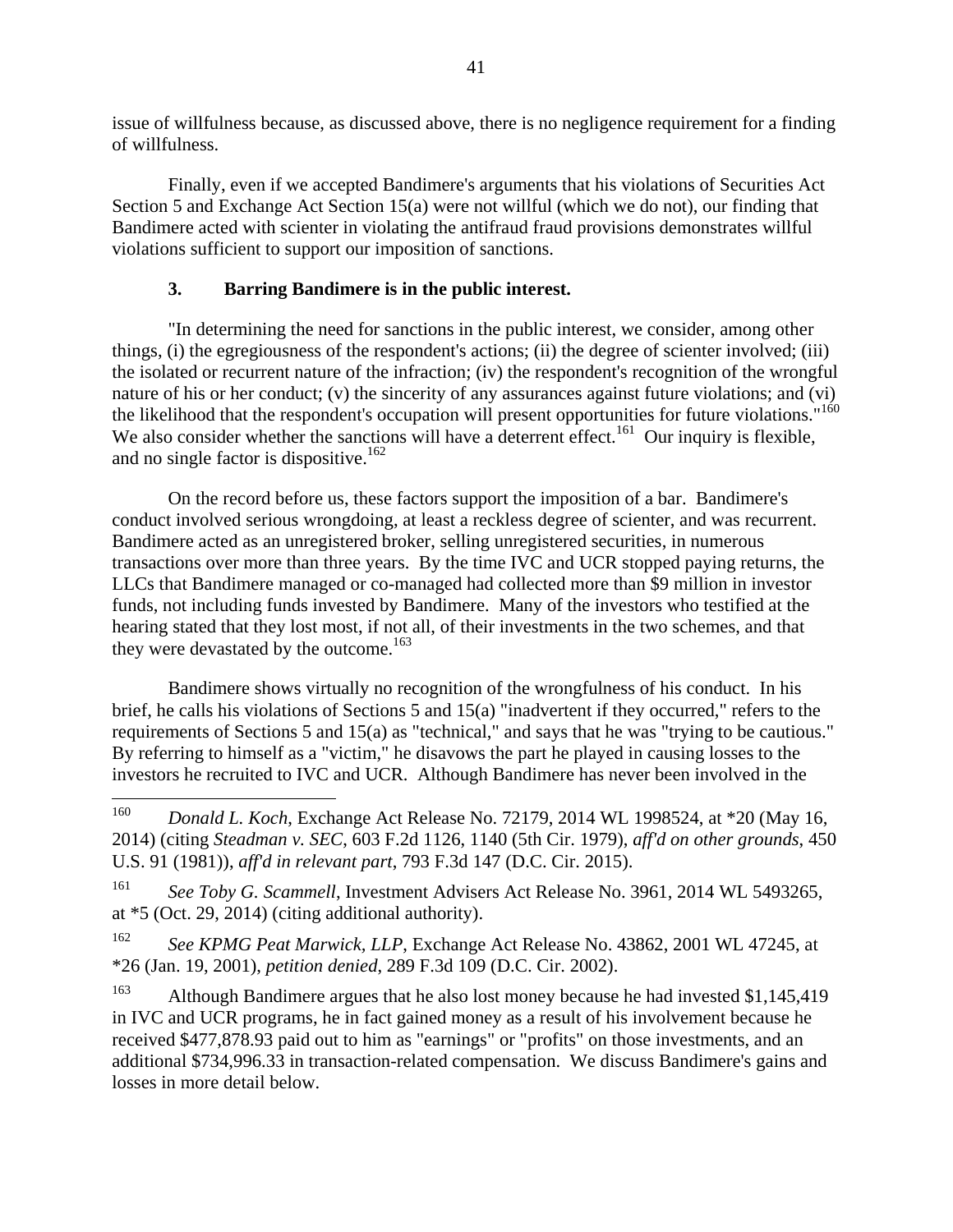securities industry as a licensed professional, he is just as well positioned as he was before to pitch investments to his network of friends and acquaintances, which shows a possibility that there will be opportunities for future misconduct.

Bandimere argues against the use of the public interest factors articulated in *Steadman*, and insists that the D.C. Circuit rejected the *Steadman* factors as a basis for determining sanctions in *PAZ Securities v. SEC*.<sup>164</sup> But the court in *PAZ*—a case involving the review of sanctions imposed by the NASD—did not hold that consideration of the *Steadman* factors was in any way inappropriate. To the contrary, it found that those factors "will often be relevant."<sup>165</sup> The court held that the Commission was not constrained in explaining itself by reference to any mechanical formula, including *Steadman*.<sup>166</sup> Since deciding *PAZ*, the D.C. Circuit has denied petitions for review in which the Commission applied the *Steadman* factors in proceedings before ALJs, without indicating any disapproval of our use of those factors.<sup>167</sup> Bandimere's attack on our use of the *Steadman* factors is thus without merit.<sup>168</sup>

#### **B. Cease-and-Desist Order**

Section 8A(a) of the Securities Act and Section 21C(a) of the Exchange Act authorize us to issue a cease-and-desist order against a person who "is violating, has violated, or is about to violate" those Acts or any rule promulgated thereunder.<sup>169</sup> In determining whether a cease-anddesist order is warranted, we consider not only the public interest factors discussed above, but also "'whether the violation is recent, the degree of harm to investors or the marketplace resulting from the violation, and the remedial function to be served by the cease-and-desist order in the

<sup>166</sup> *Id*.

<sup>167</sup> *See, e.g.*, *Peter Siris v. SEC*, 773 F.3d 89, 94, 97 (D.C. Cir. 2014) (noting Commission's application of "the multifactor test" set forth in *Steadman* and finding that Commission "cogently applied *Steadman*'s multifactor test"); *Armstrong v. SEC*, 476 F. App'x 864, 865 (D.C. Cir. 2012) (finding that *Steadman* sets out factors to consider when Commission determines whether imposing an associational bar would serve the public interest); *Altman v. SEC*, 666 F.3d 1322, 1329 (D.C. Cir. 2011) (noting Commission's application of "the public interest standards set forth in *Steadman*").

<sup>168</sup> Bandimere argues that under *SEC v. First City Financial Corp*., *Ltd.*, 890 F.2d 1215, 1229 (D.C. Cir. 1989), "a failure to admit wrongdoing is not a legitimate consideration in determining appropriate relief." But *First City Financial* also noted that evidence that a defendant "did not feel bound by the law" was appropriately considered. Here Bandimere has characterized his serious violations as "technical" and has otherwise dismissed the seriousness of the conduct he admits, which makes us concerned that he is dismissive of the need to follow the law.

<sup>169</sup> 15 U.S.C. §§ 77h-1(a), 78u-3(a).

<sup>164</sup> 566 F.3d 1172, 1175 (D.C. Cir. 2009).

<sup>165</sup> *Id*.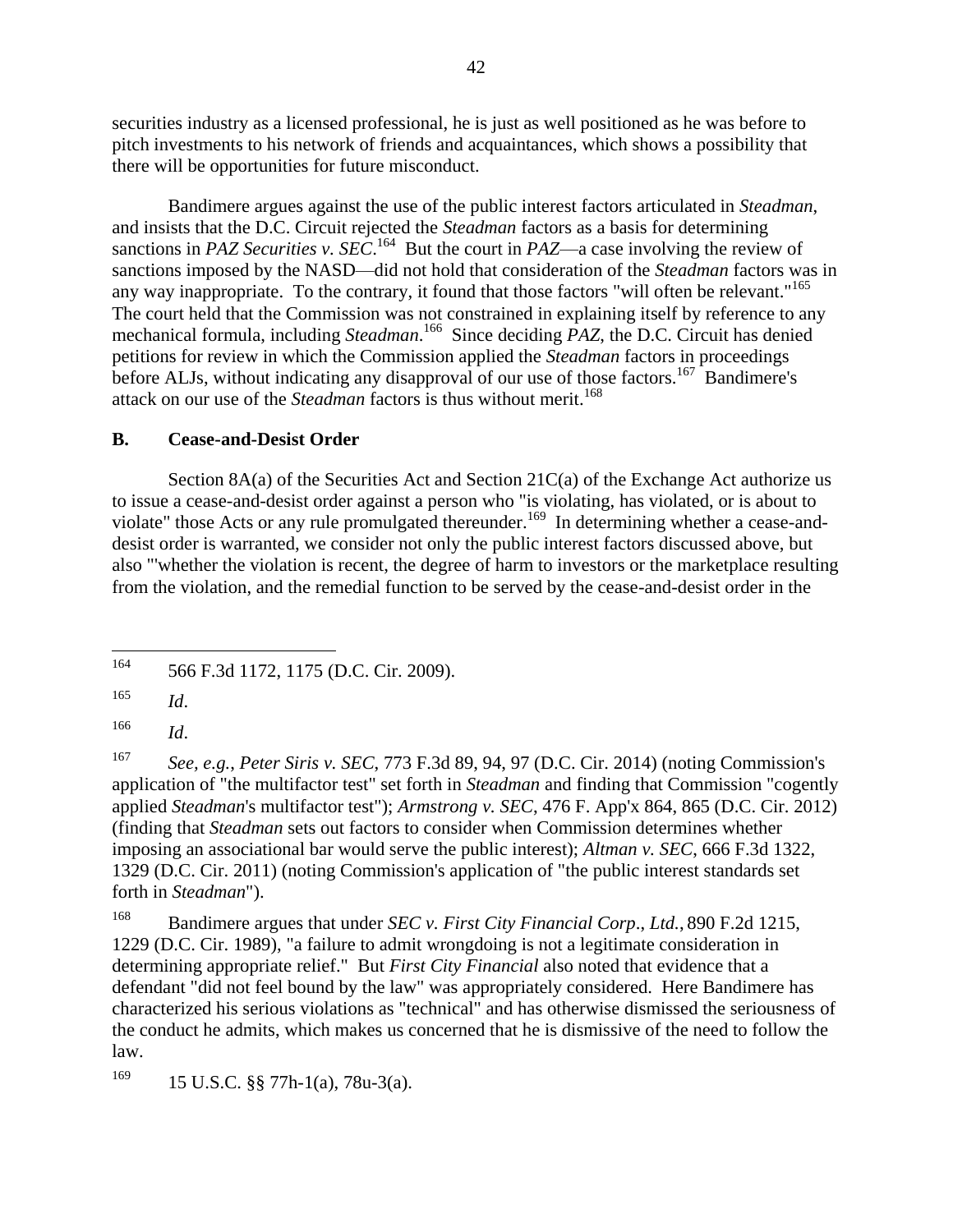context of any other sanctions being sought in the same proceedings." $170$  We also consider whether there is a reasonable likelihood of future violations, although the required showing of a risk of future violations in the context of a cease-and-desist order is significantly less than that required for an injunction, and "in the ordinary case, a finding of a past violation is sufficient to demonstrate a risk of future ones." $171$  Our inquiry is flexible, and no single factor is dispositive. $172$ 

As we have already discussed, the application of the public interest factors demonstrates that Bandimere's conduct warrants significant sanctions. Turning to the additional factors relevant to cease-and-desist orders, we note that Bandimere's violations are relatively recent. Bandimere's conduct was harmful to investors: the testimony of investors Blackford and Moravec, each of whom lost about \$300,000, most vividly demonstrates the harm done to them by their investments in IVC and UCR through Bandimere and his  $LLCs$ ,  $^{173}$  but other investors also testified as to losses of tens of thousands, or even hundreds of thousands, of dollars.<sup>174</sup> While Bandimere asserts in his brief that the record does not show that he is likely to involve others with investments after the disastrous consequences he experienced as a result of his involvement with IVC and UCR, he continues to downplay the wrongfulness of his actions. We thus find sufficient risk of future violations to impose a cease-and-desist order in the public interest.

## **C. Disgorgement**

In a cease-and-desist proceeding such as this one we "may enter an order requiring accounting and disgorgement, including reasonable interest."<sup>175</sup> Disgorgement is an equitable remedy that requires the violator to give up wrongfully obtained profits causally related to the wrongdoing at issue.<sup>176</sup> Because disgorgement is designed to return the violator to where he or

<sup>170</sup> <sup>170</sup> *Koch*, 2014 WL 1998524, at \*21 (citing *KPMG Peat Marwick, LLP*, 2001 WL 47245, at  $*24-26$ ).

<sup>171</sup> *KPMG Peat Marwick, LLP*, 2001 WL 47245, at \*26.

 $172$  *Id.* 

 $173$  Blackford testified that the loss represented a high percentage of his retirement savings, and that the loss caused great stress in his marriage and his personal life. Moravec testified that the impact of his losses had been "unbearable, to say the least"; that his life had been "totally devastated" by his losses, and that his life had been "turned upside down," because he had gone from anticipating a "comfortable" retirement to living in a "600-square foot, single-room cabin" in which he could only afford to install indoor plumbing within the past year.

<sup>174</sup> For example, Davis lost \$20,000, and Radke lost \$240,000.

 $175$  15 U.S.C. §§ 77h-1(e), 78u-3(e).

<sup>176</sup> *First City Fin.*, 890 F.2d at 1230 (citing additional authority). Ordering disgorgement may also deter others from violating the law. *Id*.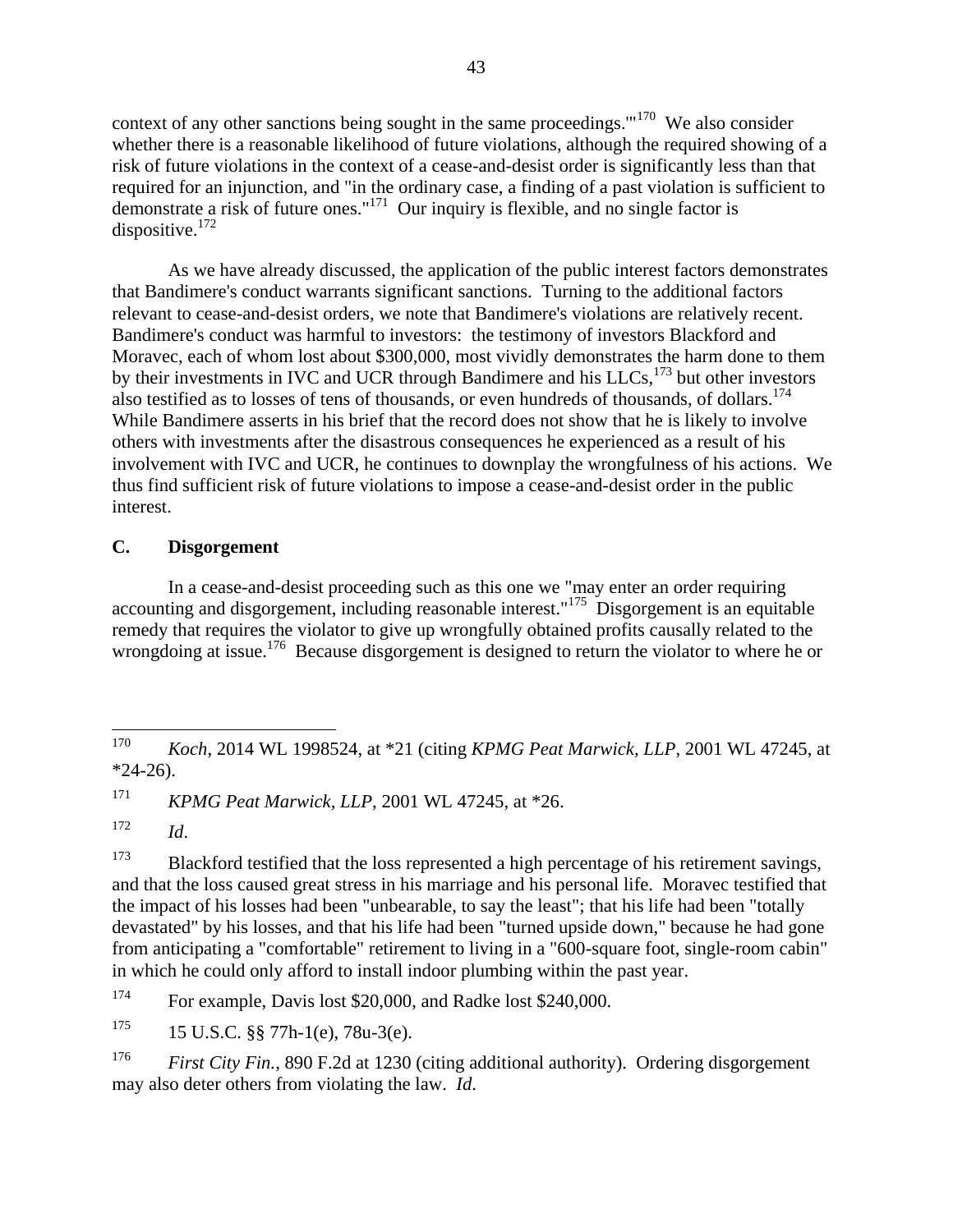she would have been absent the violative conduct, $177$  disgorgement should include all of the gains that flow from the illegal activity.<sup>178</sup> The Division, in seeking disgorgement, must present a reasonable approximation of profits connected to the violation.<sup>179</sup> Any risk of uncertainty in calculating the disgorgement amount then falls on the wrongdoer, whose misconduct created the need for disgorgement.<sup>180</sup>

Bandimere does not take issue with the principle that one may be ordered to disgorge gains that are causally related to violative conduct. But he argues that he did not realize a "gain" subject to disgorgement because his involvement with IVC and UCR left him in a position of net financial loss. He claims that he should not be ordered to disgorge the management or brokerage fees he received, because even if he keeps them he will have lost money overall through his involvement with IVC and UCR. Disgorgement, he argues, would not deprive him of gains; it would merely increase his loss.

We are unwilling to offset the losses Bandimere incurred through his investments in IVC and UCR against the gains he made when IVC and Dalton paid him for his activities in brokering sales of the IVC and UCR investments. The "management fees" were paid to Bandimere to compensate him for his illegal activity in acting as an unregistered broker and selling unregistered securities. The fact that he lost funds that he invested in the fraudulent schemes does not persuade us that we should allow him to mitigate those losses by keeping the fees he got for his violative misconduct.<sup>181</sup> In the context of determining the gains that flowed from his violations of the securities laws, it is appropriate to take the fees Bandimere received from his violative conduct as the measure of disgorgement.<sup>182</sup>

<sup>179</sup> *Id*.

 $\overline{a}$ 

<sup>180</sup> *Id*. (citing *Laurie Jones Canady*, Exchange Act Release No. 41250, 1999 WL 183600, at \*10 n.35 (Apr. 5, 1999), *petition denied*, 230 F.3d 362 (D.C. Cir. 2000)).

<sup>181</sup> We are not persuaded by Bandimere's reliance on *SEC v. Hately*, 8 F.3d 653 (9th Cir. 1993) and *SEC v. McCaskey*, 2002 WL 850001 (S.D.N.Y. Mar. 26, 2002). In *Hately*, the court held that ordering the petitioners to disgorge all of the commissions received by their firm was inappropriate where they received only 10% of the commissions. 8 F.3d at 654. That is distinguishable from the situation here in which Bandimere alone received the relevant illegal gains from his conduct in the form of "management fees" but also lost money through his own investments in the schemes. Similarly, *McCaskey* dealt only with profits and losses in a series of trades, 2002 WL 850001, at \*10, and shines no light on the question whether two types of payments, such as the "management fees" and "investment returns" at issue here, should be netted against each other in calculating disgorgement.

<sup>182</sup> *Cf. William J. Murphy*, Exchange Act Release No. 69923, 2013 WL 3327752, at \*24 (July 2, 2013) (finding that disgorgement based on total commissions retained by the broker was (continued…)

<sup>177</sup> *Zacharias v. SEC*, 569 F.3d at 471 ("[D]isgorgement restores the *status quo ante* by depriving violators of ill-gotten profits.").

<sup>178</sup> *Koch*, 2014 WL 1998524, at \*22 (citing *SEC v. JT Wallenbrock & Assocs*., 440 F.3d 1109, 1113-14 (9th Cir. 2006)).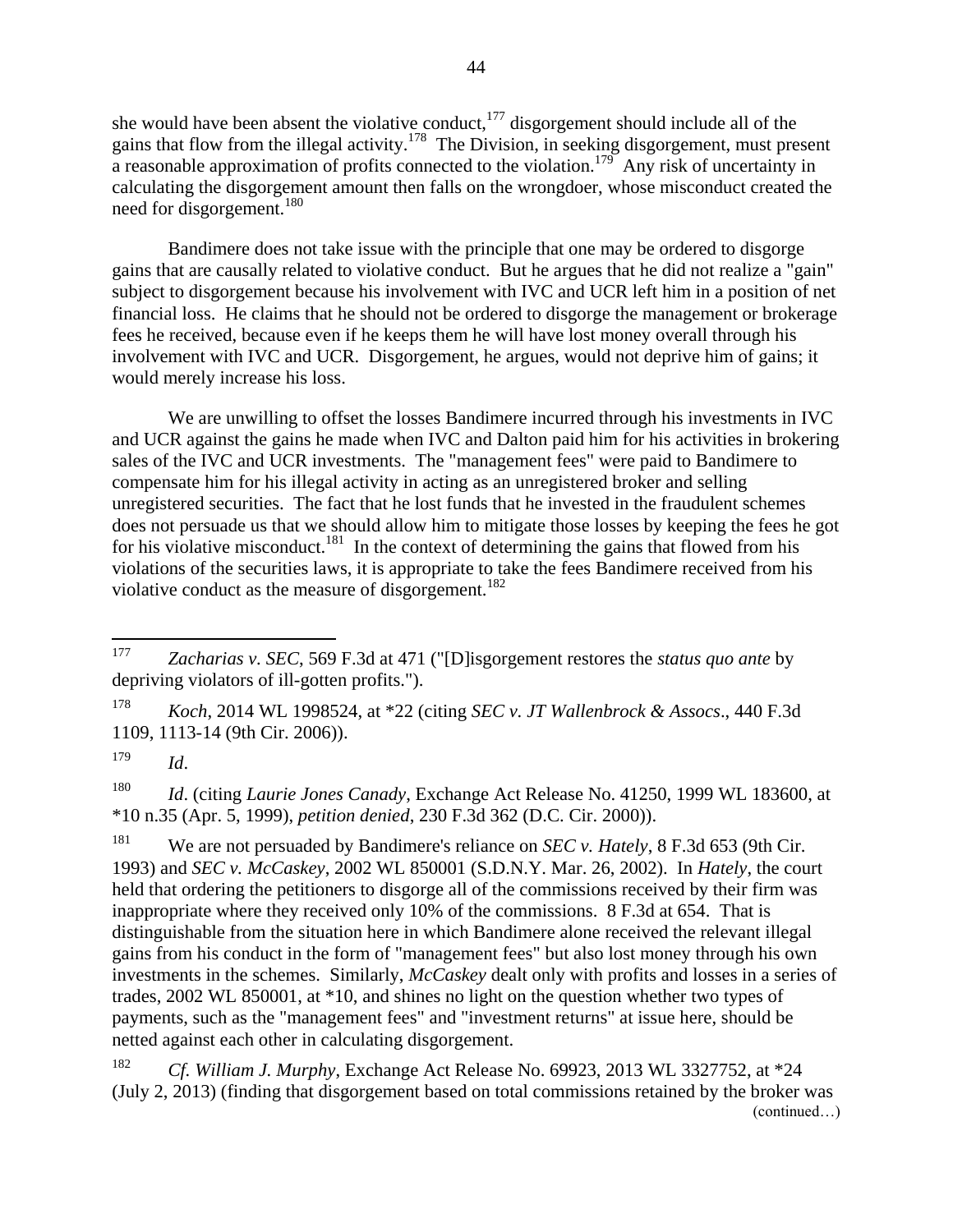Bandimere argues that the compensation he received was too attenuated from any violation to be the proper subject of disgorgement because the compensation was for providing administrative services. Providing such services, he argues, was not illegal activity, so the remuneration does not represent ill-gotten gains and is therefore not subject to disgorgement. Bandimere further argues that the Division failed to provide the required reasonable approximation of the amount subject to disgorgement. He argues that the only record evidence regarding the amount of time he spent on such legitimate services as bookkeeping was his testimony that those services accounted for as much as 90% of the time he spent on matters related to IVC and UCR, and that thus at most 10% of the compensation he received should be subject to disgorgement.

We have already found that the fees Bandimere received were compensation for brokerage activity, and that Bandimere violated the federal securities laws by acting as an unregistered broker and selling unregistered securities. The administrative services Bandimere performed were in furtherance of his brokerage activity. His bookkeeping activities, for example, were integral to his transmission of customer funds to Parrish and Dalton and his calculation of "returns" to be paid to investors. The record does not show, and Bandimere does not contend, that any of the compensation at issue related to anything other than the IVC and UCR investments. Thus, we find that the disgorgement figure provided by the Division (which was itself furnished by Bandimere, in a summary of the fees he received) was a reasonable approximation of Bandimere's ill-gotten gains. In the exercise of our discretion, we subtract, as did the ALJ, certain payments that Bandimere made to investors, and order disgorgement of \$638,056.33, plus prejudgment interest.

#### **D. Civil Money Penalties**

Section  $21B(a)(1)$  of the Exchange Act authorizes the Commission to impose a civil penalty in any proceeding instituted against a person pursuant to Exchange Act Section 15(b)(6) if it finds that the person has willfully violated any provision of the Securities Act or the Exchange Act or any rule thereunder.<sup>183</sup> We have found above that this proceeding was properly brought under Section 15(b)(6) and that Bandimere's violations were willful.<sup>184</sup> Second-tier penalties may be imposed if the violative act or omission involved fraud, deceit, manipulation, or deliberate or reckless disregard of a regulatory requirement, and third-tier penalties may be imposed if the act or omission also directly or indirectly resulted in substantial losses or created a significant risk of substantial losses to other persons or resulted in substantial pecuniary gain to the person who committed the act or omission.<sup>185</sup> Because Bandimere's conduct involved fraud and his activity resulted in substantial losses to others and substantial pecuniary gain to himself, third-tier penalties are authorized in this case.

(…continued)

 $\overline{a}$ 

appropriate even when this amount exceeded the client's net loss in the account), *petition denied sub nom., Birkelbach v. SEC*, 751 F.3d 472 (7th Cir. 2014).

 $183$  15 U.S.C. § 78u-2(a)(1).

<sup>184</sup> *See supra* Sections VI.A.1 &2.

 $185$  15 U.S.C. § 78u-2(b).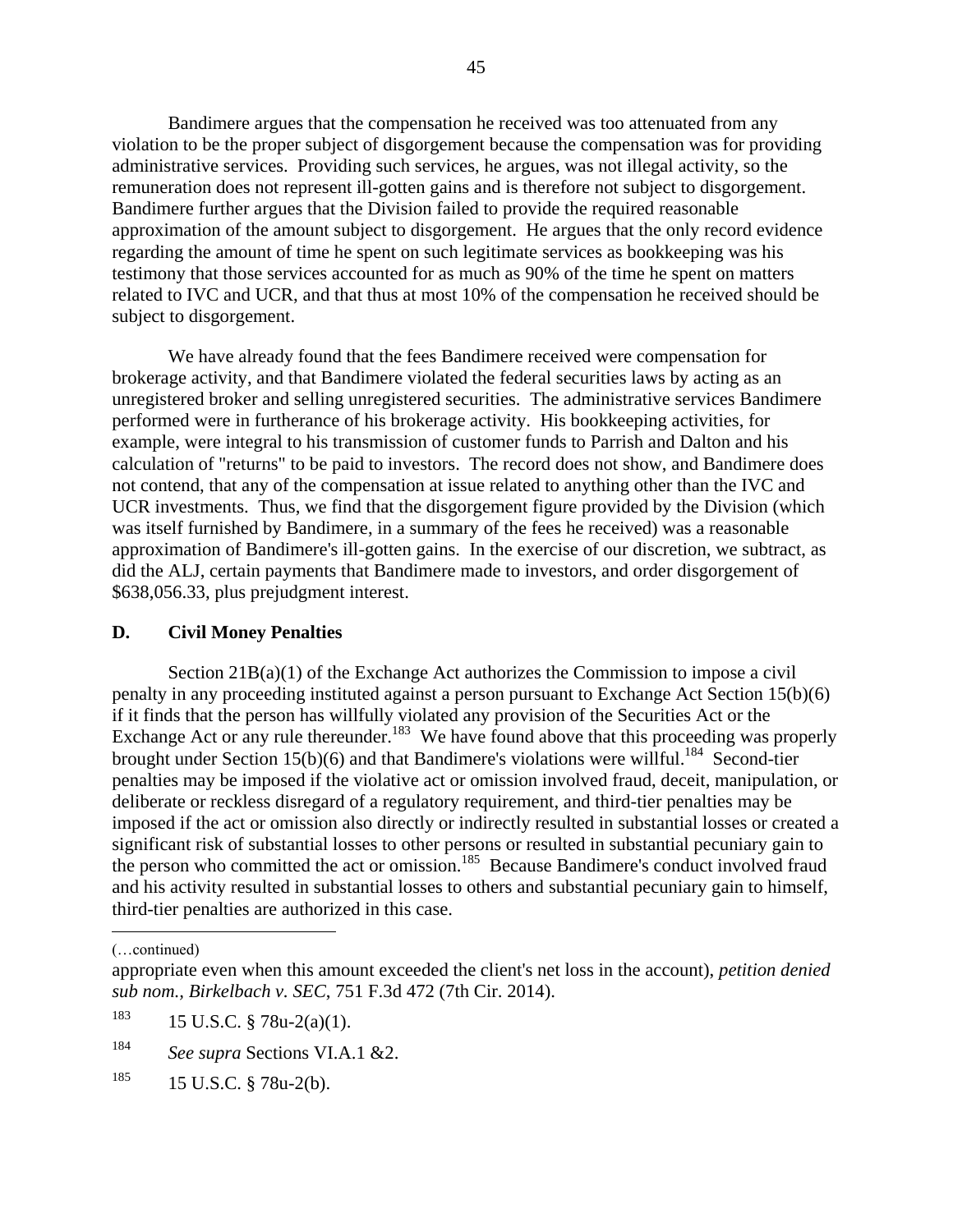In considering under Section 21B whether a penalty is in the public interest, we may consider (1) whether the act or omission for which such penalty is assessed involved fraud, deceit, manipulation, or deliberate or reckless disregard of a regulatory requirement; (2) the harm to other persons resulting either directly or indirectly from such act or omission; (3) the extent to which any person was unjustly enriched, taking into account any restitution made to persons injured by such behavior; (4) whether such person previously has been found by the Commission, another appropriate regulatory agency, or a self-regulatory organization to have violated the Federal securities laws, State securities laws, or the rules of a self-regulatory organization, has been enjoined by a court of competent jurisdiction from violations of such laws or rules, or has been convicted by a court of competent jurisdiction of violations of such laws or of any felony or misdemeanor described in Exchange Act Section  $15(b)(4)(B)$ ; (5) the need to deter such person and other persons from committing such acts or omissions; and (6) such other matters as justice may require.<sup>186</sup>

Over a multi-year period, in dealings with multiple investors, Bandimere made baseless representations about the unregistered securities he was selling while failing to disclose negative factors associated with those investments. Through Bandimere, investors put some \$9 million into the fraudulent schemes run by Parrish and Dalton, suffering losses that one investor described as devastating. Bandimere was unjustly enriched by the generous commissions he was paid for his work as an unregistered broker. Although we have determined that the imposition of an associational bar and a cease-and-desist order, as well as the assessment of disgorgement, are in the public interest, we find that imposing a civil penalty can have an additional deterrent effect beyond that of these other sanctions.<sup>187</sup>

Under these circumstances, we find, as the ALJ did, that the imposition of three third-tier civil penalties, one for each of the investment programs at issue (IVC, UCR trading program, and UCR diamond program), is in the public interest. For violations occurring between February 15, 2005 and March 3, 2009, the maximum penalty per violation for a natural person is \$130,000 for a third-tier penalty; for violations occurring between March 4, 2009 and March 5, 2013, the maximum penalty for such a violation is \$150,000.<sup>188</sup> While we have identified a number of factors that support a penalty at the high end of the range, we also recognize several factors that could justify reducing the penalty: Bandimere made limited repayments to investors (although those sums are small in comparison to the generous commissions he received); he has not been previously found to have violated the laws; and he, together with Syke, brought Parrish's misconduct with respect to IVC to the attention of the Commission. Although Bandimere

186 <sup>186</sup> 15 U.S.C. § 78u-2(c).

<sup>187</sup> Bandimere argues that he lost approximately \$1 million in the IVC and UCR Ponzi schemes, and that no further deterrence is necessary. Those losses were a result of Bandimere's investment choices. The civil penalties serve the objective of deterrence from engaging in violations of the securities laws.

<sup>188</sup> *See* 17 C.F.R. §§ 201.1003, Table III (setting forth penalties for conduct occurring after February 14, 2005); 201.1004, Table IV (setting forth penalties for conduct occurring after March 3, 2009); 201.1005, Table V (setting forth penalties for conduct occurring after March 5, 2013).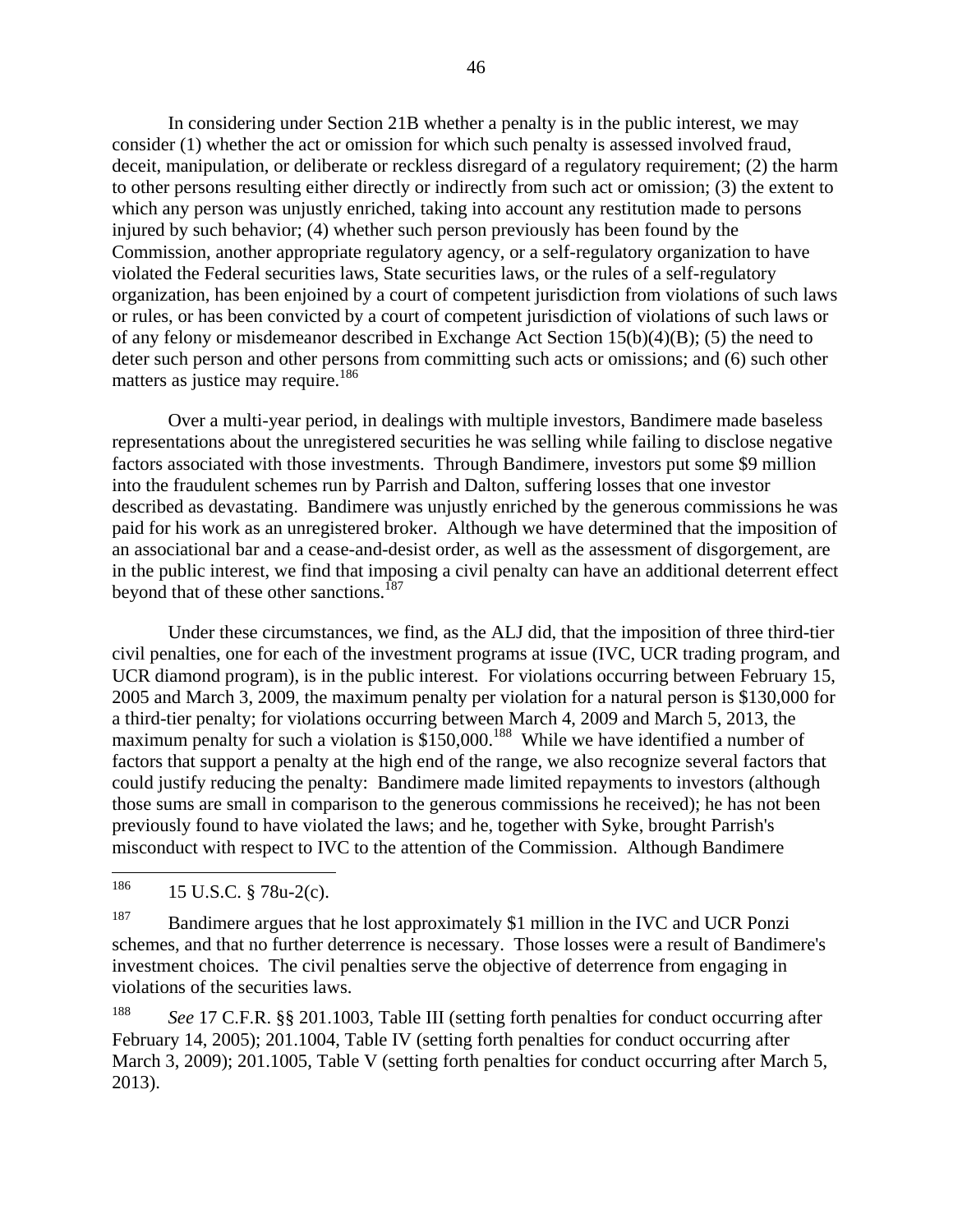testified that the imposition of a monetary sanction would change his economic position and probably cause him and his wife to seek employment, the financial impact of a disciplinary proceeding on the respondent is not a mitigating factor.<sup>189</sup>

Taking all these factors into account, we find that each of the three third-tier penalties should be in the amount of \$130,000, for a total of \$390,000. Since Bandimere's violative conduct continued after the permissible maximum penalties were adjusted upwards in March 2009, our use of this figure reflects our consideration of the mitigating factors we have noted.

An appropriate order will issue.<sup>190</sup>

By the Commission (Chair WHITE and Commissioners AGUILAR, STEIN, and PIWOWAR).

> Brent J. Fields Secretary

<sup>189</sup> <sup>189</sup> *Clifton*, 2013 WL 3487076, at \*16 n.116.

<sup>&</sup>lt;sup>190</sup> We have considered all of the parties' contentions. We have rejected or sustained them to the extent that they are inconsistent or in accord with the views expressed in this opinion.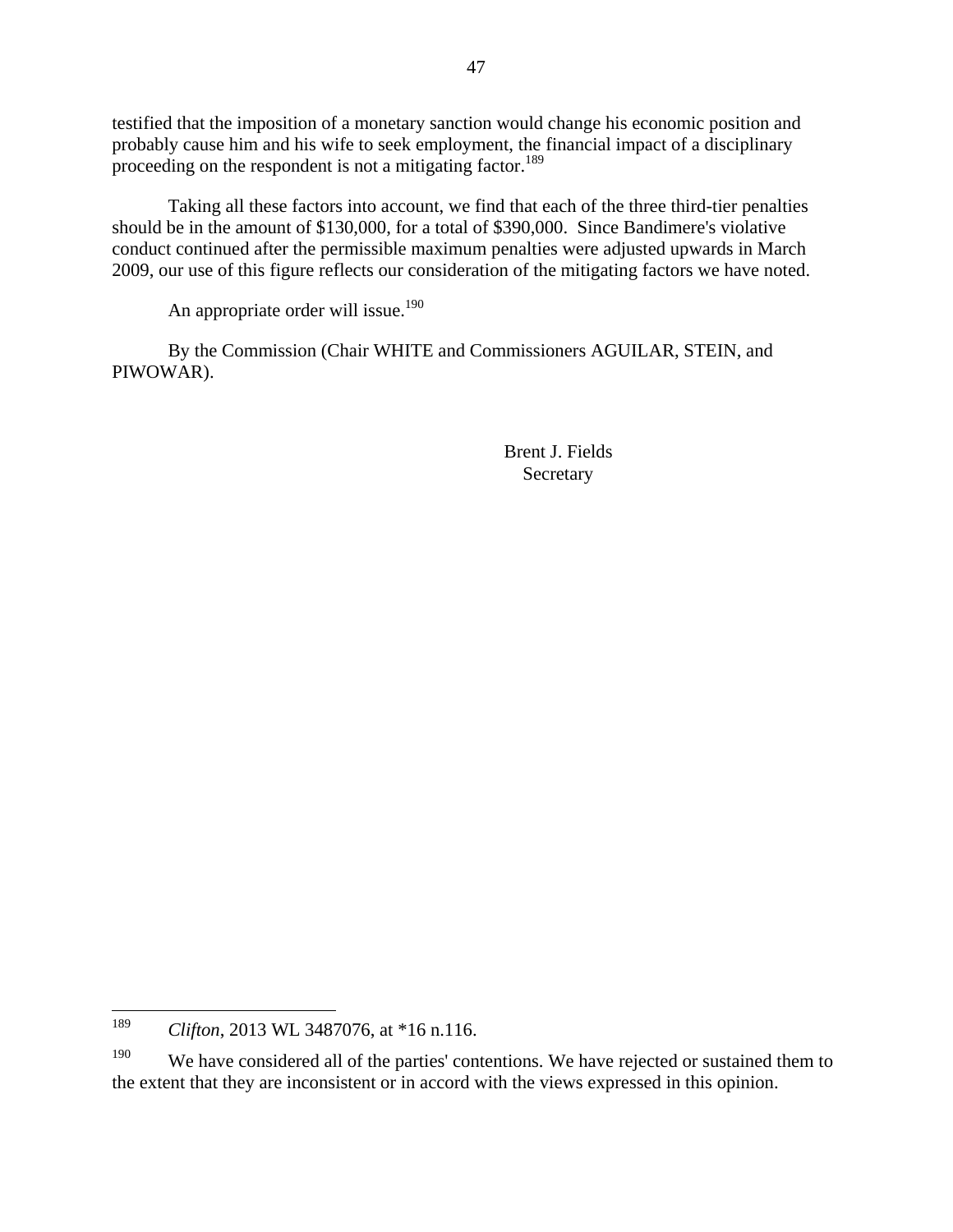#### UNITED STATES OF AMERICA before the SECURITIES AND EXCHANGE COMMISSION

SECURITIES ACT OF 1933 Release No. 9972 / October 29, 2015

SECURITIES EXCHANGE ACT OF 1934 Release No. 76308 / October 29, 2015

Admin. Proc. File No. 3-15124

In the Matter of

#### DAVID F. BANDIMERE

#### ORDER IMPOSING REMEDIAL SANCTIONS

On the basis of the Commission's opinion issued this day, it is

ORDERED that David F. Bandimere be barred from association with any broker, dealer, investment adviser, municipal securities dealer, or transfer agent, and it is further

ORDERED that Bandimere cease and desist from committing or causing any violations or future violations of Sections 5(a), 5(c) and 17(a) of the Securities Act of 1933, Sections 10(b) and 15(a) of the Securities Exchange Act of 1934, and Rule 10b-5 thereunder; and it is further

ORDERED that Bandimere disgorge \$638,056.33, plus prejudgment interest of \$128,367.47, such prejudgment interest calculated beginning from February 1, 2010, in accordance with Commission Rule of Practice 600; and it is further

ORDERED that Bandimere pay a civil money penalty of \$390,000.

Payment of the amounts to be disgorged and the civil money penalties shall be: (i) made by United States postal money order, certified check, bank cashier's check, or bank money order; (ii) made payable to the Securities and Exchange Commission; (iii) mailed to Enterprises Services Center, Accounts Receivable Branch, HQ Bldg., Room 181, 6500 South MacArthur